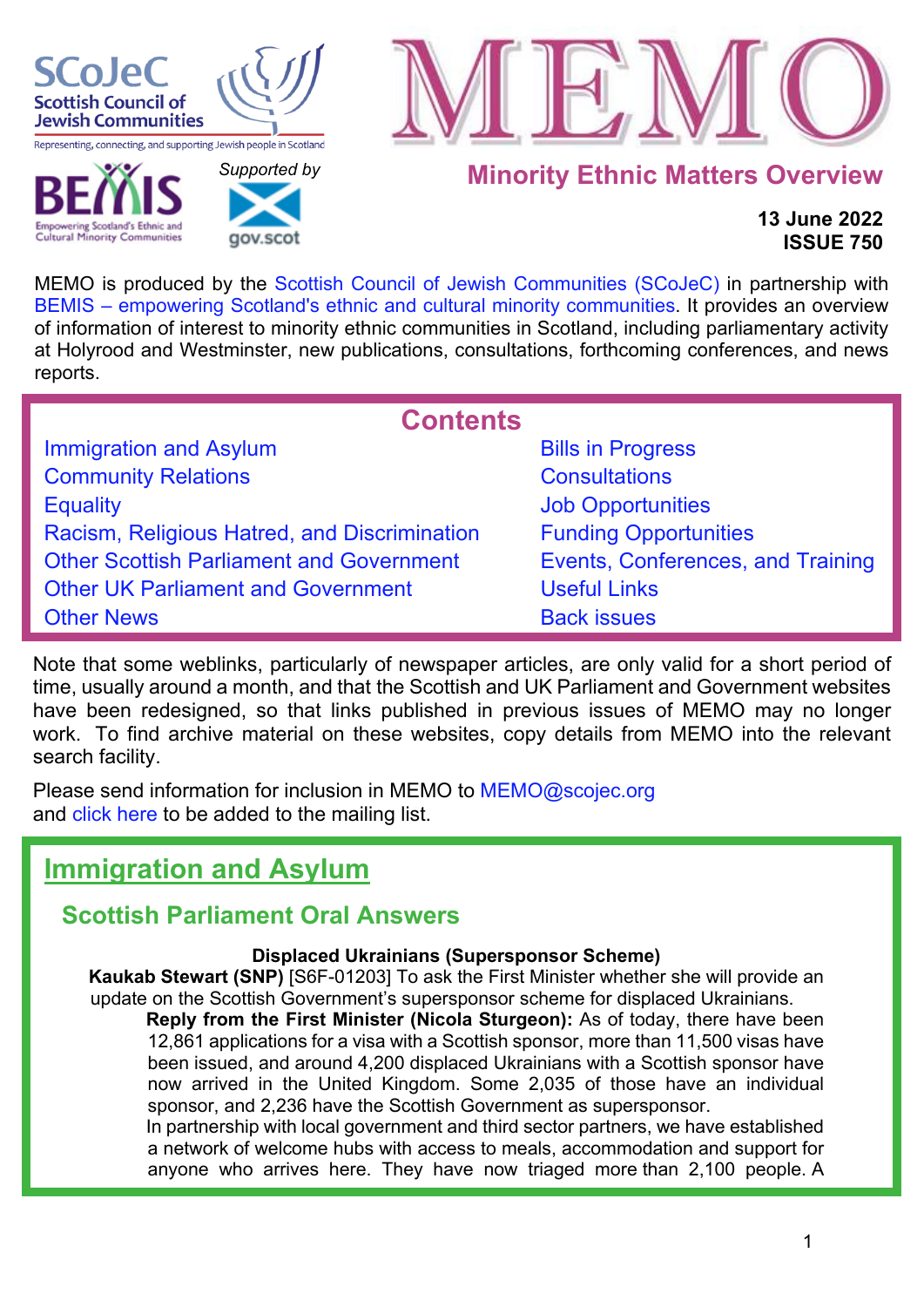national matching service that is being delivered by the Convention of Scottish Local Authorities is working hard to find longer-term accommodation, using all options, including the generous offers of accommodation that have been made by the public. A national response has been developed and delivered at pace. We will, of course, continue to ensure that all those who are arriving are treated with compassion and care.

**Kaukab Stewart:** It continues to be the case that local authorities that welcome displaced people through the Ukraine family scheme receive no funding at all from the UK Government, and even the £10,500 per person under the homes for Ukraine scheme is not much, considering all the provisions that need to be put in place to support those who are seeking refuge. Will the First Minister urge the UK Government to urgently put in place appropriate financial support for all local authorities, no matter what scheme people have arrived through, to ensure that those who are settling here can have all their needs met?

**Reply from the First Minister:** Yes, that is an important and serious issue, and there have been acknowledgements from UK Government ministers—principally Michael Gove—that those are serious issues. Neil Gray and I have repeatedly raised the issue, and we will continue to do so in the strongest terms.

The £10,500 per person tariff does not provide adequate funding for local authorities and public services. That tariff is not even provided to local authorities for people who arrive through the family visa route, and I do not think that that is acceptable.

Our local authorities and public services are supporting people, regardless of their visa route. There is a clear need to provide appropriate funding that reflects the unique impact of the implementation of the various UK Government schemes on public services and local communities.

The matter is reserved, of course, but we take our responsibility seriously, and the Scottish Government wants to do as much as it can. The Scottish Government has therefore committed £11.2 million to local authorities to support resettlement and integration and the refurbishment of properties.

[https://archive2021.parliament.scot/parliamentarybusiness/report.aspx?r=13809&i=1252](https://archive2021.parliament.scot/parliamentarybusiness/report.aspx?r=13809&i=125220#ScotParlOR) [20#ScotParlOR](https://archive2021.parliament.scot/parliamentarybusiness/report.aspx?r=13809&i=125220#ScotParlOR)

# **Scottish Parliament Written Answers**

### **Ukraine: Refugees**

**Sharon Dowey (Conservative)** [S6W-08642] To ask the Scottish Government how many Ukrainian refugees have arrived in Scotland to date, broken down by local authority area. **Reply from Neil Gray:** The UK Government regularly publishes data relating to

visas and arrivals under the Homes for Ukraine scheme:

[https://www.gov.uk/government/publications/ukraine-family-scheme-application](https://www.gov.uk/government/publications/ukraine-family-scheme-application-data/ukraine-family-scheme-and-ukraine-sponsorship-scheme-homes-for-ukraine-visa-data--2%C2%A0)[data/ukraine-family-scheme-and-ukraine-sponsorship-scheme-homes-for-ukraine](https://www.gov.uk/government/publications/ukraine-family-scheme-application-data/ukraine-family-scheme-and-ukraine-sponsorship-scheme-homes-for-ukraine-visa-data--2%C2%A0)[visa-data--2 .](https://www.gov.uk/government/publications/ukraine-family-scheme-application-data/ukraine-family-scheme-and-ukraine-sponsorship-scheme-homes-for-ukraine-visa-data--2%C2%A0)

Publications include information broken down by devolved administration and local authority area:

[https://www.gov.uk/guidance/ukraine-sponsorship-scheme-visa-data-by-country](https://www.gov.uk/guidance/ukraine-sponsorship-scheme-visa-data-by-country-upper-and-lower-tier-local-authority%C2%A0)[upper-and-lower-tier-local-authority](https://www.gov.uk/guidance/ukraine-sponsorship-scheme-visa-data-by-country-upper-and-lower-tier-local-authority%C2%A0) .

[https://www.parliament.scot/chamber-and-committees/written-questions-and](https://www.parliament.scot/chamber-and-committees/written-questions-and-answers/question?ref=S6W-08642)[answers/question?ref=S6W-08642](https://www.parliament.scot/chamber-and-committees/written-questions-and-answers/question?ref=S6W-08642) 

> *The following two questions both received the same answer* **Ukraine: Super Sponsor Scheme**

**Sharon Dowey (Conservative)** [S6W-08633] To ask the Scottish Government whether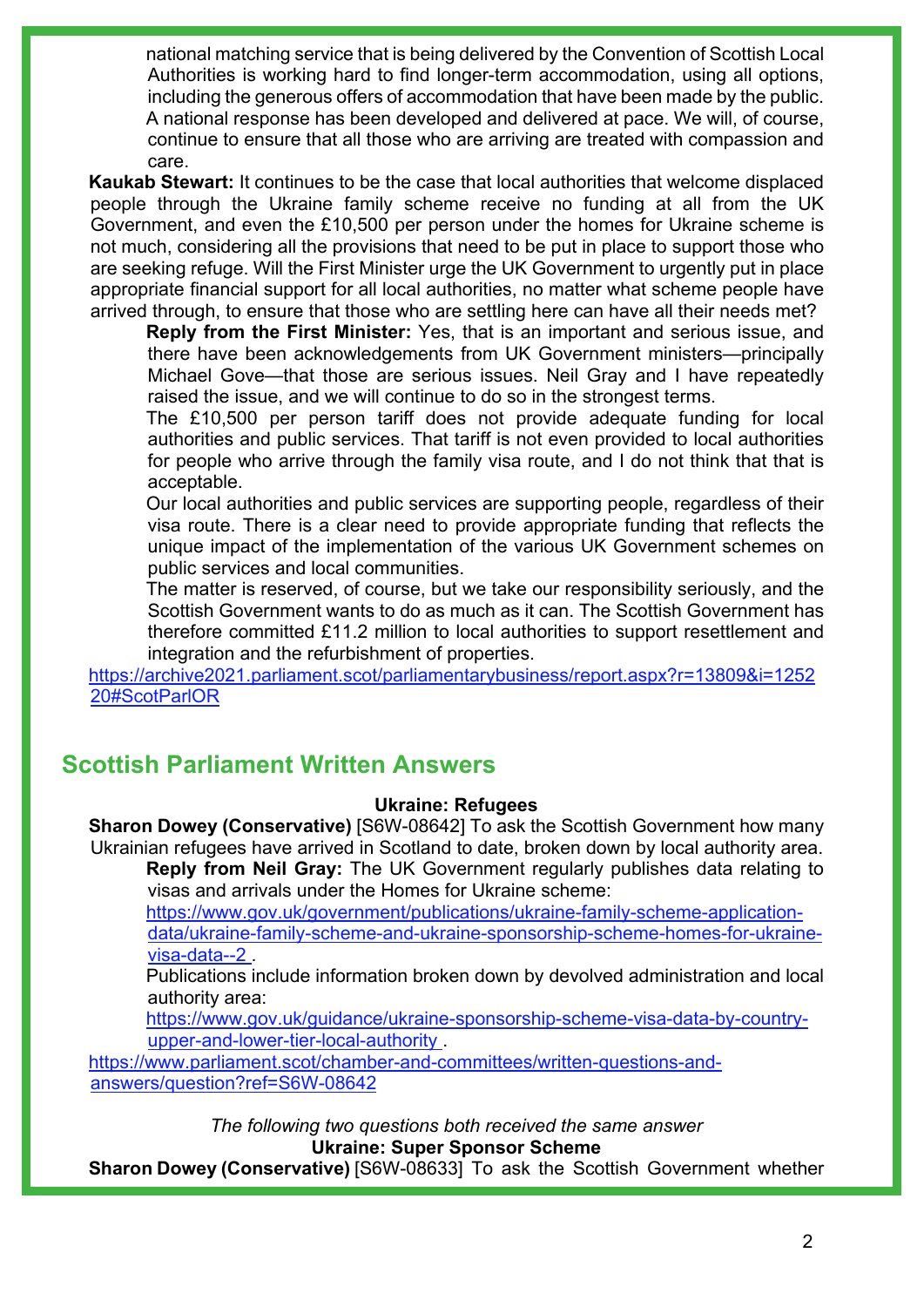people arriving from Ukraine under its Super Sponsor scheme, who have expressed a preference for a particular area of Scotland, are being actively matched with households in that area who have offered to host.

**Sharon Dowey (Conservative)** [S6W-08634] To ask the Scottish Government what procedures are in place to determine where people arriving in Scotland from Ukraine, under its Super Sponsor scheme, are located.

**Reply from Neil Gray:** The Super Sponsor scheme is designed to provide a quick and safe route for displaced people from Ukraine to come to a place of sanctuary by removing the need for applicants to be matched to an individual sponsor prior to being given permission to travel to the UK.

Once people have arrived, a national matching service, delivered by COSLA, will match those settling here with longer-term accommodation across Scotland.

Displaced people from Ukraine are asked to complete a short questionnaire that captures key information and preferences. This information is then used to find suitable longer-term accommodation, which will be offered as a choice.

All 32 of our local authorities are taking part in this programme, and hosts have offered up their homes right across the country. The national matching service will ensure that people are offered settlement opportunities across Scotland, recognising that people will have different preferences and available housing is limited in some local authorities

[https://www.parliament.scot/chamber-and-committees/written-questions-and](https://www.parliament.scot/chamber-and-committees/written-questions-and-answers/question?ref=S6W-08633)[answers/question?ref=S6W-08633](https://www.parliament.scot/chamber-and-committees/written-questions-and-answers/question?ref=S6W-08633)

and

[https://www.parliament.scot/chamber-and-committees/written-questions-and](https://www.parliament.scot/chamber-and-committees/written-questions-and-answers/question?ref=S6W-08634)[answers/question?ref=S6W-08634](https://www.parliament.scot/chamber-and-committees/written-questions-and-answers/question?ref=S6W-08634) 

### **Ukranians: Study**

**Paul Sweeney (Labour)** [S6W-08842] To ask the Scottish Government whether it will provide an update regarding the proposals to allow Ukrainian refugees settling in Scotland access to study at Scottish universities free of charge, with access to living cost support.

**Reply from Jamie Hepburn:** Ukrainians who arrive in Scotland and wish to undertake a course of study in Further or Higher Education will be entitled to home tuition fee status, free tuition and living cost support for the duration of their studies. This entitlement has been enshrined in the new student support regulations which were laid before the Scottish Parliament on 6 May 2022 and come into force on 1 August, being the start of the 2022- 23 Academic Year.

In addition, the Scottish Government also announced on 14 April, the creation of a new £1 million International Students' Emergency Fund for international students who were facing financial hardship as a result of a significant change of circumstances.

Ukrainian students who have previously chosen to study at a college or university in Scotland and are facing financial hardship as a result of the Russian invasion will be eligible to apply to their college or university for support.

[https://www.parliament.scot/chamber-and-committees/written-questions-and](https://www.parliament.scot/chamber-and-committees/written-questions-and-answers/question?ref=S6W-08842)[answers/question?ref=S6W-08842](https://www.parliament.scot/chamber-and-committees/written-questions-and-answers/question?ref=S6W-08842)

# **UK Parliament, House of Commons Written Answers: Afghanistan**

*The following two questions both received the same answer* **Refugees: Afghanistan**

**Brendan O'Hara (SNP)** [9892] To ask the Secretary of State for the Home Department, what estimate she has made of the number of people that will be resettled in the UK under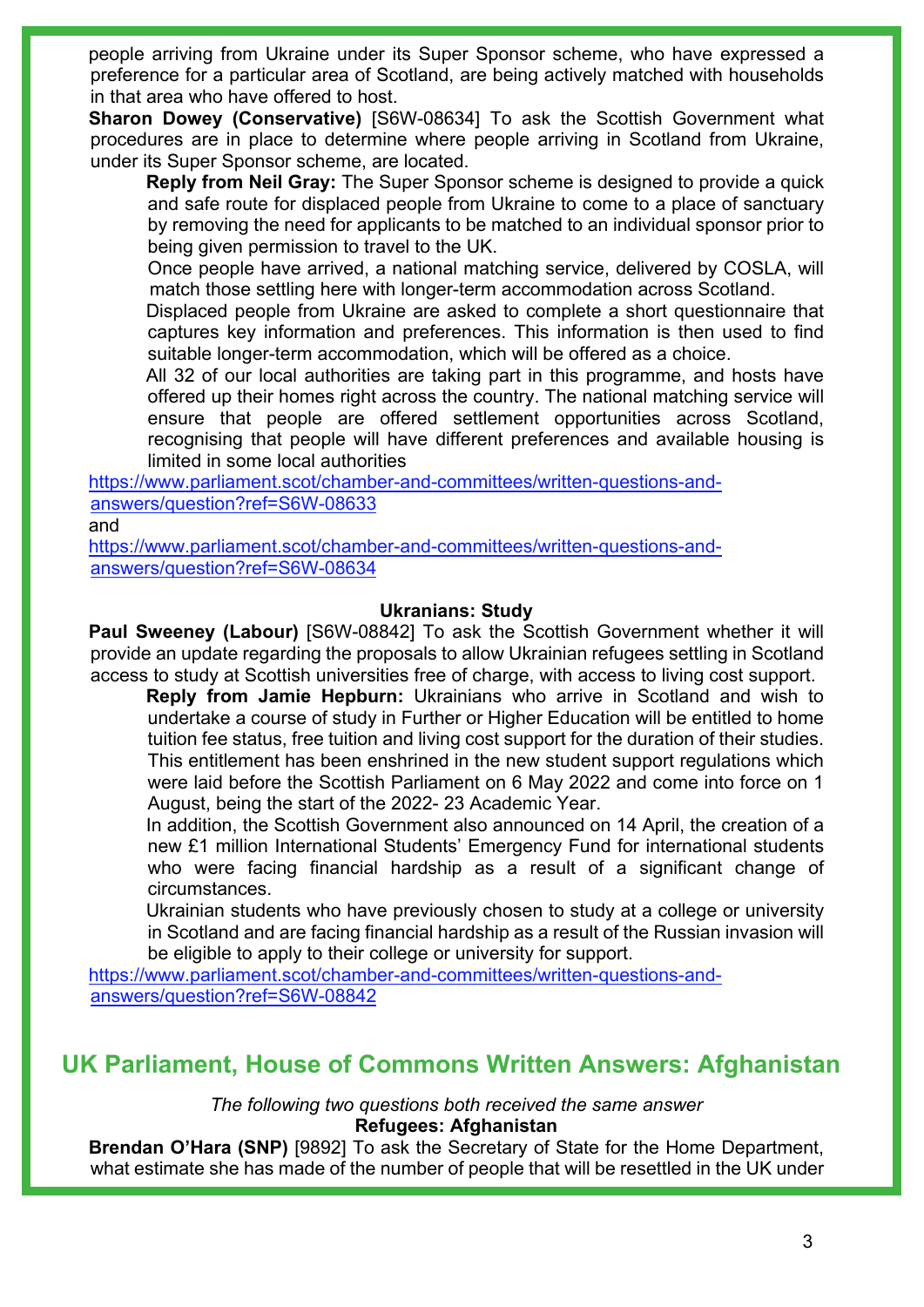the Afghan Citizens Resettlement Scheme UNHCR pathway in 2022.

**Brendan O'Hara (SNP)** [9894] To ask the Secretary of State for the Home Department, how many people, including principals and relatives, have been supported through Community Sponsorship under the Afghan Citizens Resettlement Scheme as of 26 May 2022.

**Reply from Kevin Foster:** The Afghan Citizens Resettlement Scheme (ACRS) commenced on 6th January, providing up to 20,000 women, children and others at risk with a safe and legal route to resettle in the UK.

We helped over 15,000 people to safety in the biggest and fastest emergency evacuation in recent history, and we have continued to bring people to the UK, with over 3,000 people helped to enter since the evacuation.

In light of the success of our evacuation efforts, we expect to exceed our initial aim of resettling 5,000 through the Scheme in the first year.

Community Sponsorship provides the opportunity for friends and neighbours, charities and faith groups to play a direct role in supporting families resettled to the UK as they restart their lives here. Sponsors are able to welcome and support families through the ACRS.

The number resettled through the ACRS and Community Sponsorship will be published soon in line with the Code of Practice for Official Statistics.

<https://questions-statements.parliament.uk/written-questions/detail/2022-05-26/9892> and

<https://questions-statements.parliament.uk/written-questions/detail/2022-05-26/9894>

*Information about the Afghan Citizens Resettlement Scheme, referred to above, can be read at <https://www.gov.uk/guidance/afghan-citizens-resettlement-scheme>*

### **Refugees: Afghanistan**

**Rachael Maskell (Labour Co-op)** [9052] To ask the Secretary of State for the Home Department, what recent assessment she has made of the potential merits of introducing a scheme similar to the Homes for Ukraine scheme for Afghan refugees.

**Reply from Kevin Foster:** Each safe and legal route is tailored to the unique situation arising in each crisis.

The 'Homes for Ukraine' sponsorship scheme has been developed to meet the immediate needs of those fleeing the Russian invasion of Ukraine and there are no plans to establish a similar scheme for Afghanistan.

In response to the Afghanistan crisis, this Government helped over 15,000 people to safety in the largest and fastest emergency evacuation in recent history.We have also continued to bring people to the UK, with over 3,000 people helped to enter since the evacuation.

The Afghan Citizens Resettlement Scheme (ACRS) commenced on 6 January, providing up to 20,000 women, children and others at risk with a safe and legal route to resettle in the UK.

More widely, community Sponsorship provides the opportunity for friends and neighbours, charities and faith groups to play a direct role in supporting families resettled to the UK as they restart their lives here. Sponsors are able to welcome and support families through the ACRS. Further details on the Community Sponsorship Scheme can be found at:

<https://www.gov.uk/government/publications/apply-for-full-community-sponsorship> <https://questions-statements.parliament.uk/written-questions/detail/2022-05-25/9052>

*Information about the Afghan Citizens Resettlement Scheme, referred to above, can be read at <https://www.gov.uk/guidance/afghan-citizens-resettlement-scheme>*

*Information about the Homes for Ukraine Scheme, referred to above, can be read at <https://homesforukraine.campaign.gov.uk/>*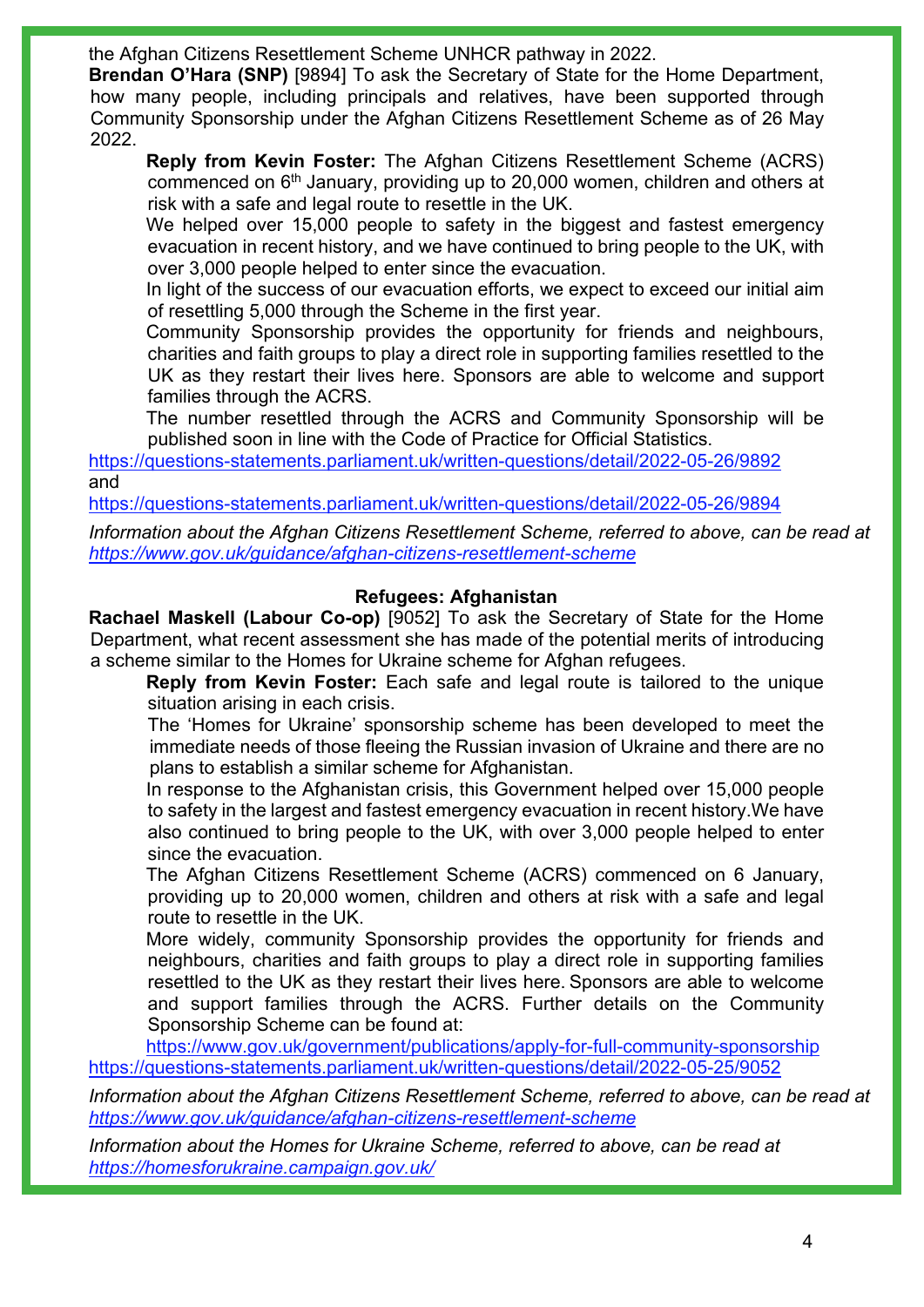### **Immigration: Afghanistan**

**Chi Onwurah (Labour)** [6761] To ask the Secretary of State for the Home Department, what steps she is taking to support family reunion for people fleeing Afghanistan whose relatives escaped to other countries.

**Reply from Kevin Foster:** The Government provides a safe and legal route to bring families together through its family reunion policy.  This allows a partner or spouse and children under 18 of those granted protection in the UK to join them here, if they formed part of the family unit before the sponsor fled their country. Additionally, our policy makes clear that there is discretion to grant visas outside the Immigration Rules, which caters for extended family members of those granted protection in the UK, in exceptional circumstances.

The Home Office responded rapidly to the challenging events in Afghanistan by creating the Afghan Citizens Resettlement Scheme, in addition to the Afghan Relocation and Assistance Policy which was established in 2013.

<https://questions-statements.parliament.uk/written-questions/detail/2022-05-23/6761>

*Information about the Afghan Citizens Resettlement Scheme, referred to above, can be read at <https://www.gov.uk/guidance/afghan-citizens-resettlement-scheme>*

*Information about the Afghan Relocations Assistance Policy, referred to above, can be read at [https://www.gov.uk/government/publications/afghan-relocations-and-assistance](https://www.gov.uk/government/publications/afghan-relocations-and-assistance-policy/afghan-relocations-and-assistance-policy-information-and-guidance)[policy/afghan-relocations-and-assistance-policy-information-and-guidance](https://www.gov.uk/government/publications/afghan-relocations-and-assistance-policy/afghan-relocations-and-assistance-policy-information-and-guidance)*

### **Refugees: Afghanistan**

**Tim Farron (Liberal Democrat)** [13085] To ask the Secretary of State for the Home Department, how many Afghans evacuated under Operation Pitting are in bridging hotels as of 6 June 2022; and how many of those are children.

**Reply from Kevin Foster:** The UK Government undertook the biggest and fastest emergency evacuation in recent history. Over 15,000 people were supported to come to the UK directly following the evacuation of Afghanistan, and a further 3,000 have since arrived.

Due to the scale and pace of the evacuation we have had to use hotels as a temporary measure. There are currently over 12,000 individuals from Afghanistan in bridging hotels around half of whom are children. This cohort is made up of British and Afghan Nationals who may be eligible for Afghan Relocations and Assistance Policy (ARAP) or Afghan Citizens Resettlement Scheme (ACRS).

We do not want to keep people in temporary accommodation for any longer than is absolutely necessary. We have moved – or are in the process of moving - over 6,000 people into homes since June 2021. There is a huge effort underway to support the families into permanent homes as soon as we can so they can settle and rebuild their lives, and to ensure those still temporarily accommodated in hotels are given the best start to their life in the UK.

<https://questions-statements.parliament.uk/written-questions/detail/2022-06-06/13085>

*Information about the Afghan Relocations Assistance Policy, referred to above, can be read at [https://www.gov.uk/government/publications/afghan-relocations-and-assistance](https://www.gov.uk/government/publications/afghan-relocations-and-assistance-policy/afghan-relocations-and-assistance-policy-information-and-guidance)[policy/afghan-relocations-and-assistance-policy-information-and-guidance](https://www.gov.uk/government/publications/afghan-relocations-and-assistance-policy/afghan-relocations-and-assistance-policy-information-and-guidance)*

*Information about the Afghan Citizens Resettlement Scheme, referred to above, can be read at <https://www.gov.uk/guidance/afghan-citizens-resettlement-scheme>*

> *The following two questions both received the same answer* **Refugees: Afghanistan**

**Rachael Maskell (Labour Co-op)** [9050] To ask the Secretary of State for the Home Department, whether her Department plans (a) to move Afghan refugees between bridging hotels and (b) resettle those refugees in communities in the UK.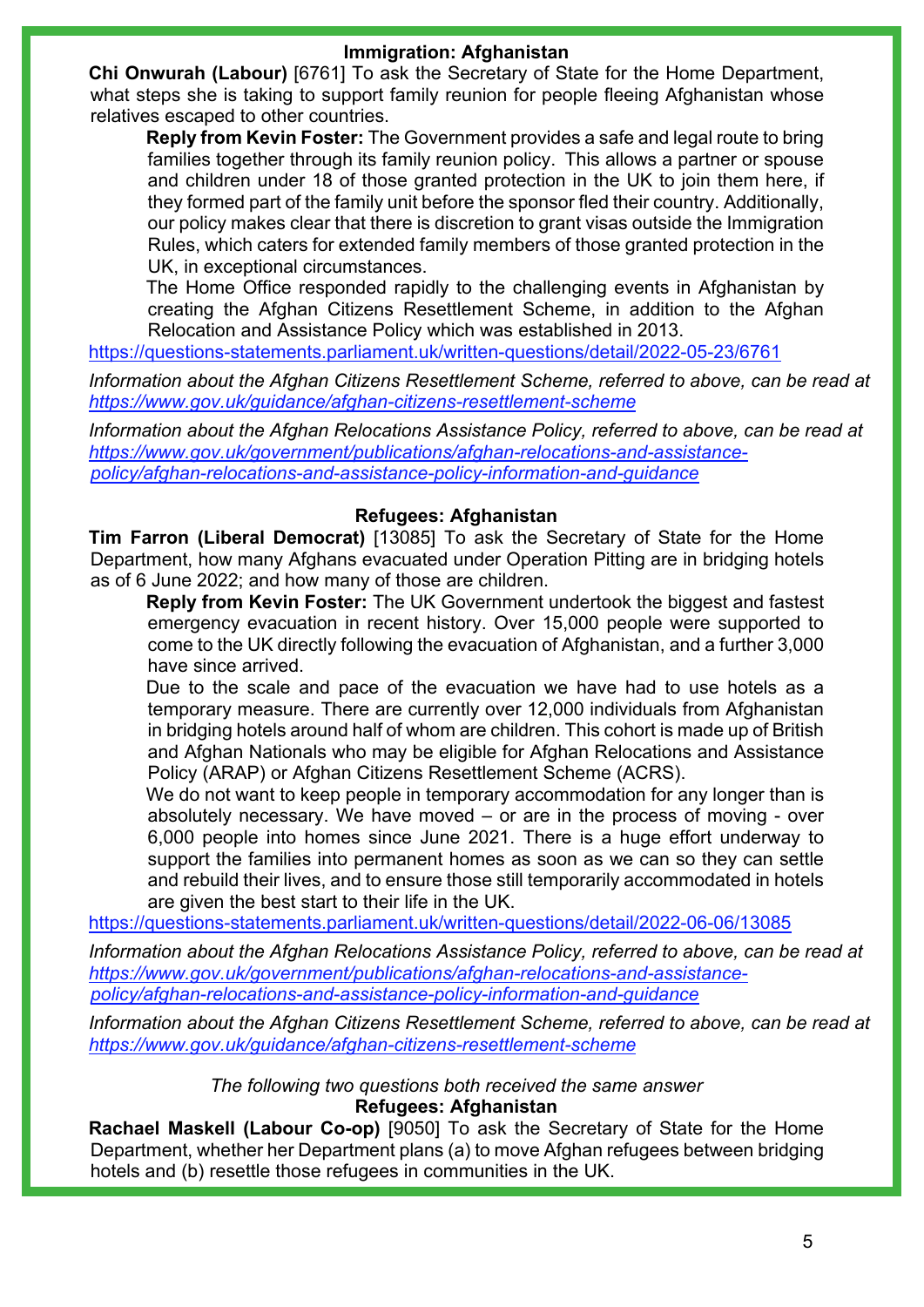**Rachael Maskell (Labour Co-op)** [9051] To ask the Secretary of State for the Home Department, what steps she is taking to provide Afghans residing in bridging hotels with mental health support; and when she expects for all Afghans held in those hotels to be resettled.

**Reply from Kevin Foster:** Due to the scale and pace of the evacuation in Afghanistan we have had to use hotels as a temporary accommodation measure. We do not want to keep people in temporary accommodation for any longer than is absolutely necessary. We have moved – or are in the process of moving - over 6,000 people into permanent homes since June 2021. There is a huge effort underway to support the families into permanent homes as soon as we can so they can settle and rebuild their lives, and to ensure those still temporarily

accommodated in hotels are given the best start to their life in the UK. Whilst families are in bridging hotels, we want to give them the best start to their life in the UK, whilst recognising from time to time we do need to move people between bridging hotels.

Schools and colleges have access to a range of government support programmes to help children and young people with their mental health and we are also rolling out Mental Health Support Teams that work with groups of schools and colleges, identifying specialist needs of pupils in their areas.

All refugees in bridging accommodation have now registered with a GP or are being helped to do so. A full range of vaccinations is being offered, alongside mental health support and other services, and the NHS has provided an additional £3m of funding to CCGs to support the specific needs of the evacuees.

We have been working to support Afghan families into homes of their own, so they can settle into their local communities, feel safe and independent and rebuild their lives in the UK. We are also looking at ways to make more suitable homes available in the private rented sector, and to provide alternatives to hotels for families who may have to remain in bridging accommodation for long periods: for example, by making available Service Family Accommodation (SFA) units on the MoD estate where appropriate.

<https://questions-statements.parliament.uk/written-questions/detail/2022-05-25/9051> and

<https://questions-statements.parliament.uk/written-questions/detail/2022-05-25/9050>

### *The following two questions both received the same answer* **Refugees: Afghanistan**

**Thangam Debbonaire (Labour)** [11721] To ask the Secretary of State for the Home Department, what the (a) target timescale and (b) average wait time is for offering move on accommodation to people evacuated from Afghanistan under Operation Pitting who are housed in hotel accommodation as of 1 June 2022.

**Thangam Debbonaire (Labour)** [11722] To ask the Secretary of State for the Home Department, what the process is for her Department to respond to requests for a person to be offered move on accommodation in a specific geographical area, where that person is an Afghan evacuee from Operation Pitting (a) who is (i) eligible for move on accommodation and (ii) in hotel accommodation and (b) there is compelling evidence to demonstrate that being housed in a specific area is necessary to the wellbeing of that person.

**Reply from Kevin Foster:** We do not want to keep people in temporary accommodation for any longer than is absolutely necessary. We have moved – or are in the process of moving - over 6,000 Afghan Refugees since June 2021.

There is a huge effort underway to support families in bridging accommodation into permanent homes as soon as we can so they can settle and rebuild their lives, alongside ensuring those still temporarily accommodated in hotels are given the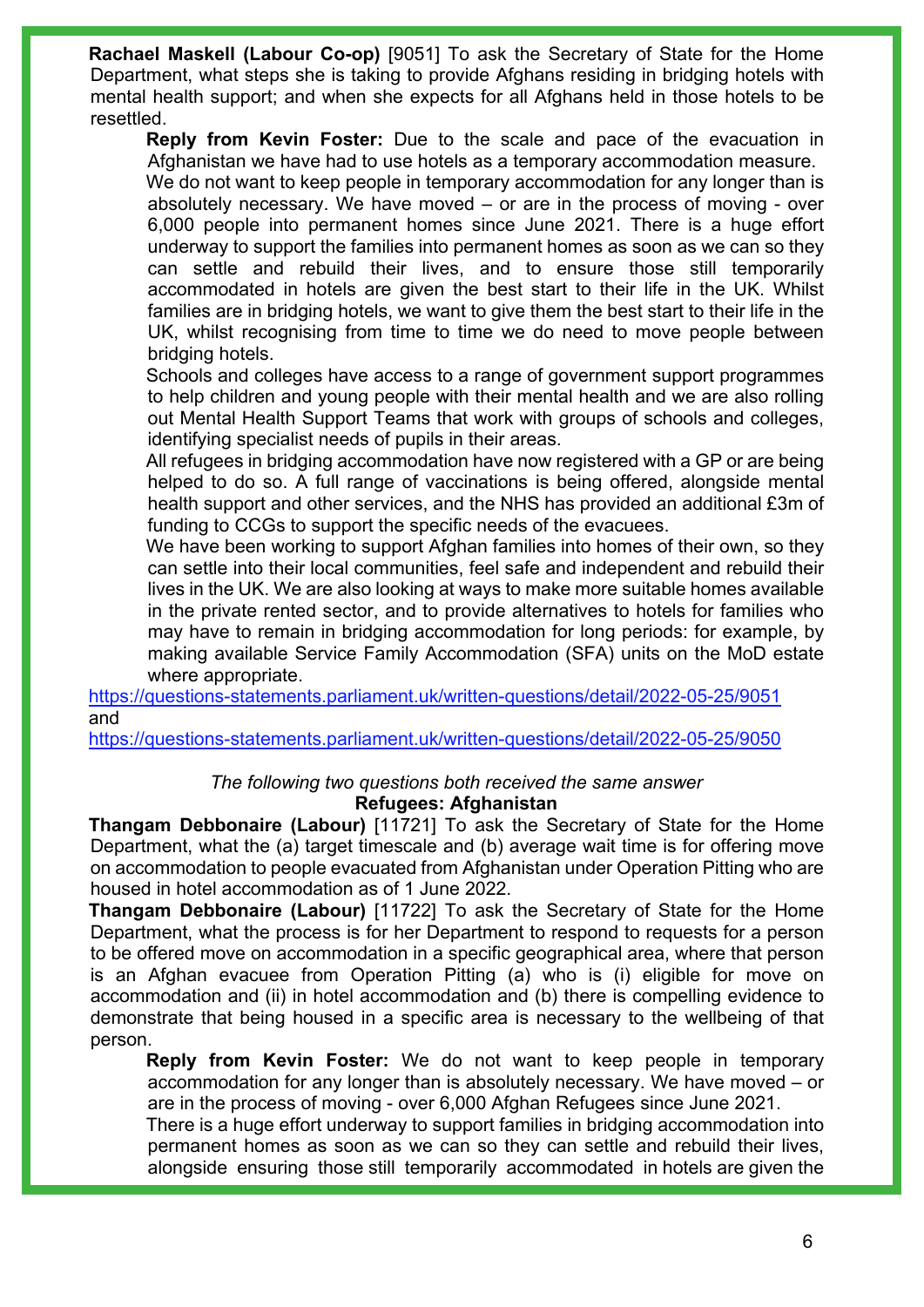best start to their life in the UK.

The length of time that a family will remain in a bridging hotel is dependent on a number of factors including the availability of appropriate housing. We strive to allocate the right families into the right accommodation to ensure their integration into their new communities is as smooth as possible. To achieve this, we triage and prioritise families to ensure the settled accommodation provides the best possible match, taking in to consideration date of arrival into the UK, family size, vulnerability and integration factors.

Where Local Authorities or employers are able to offer accommodation in greater volume and more quickly, this overall timescale will reduce.

Whilst we will consider requests, and any compelling evidence, to be housed in specific geographical areas, the reality of housing pressures means this may not be possible especially in relation to London and the South East.

<https://questions-statements.parliament.uk/written-questions/detail/2022-06-01/11721> and

<https://questions-statements.parliament.uk/written-questions/detail/2022-06-01/11722>

# **UK Parliament, House of Commons Written Answers: Ukraine**

### **Seasonal Workers: Ukraine**

**Paul Blomfield (Labour)** [7967] To ask the Secretary of State for the Home Department, whether her Department plans to extend visas for Ukrainian nationals entering the UK on seasonal workers visas after 18 March 2022.

**Reply from Kevin Foster:** Ukrainian nationals in this position will be provided with a biometric residency permit which will display details of their extended right to be in the UK under this scheme.

<https://questions-statements.parliament.uk/written-questions/detail/2022-05-24/7967>

#### **Visas: Ukraine**

**Stuart C McDonald (SNP)** [9026] To ask the Secretary of State for the Home Department, what (a) arrangements and (b) support is in place to enable seasonal workers who have switched onto the Ukraine Extension Scheme visa to secure accommodation in order to act as sponsors under the Homes for Ukraine Scheme.

**Reply from Kevin Foster:** The Ukraine Extension Scheme ensures these individuals are granted the same rights and entitlements as those coming via the other two schemes, namely, three years' leave as well as full access to work, study and public funds. It went live on 3 May.

If they want to bring family members to the UK they do not need to show accommodation under the Family Scheme and once here the family will have the same access to benefits allowing them to rent an appropriate property. If they want to act as a sponsor to other Ukrainians under the Homes for Ukraine scheme they will need to show that their property is suitable to accommodate them and will receive the same thank you payment as other sponsors.

<https://questions-statements.parliament.uk/written-questions/detail/2022-05-25/9026>

*Information about the Ukraine Extension Scheme, referred to above, can be read at [https://www.gov.uk/guidance/apply-to-stay-in-the-uk-under-the-ukraine-extension](https://www.gov.uk/guidance/apply-to-stay-in-the-uk-under-the-ukraine-extension-scheme)[scheme](https://www.gov.uk/guidance/apply-to-stay-in-the-uk-under-the-ukraine-extension-scheme)*

*Information about the Homes for Ukraine Scheme, referred to above, can be read at <https://homesforukraine.campaign.gov.uk/>*

*Information about the Ukrainian Family Scheme, referred to above, can be read at <https://www.gov.uk/guidance/apply-for-a-ukraine-family-scheme-visa>*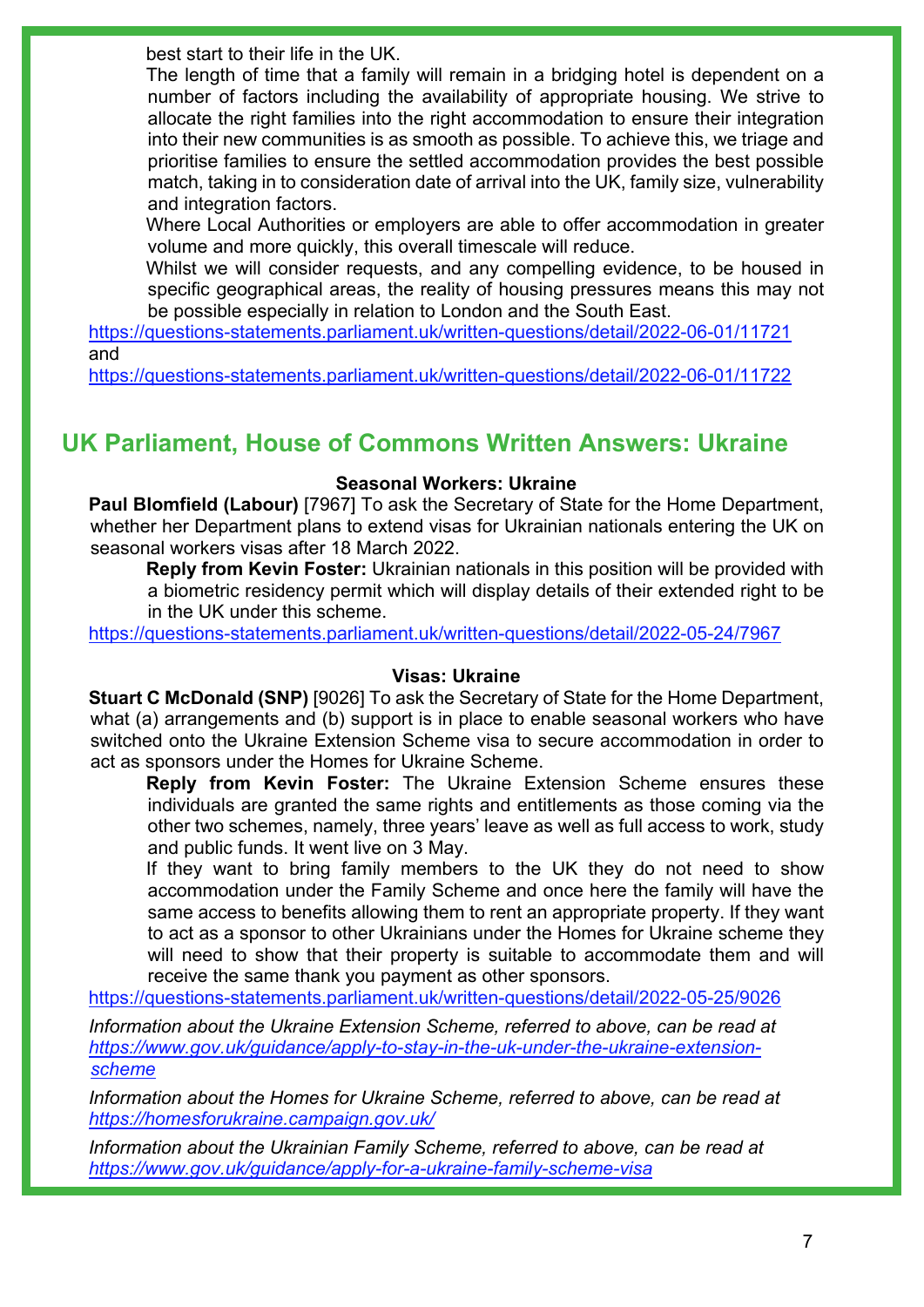#### **Seasonal Workers: Ukraine**

**Stephen Farry (Alliance)** [11913] To ask the Secretary of State for the Home Department, what assessment she has made of the adequacy of access to (a) healthcare and (b) prescription medication for Ukrainian nationals who have seasonal workers' visas and no access to public funds.

**Reply from Kevin Foster:** Access to healthcare is not considered as a public fund. For this reason, the ability of a migrant to access healthcare is not dependent on whether they are subject to a No Recourse to Public Funds condition.

Following the changes to the National Health Service (Charges to Overseas) Visitors Regulations made in March 2022, Ukrainian nationals with lawful status in the UK are exempt from being charged for NHS treatment received on or after 24 February 2022, except where statutory charges may apply i.e. NHS prescriptions, NHS dental care, NHS sight tests and optical vouchers. A person can qualify for exemption from charges if they meet one of the relevant exemption criteria.

<https://questions-statements.parliament.uk/written-questions/detail/2022-06-01/11913>

#### **Refugees: Ukraine**

**Caroline Lucas (Green)** [1155] To ask the Secretary of State for the Home Department, if she will make it her policy to ensure (a) the placement of large posters in all ports of entry with essential information on safeguarding in Ukrainian and Russian, including (i) phone numbers of the police, (ii) any other relevant national helplines, (iii) what to do if someone is worried about the sponsor or their placement breaks down, (iv) other key safeguarding information, (b) that the same information is available in leaflet format for Ukrainian refugees entering the UK to pick up and take away with them, (c) that her Department has an official on every train coming in from Europe who walks the carriages to ensure this information is given to all Ukrainians coming to the UK via Eurostar and (d) air staff hand out this information to every Ukrainian arriving by air; and if she will make a statement.

**Reply from Kevin Foster:** Thousands of Ukrainians have travelled to the UK as the Government continues its support for Ukraine in their fight against the Russian invasion.

The generous Ukraine Family and Homes for Ukraine Scheme provides an immediate pathway for people from Ukraine with family already in the UK to come here and those in the UK to extend their leave and remain here.

The Government is working closely with Border Force, transport operators and local partners to ensure appropriate information and support is made available to Ukrainian refugees arriving in the UK.

For example, Border Force have produced and distribute a support leaflet which is available at ports in Ukrainian and Russian languages. Eurostar has electronic signage in multiple languages at stations and additional staff deployed to provide support and contact details. In addition, as a primary port of entry, Camden Council has established a welcome point in St Pancras station to provide an initial welcome and any immediate support as required.

The online Ukraine Welcome Pack is available in Russian and Ukrainian and contains information on safeguarding, how to access UK public services and the UK emergency services.

For those arriving in Scotland, Wales or Northern Ireland, Devolved Administrations are also working to ensure appropriate information is available upon arrival.

<https://questions-statements.parliament.uk/written-questions/detail/2022-05-12/1155>

*Information about the Ukrainian Family Scheme, referred to above, can be read at <https://www.gov.uk/guidance/apply-for-a-ukraine-family-scheme-visa>*

*Information about the Homes for Ukraine Scheme, referred to above, can be read at <https://homesforukraine.campaign.gov.uk/>*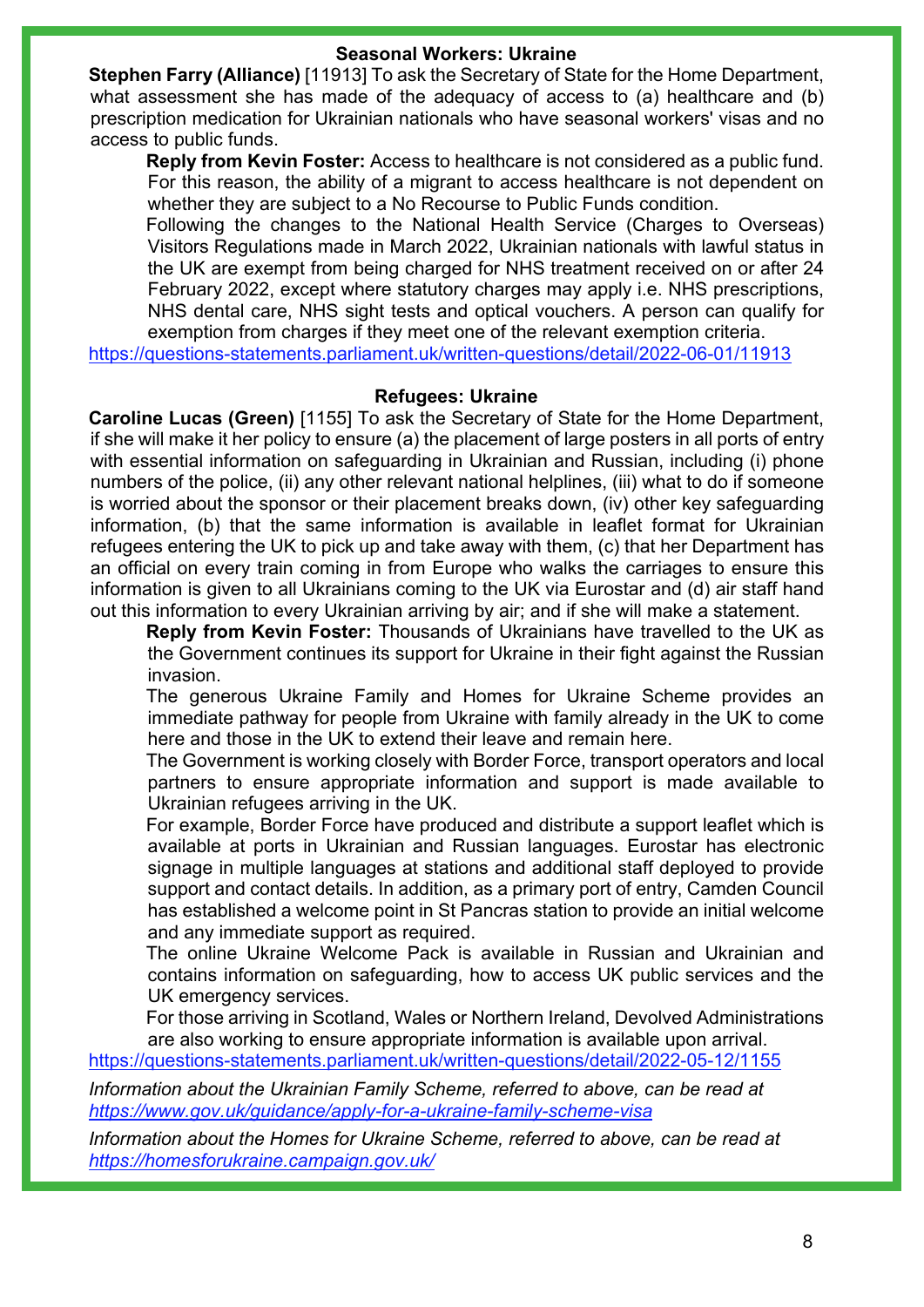*The Welcome Pack referred to above can be read at <https://www.gov.uk/government/publications/welcome-a-guide-for-ukrainians-arriving-in-the-uk>*

*The Scottish Government information referred to above can be read at <https://www.gov.scot/news/a-warm-scots-welcome/>*

*and*

*<https://www.gov.scot/publications/getting-to-scotland/> and*

*<https://www.gov.scot/publications/supporting-displaced-people-from-ukraine/>*

### **Housing and Visas: Ukraine**

**Charlotte Nichols (Labour)** [513] To ask the Secretary of State for the Home Department, what steps her Department is taking with the Department for Levelling Up, Housing and Communities to help ensure that the number of visas issued to Ukrainian refugees is matched by the accommodation offered by UK nationals to those refugees.

**Reply from Kevin Foster:** Homes for Ukraine has set up recognised providers who can help to match sponsors and people from Ukraine. Details of recognised providers are on the [Gov.uk](https://gbr01.safelinks.protection.outlook.com/?url=https%3A%2F%2Fwww.gov.uk%2Fguidance%2Frecognised-providers-organisations-who-can-help-guests-from-ukraine-find-sponsors-in-the-uk&data=05%7C01%7CHazel.Reid3%40homeoffice.gov.uk%7C4ab5d2922fea4471b4ce08da3a65c0d4%7Cf24d93ecb2914192a08af182245945c2%7C0%7C0%7C637886505935044132%7CUnknown%7CTWFpbGZsb3d8eyJWIjoiMC4wLjAwMDAiLCJQIjoiV2luMzIiLCJBTiI6Ik1haWwiLCJXVCI6Mn0%3D%7C3000%7C%7C%7C&sdata=b4QvqBfZgCa491BSRPOM3Osn4nEcLxkqbbKI9omVcdw%3D&reserved=0) website. We are unable to issue visas without a named sponsor.

Currently there is no shortage of people willing to act as sponsors under the scheme.

<https://questions-statements.parliament.uk/written-questions/detail/2022-05-10/513>

### **Homes for Ukraine Scheme: Insurance**

**Tim Farron (Liberal Democrat)** [9865] To ask the Secretary of State for Levelling Up, Housing and Communities, whether he has had discussions with the Association of British Insurers on reducing insurance premiums for households hosting non-Ukrainian asylum seekers.

**Reply from Eddie Hughes:** Asylum seekers are housed by the Home Office during the processing of their asylum claim.

In response to the Ukraine crisis, The Association of British Insurers has adopted a position to reflect support regardless of nationality: [Association of British Insurers -](https://gbr01.safelinks.protection.outlook.com/?url=https%3A%2F%2Fwww.abi.org.uk%2Fproducts-and-issues%2Ftopics-and-issues%2Fukraine-crisis%2F%23%3A%7E%3Atext%3DHousing%2520refugees%2Cother%2520conflict%2520in%2520the%2520world&data=05%7C01%7CParliamentary%40levellingup.gov.uk%7C302dc4607d464842381408da4aedd431%7Cbf3468109c7d43dea87224a2ef3995a8%7C0%7C0%7C637904682559897826%7CUnknown%7CTWFpbGZsb3d8eyJWIjoiMC4wLjAwMDAiLCJQIjoiV2luMzIiLCJBTiI6Ik1haWwiLCJXVCI6Mn0%3D%7C3000%7C%7C%7C&sdata=VJjtfUpGV5pAb3FEmzscQj22w0%2BqqnTDnWLvMUvGuIU%3D&reserved=0)  [Humanitarian response.](https://gbr01.safelinks.protection.outlook.com/?url=https%3A%2F%2Fwww.abi.org.uk%2Fproducts-and-issues%2Ftopics-and-issues%2Fukraine-crisis%2F%23%3A%7E%3Atext%3DHousing%2520refugees%2Cother%2520conflict%2520in%2520the%2520world&data=05%7C01%7CParliamentary%40levellingup.gov.uk%7C302dc4607d464842381408da4aedd431%7Cbf3468109c7d43dea87224a2ef3995a8%7C0%7C0%7C637904682559897826%7CUnknown%7CTWFpbGZsb3d8eyJWIjoiMC4wLjAwMDAiLCJQIjoiV2luMzIiLCJBTiI6Ik1haWwiLCJXVCI6Mn0%3D%7C3000%7C%7C%7C&sdata=VJjtfUpGV5pAb3FEmzscQj22w0%2BqqnTDnWLvMUvGuIU%3D&reserved=0) As a result, policy holders will not experience any increase in the cost of their insurance premium when hosting a guest in their home for the first 12 months.

<https://questions-statements.parliament.uk/written-questions/detail/2022-05-26/9865>

*Information about the Homes for Ukraine Scheme, referred to above, can be read at <https://homesforukraine.campaign.gov.uk/>*

### **Refugees: Ukraine**

**Alex Sobel (Labour Co-op)** [11851] To ask the Secretary of State for Health and Social Care , what funding the Government has made available for (a) short, (b) medium and (c) long-term specialist mental health services for people fleeing from Ukraine.

**Reply from Gillian Keegan:** While no specific funding has been made available, we have developed guidance for Ukrainian arrivals on accessing health services, including mental health support, in addition to guidance for health care professionals. Arrivals on Ukraine Family and Homes for Ukraine visa schemes are entitled to free health care, including mental health services.

If Ukrainian arrivals experience symptoms of poor mental health, evidence-based treatment is available via their general practitioner or local Improving Access to Psychological Therapies services.

<https://questions-statements.parliament.uk/written-questions/detail/2022-05-27/11851>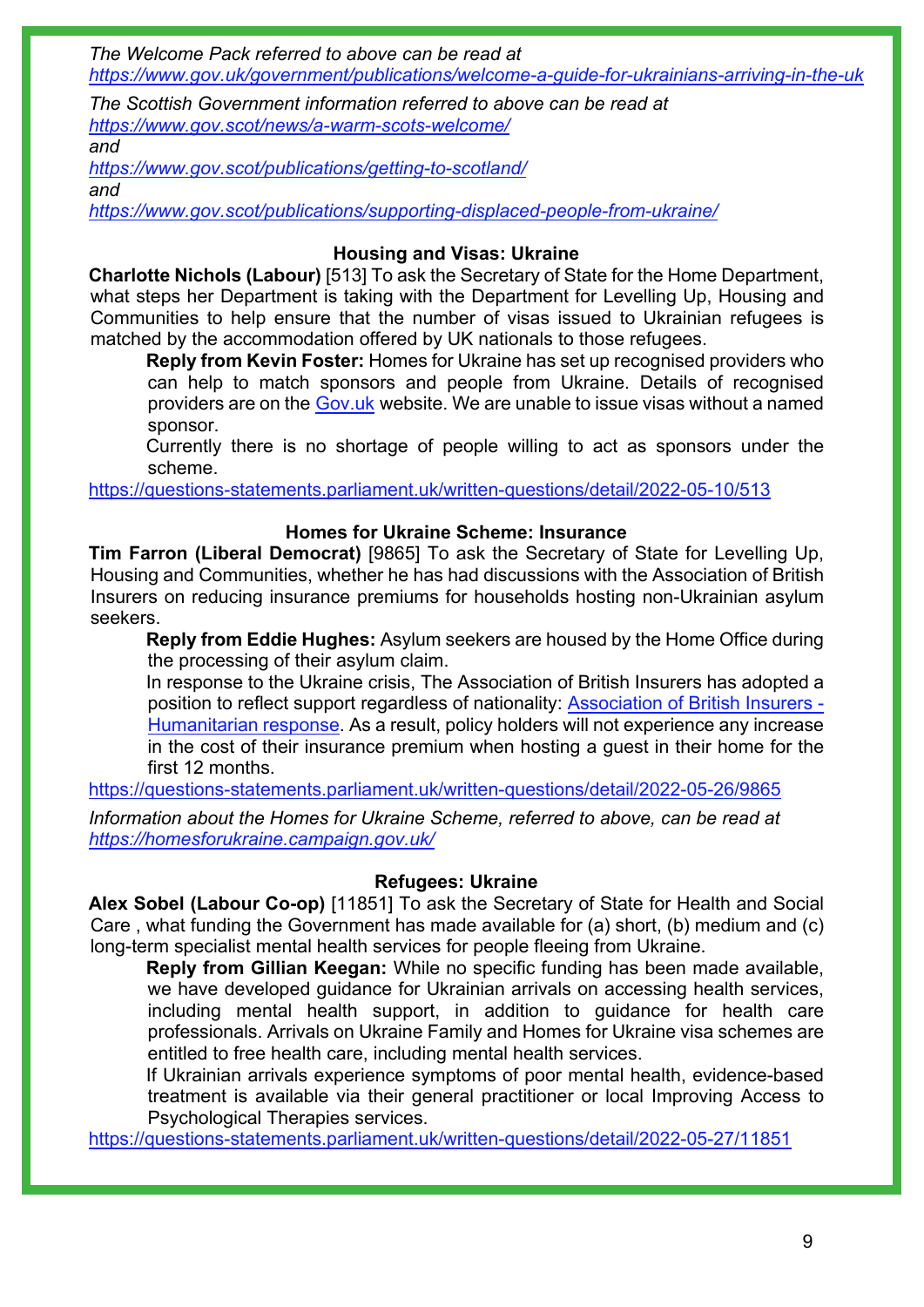# **UK Parliament, House of Commons Written Answers: Other Immigration and Asylum**

*The following two questions both received the same answer* **British Overseas Territories: British Nationality**

**Andrew Rosindell (Conservative)** [6705] To ask the Secretary of State for the Home Department, what recent progress has been made on the Government's consultation on the British Nationality Act 1981 in respect to discriminatory citizenship rules for people from the British Overseas Territories.

**Andrew Rosindell (Conservative)** [6706] To ask the Secretary of State for the Home Department, how many people who (a) are the children of unmarried parents from the British Overseas Territories and (b) have sought to claim citizenship through their mother have had their application for British Overseas Territories citizenship rejected in each of the last three years.

**Reply from Kevin Foster:** The Nationality and Borders Act 2022 has created registration routes for the children of British Overseas Territory citizen mothers, and those who would have become British Overseas Territories citizens had their parents been married. Those affected by historical discrimination will be able to acquire both British Overseas Territories citizenship and British citizenship, giving them the statuses they would otherwise have received automatically.

Applications for British Overseas Territories citizenship under existing routes are decided in the territories by Governors. There is currently no specific route for the children of British Overseas Territories citizen mothers, or unmarried fathers, to claim citizenship. The new routes we are introducing will allow them to apply.

<https://questions-statements.parliament.uk/written-questions/detail/2022-05-23/6705> and

<https://questions-statements.parliament.uk/written-questions/detail/2022-05-23/6706>

### **Immigration: Applications**

**Justin Madders (Labour)** [1195] To ask the Secretary of State for the Home Department, with reference to table VC 02, Percentage of applications, for each route, processed within service standards, published as part of the Visas and Citizenship data: Q3 2021, what assessment she has made of the adequacy of the proportion of applications for leave to remain meeting the eight week service standard in quarters one and two of 2021.

**Reply from Kevin Foster:** Despite the unprecedented challenges brought by the Covid 19 pandemic, 8-week service standard routes within Visas and Citizenship remained well above 90%, with the exception of Visitor and Spouse Partner where steps were taken at the time to increase output to bring these routes back within service standard.

<https://questions-statements.parliament.uk/written-questions/detail/2022-05-12/1195>

*The data referred to above can be read at [https://assets.publishing.service.gov.uk/government/uploads/system/uploads/attachment](https://assets.publishing.service.gov.uk/government/uploads/system/uploads/attachment_data/file/1045156/UKVI_VC_Transparency_Q3_2021_Published.ods) [\\_data/file/1045156/UKVI\\_VC\\_Transparency\\_Q3\\_2021\\_Published.ods](https://assets.publishing.service.gov.uk/government/uploads/system/uploads/attachment_data/file/1045156/UKVI_VC_Transparency_Q3_2021_Published.ods)*

## **Visas: Applications**

**Tanmanjeet Singh Dhesi (Labour)** [8112] To ask the Secretary of State for the Home Department, what recent estimate her Department has made of the average waiting time between someone from overseas submitting an application for a visitor visa and receiving a decision.

**Reply from Kevin Foster:** The Home Office is currently prioritising Ukraine Visa Schemes applications in response to the humanitarian crisis caused by the Russian invasion of Ukraine. We are communicating directly with customers that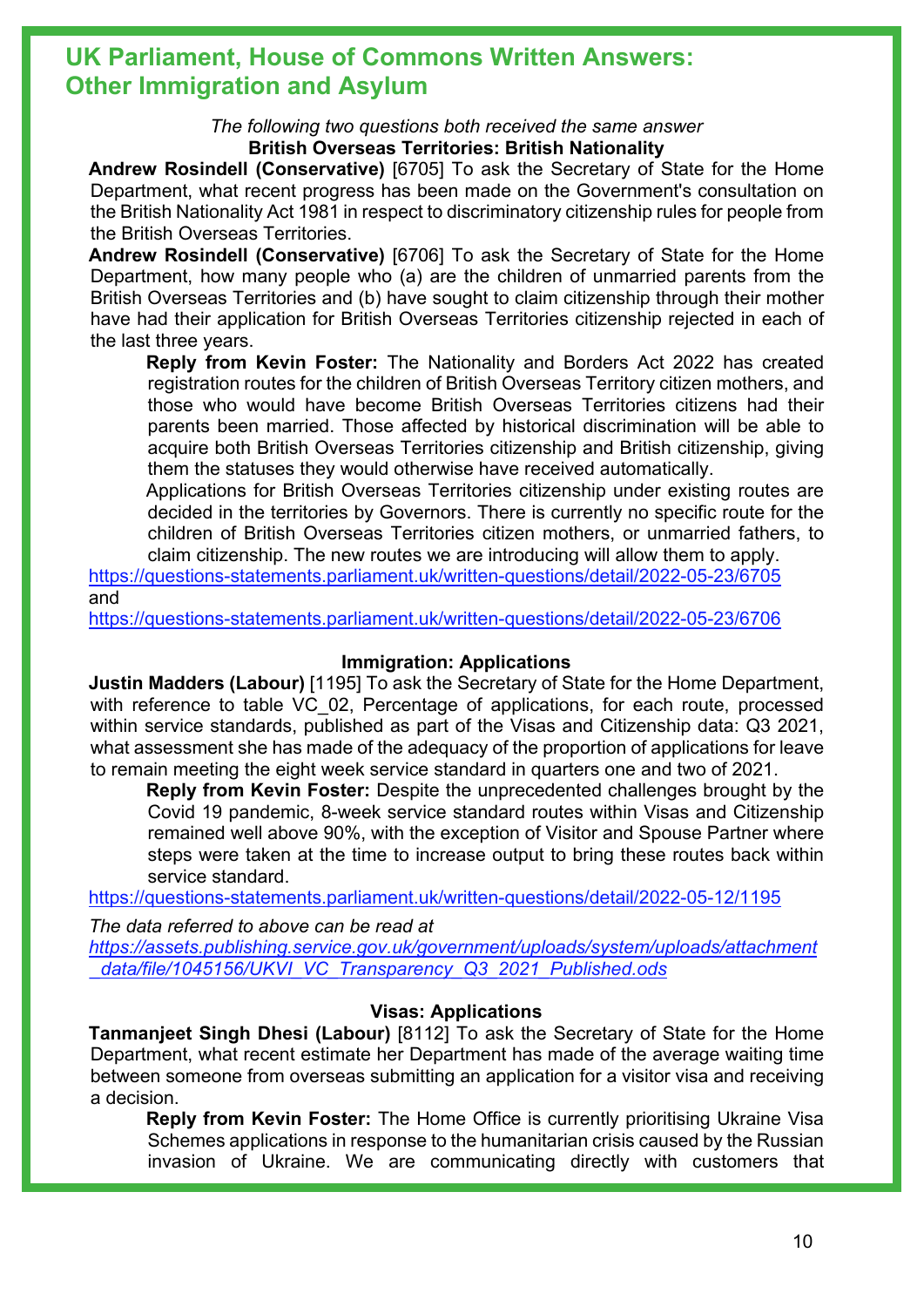applications for study, visits, work and family visas are taking longer to process at this time. Staff are being redeployed to these visa routes and we continue to onboard and train more staff, as we approach the expected summer surge in visa applications.

Standard visitor visa applications are currently taking on average 6 weeks to process.

Information on how UKVI is performing against service standards can be found in the migration transparency data published on the GOV.UK webpage [Migration](https://gbr01.safelinks.protection.outlook.com/?url=https%3A%2F%2Fwww.gov.uk%2Fgovernment%2Fcollections%2Fmigration-transparency-data%23uk-visas-and-immigration&data=05%7C01%7CKatherine.Clement-Evans%40homeoffice.gov.uk%7C2213c0c39930482193ea08da3e6d1dce%7Cf24d93ecb2914192a08af182245945c2%7C0%7C0%7C637890935610045534%7CUnknown%7CTWFpbGZsb3d8eyJWIjoiMC4wLjAwMDAiLCJQIjoiV2luMzIiLCJBTiI6Ik1haWwiLCJXVCI6Mn0%3D%7C3000%7C%7C%7C&sdata=d7aRkgngl2y8RPQ2q2WZnz6IyIWeyA88SJ%2FT5xjJRaI%3D&reserved=0)  [transparency data.](https://gbr01.safelinks.protection.outlook.com/?url=https%3A%2F%2Fwww.gov.uk%2Fgovernment%2Fcollections%2Fmigration-transparency-data%23uk-visas-and-immigration&data=05%7C01%7CKatherine.Clement-Evans%40homeoffice.gov.uk%7C2213c0c39930482193ea08da3e6d1dce%7Cf24d93ecb2914192a08af182245945c2%7C0%7C0%7C637890935610045534%7CUnknown%7CTWFpbGZsb3d8eyJWIjoiMC4wLjAwMDAiLCJQIjoiV2luMzIiLCJBTiI6Ik1haWwiLCJXVCI6Mn0%3D%7C3000%7C%7C%7C&sdata=d7aRkgngl2y8RPQ2q2WZnz6IyIWeyA88SJ%2FT5xjJRaI%3D&reserved=0)

<https://questions-statements.parliament.uk/written-questions/detail/2022-05-24/8112>

#### *The following two questions both received the same answer* **Visas: Married People**

**Thangam Debbonaire (Labour)** [11726] To ask the Secretary of State for the Home Department, what assessment she made of the potential impact of changes to the service standard for spouse visas from 12 to 24 weeks without notice on peoples' plans.

**Thangam Debbonaire (Labour)** [11727] To ask the Secretary of State for the Home Department, what steps she is taking to ensure the 12-week service standard for spouse visas is met.

**Reply from Kevin Foster:** The Home Office is currently prioritising Ukraine Visa Schemes applications in response to the humanitarian crisis caused by the Russian invasion of Ukraine.

Staff from other government departments, including DWP and HMRC, are being surged into the department to help with Ukraine work and enable normal visa routes to return to normal service levels in due course. Applicants were informed of the change to a 24-week service standard on 11 May 2022 and the department is currently operating within this.

<https://questions-statements.parliament.uk/written-questions/detail/2022-06-01/11726> and

<https://questions-statements.parliament.uk/written-questions/detail/2022-06-01/11727>

## *The following two questions both received the same answer*

### **Visas: Overseas Students**

**Marsha De Cordova (Labour)** [11859] To ask the Secretary of State for the Home Department, what criteria were used to determine the universities at which attendance makes a person eligible for the High Potential Individual Visa scheme; and for what reason (a) there is not a university that has its main base in Africa on that list and (b) she did not take steps to ensure an equitable distribution of universities across continents.

### **Overseas Students: Africa**

**Marsha De Cordova (Labour)** [11861] To ask the Secretary of State for the Home Department, what steps her Department is taking to ensure that high potential students who have studied at top institutions in Africa are able to apply to work in the UK under the High Potential Individual Visa scheme.

**Reply from Kevin Foster:** The High Potential Individual route provides a shortterm opportunity for talented international graduates to work or look for work in the UK as they start their careers.

By concentrating on graduates from select international universities, we will ensure the calibre of applicants remains high. Research has shown graduates from universities ranked in the top 50 of established international rankings are more likely to occupy higher paid roles and to find work easily. Individuals who have graduated from other international institutions, and those who have no formal qualifications but have job offers in eligible occupations, continue to be able to come to the UK to work through other routes such as the Skilled Worker route.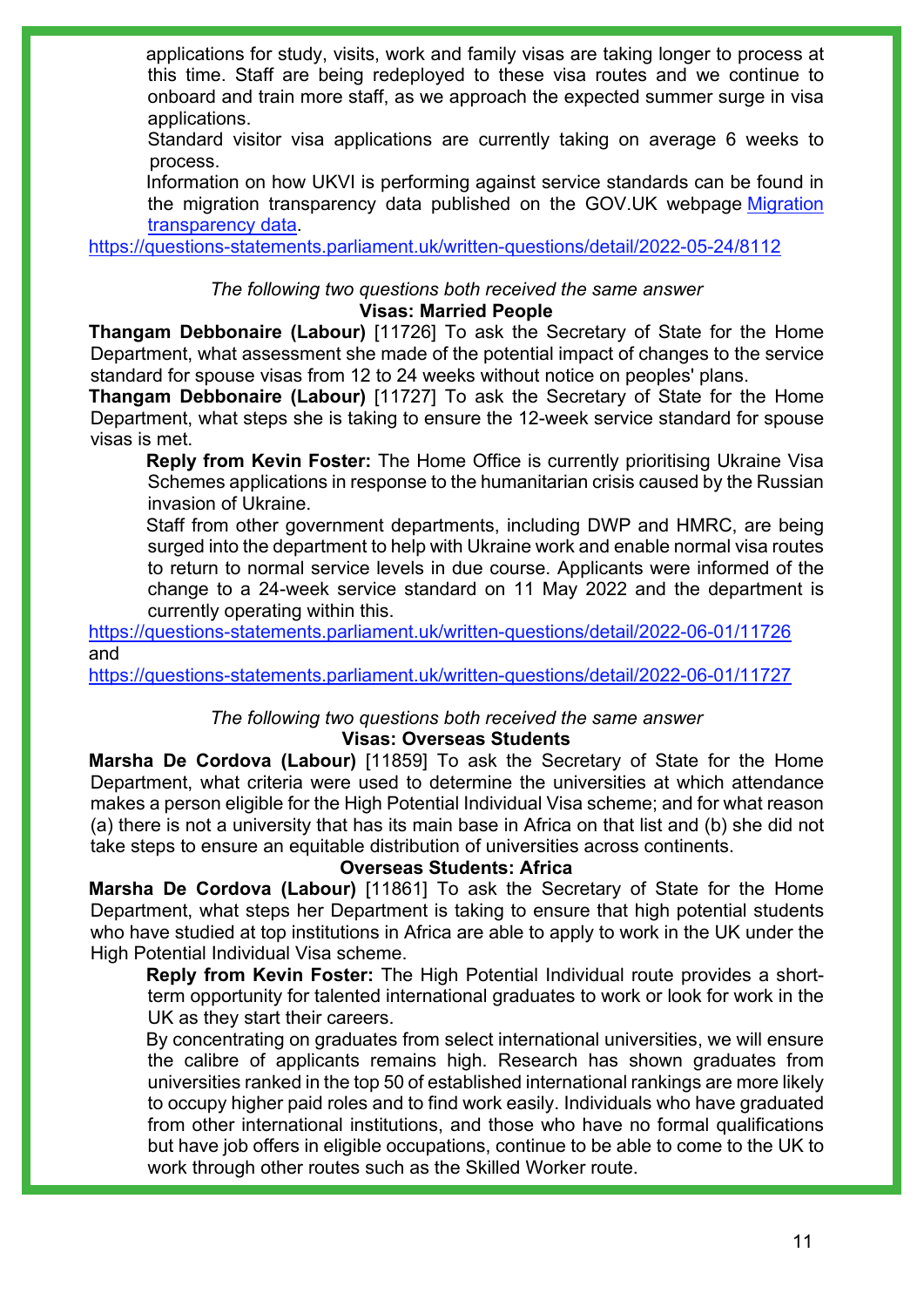<https://questions-statements.parliament.uk/written-questions/detail/2022-06-01/11861>

### *The following two questions both received the same answer* **Migrant Workers: Research**

**Matt Western (Labour)** [9107] To ask the Secretary of State for the Home Department, what assessment she has made of the impact of the cost of visa applications on (a) recruiting and (b) retaining researchers in the UK.

**Matt Western (Labour)** [9108] To ask the Secretary of State for the Home Department, what assessment she has made of the impact of the immigration surcharge on (a) recruiting and (b) retaining researchers in the UK.

**Reply from Tom Pursglove:** Attracting international research talent is a key component of our global points-based immigration system. We have a very generous immigration offer, which enables talented researchers to come to the UK through several different routes, including Global Talent, Skilled Worker, and Authorised Exchange (GAE) routes.

Visa fees are set taking account of the charging powers provided by Section 68(9) of the Immigration Act 2014, which include the ability to set fees based on: the cost of processing the application, the benefits provided by a successful application and the wider cost of the Migration and Borders system. Full details are available via the following link

<http://www.legislation.gov.uk/ukpga/2014/22/section/68>

Turning to the Immigration Health Surcharge (IHS), this is payable by individuals coming to the UK to work, study or join family for a period exceeding six-month in length. An impact assessment was published alongside the Immigration (Health Charge) (Amendment) Order 2020 on 16 July 2020 which included assessments of the impact of the IHS on work routes, of which researchers would be in scope. The impact assessment can be viewed through this link

<https://www.legislation.gov.uk/uksi/2020/1086/impacts>

<https://questions-statements.parliament.uk/written-questions/detail/2022-05-25/9107> and

<https://questions-statements.parliament.uk/written-questions/detail/2022-05-25/9108>

## **Asylum: Rwanda**

**Stella Creasy (Labour Co-op)** [6750] To ask the Secretary of State for the Home Department, which national human rights institutions will be able to inspect the provision of services for those refugees whose applications for asylum will be covered by the joint new migration and economic development partnership with Rwanda.

**Reply from Tom Pursglove:** As set out in paragraph 15 of the Memorandum of Understanding (MoU) governing the Migration and Economic Development Partnership, an independent Monitoring Committee will monitor the entire relocation process and compliance with assurances in the MoU, including the processing of asylum claims and provision of support in Rwanda. More details on this, including membership, will be set out in due course.

<https://questions-statements.parliament.uk/written-questions/detail/2022-05-23/6750>

*The Memorandum of Understanding referred to above can be read at [https://www.gov.uk/government/publications/memorandum-of-understanding-mou-between](https://www.gov.uk/government/publications/memorandum-of-understanding-mou-between-the-uk-and-rwanda/memorandum-of-understanding-between-the-government-of-the-united-kingdom-of-great-britain-and-northern-ireland-and-the-government-of-the-republic-of-r)[the-uk-and-rwanda/memorandum-of-understanding-between-the-government-of-the-united](https://www.gov.uk/government/publications/memorandum-of-understanding-mou-between-the-uk-and-rwanda/memorandum-of-understanding-between-the-government-of-the-united-kingdom-of-great-britain-and-northern-ireland-and-the-government-of-the-republic-of-r)[kingdom-of-great-britain-and-northern-ireland-and-the-government-of-the-republic-of-r](https://www.gov.uk/government/publications/memorandum-of-understanding-mou-between-the-uk-and-rwanda/memorandum-of-understanding-between-the-government-of-the-united-kingdom-of-great-britain-and-northern-ireland-and-the-government-of-the-republic-of-r)*

## **Asylum: Young People**

**Anne McLaughlin (SNP)** [11734] To ask the Secretary of State for the Home Department,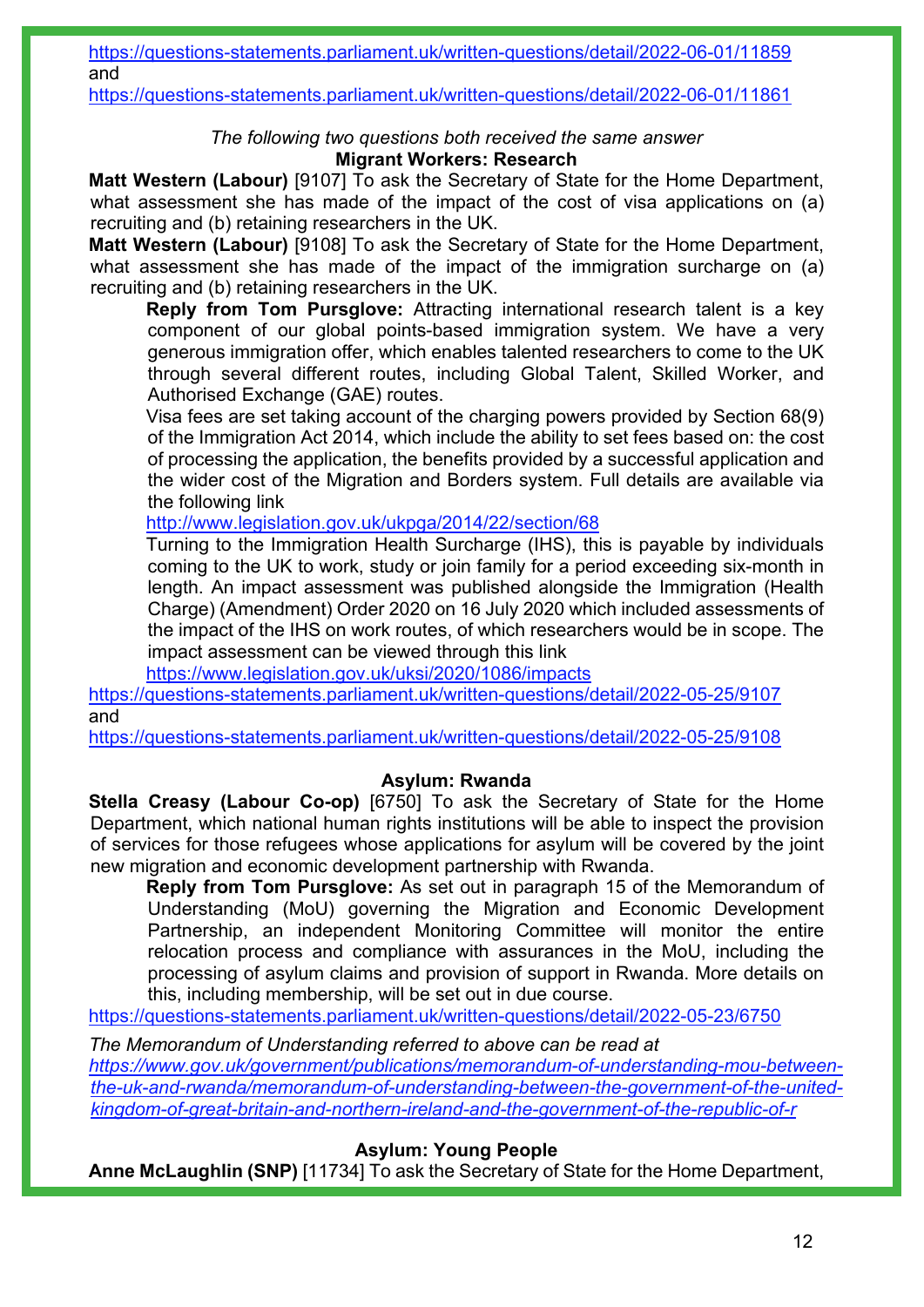with reference to the (a) oral evidence from the Home Secretary to the Justice and Home Affairs Select Committee of 27 October 2021 on the proportion of people arriving illegally in the UK via small boats in the previous 12 months who were economic migrants and (b) immigration statistics published on 26 May 2022 relating to the proportion of positive asylum claims among young men aged 18 to 29, if she will clarify the proportion of single men aged 18 to 29 who arrived illegally in the UK via small boats in the 12 months to 31 March 2022 who were (i) granted (A) refugee status and (B) humanitarian protection and (ii) identified as economic migrants.

**Reply from Kevin Foster:** People should claim asylum in the first safe country they reach rather than making dangerous and illegal crossings. For those with specific protection needs which mean they can no longer stay in a host country, the UK works with the UNHCR to offer a safe and legal route to resettlement in the UK.

Our New Plan for Immigration will break the business model of international criminal gangs by making the UK a less attractive destination for illegal migrants. It will furthermore differentiate between those who arrive here through safe and legal routes and those who seek to circumvent this system. It will also speed up the asylum claims system so that we can separate the genuine asylum seekers from economic migrants quickly.

The overall grant rate can vary for several reasons, including the protection needs of those who claim asylum in the UK, along with operational resourcing and policy decisions. Grant rates vary considerably by nationality as the protection needs of specific groups or individuals differ, usually depending on the situation in their home country.

The Home Office are unable to state the proportion of single men aged 18 to 29 who arrived illegally in the UK by small boats in the 12 months to 31 March 2022 who were granted refugee status and humanitarian protection and identified as economic migrants as this information is not published or held in a reportable format.

The latest data on illegal migration can be found at: *Irregular migration to the UK*, [year ending March 2022](https://www.gov.uk/government/statistics/irregular-migration-to-the-uk-year-ending-march-2022)

The latest data on asylum applications, initial decisions and resettlement can be found at: [List of tables](https://www.gov.uk/government/statistics/immigration-statistics-year-ending-march-2022/list-of-tables#asylum-and-resettlement)

<https://questions-statements.parliament.uk/written-questions/detail/2022-06-01/11734>

*The evidence referred to above can be read at <https://committees.parliament.uk/oralevidence/2914/html/>*

*The statistics referred to above can be read at*

*[https://www.gov.uk/government/statistics/immigration-statistics-year-ending-march-](https://www.gov.uk/government/statistics/immigration-statistics-year-ending-march-2022/how-many-people-do-we-grant-asylum-or-protection-to)[2022/how-many-people-do-we-grant-asylum-or-protection-to](https://www.gov.uk/government/statistics/immigration-statistics-year-ending-march-2022/how-many-people-do-we-grant-asylum-or-protection-to)*

#### **Asylum: Iraq**

**Patrick Grady (SNP)** [11719] To ask the Secretary of State for the Home Department, how many people from Iraq have (a) applied for and (b) been granted asylum in the UK in each of the last five years.

**Reply from Kevin Foster:** The Home Office publishes data on asylum in the ['Immigration Statistics Quarterly Release'](https://www.gov.uk/government/collections/immigration-statistics-quarterly-release). Data on asylum applications and outcomes at initial decision by nationality are published in tables Asy\_D01 and Asy D02 of the ['asylum and resettlement detailed datasets'](https://www.gov.uk/government/statistical-data-sets/asylum-and-resettlement-datasets#asylum-applications-decisions-and-resettlement). Information on how to use the datasets can be found in the 'Notes' page of the workbook. The latest data relates to the end of March 2022.

Information on future Home Office statistical release dates can be found in the ['Research and statistics calendar'](https://www.gov.uk/search/research-and-statistics?keywords=immigration&content_store_document_type=upcoming_statistics&organisations%5B%5D=home-office&order=relevance).

<https://questions-statements.parliament.uk/written-questions/detail/2022-06-01/11719>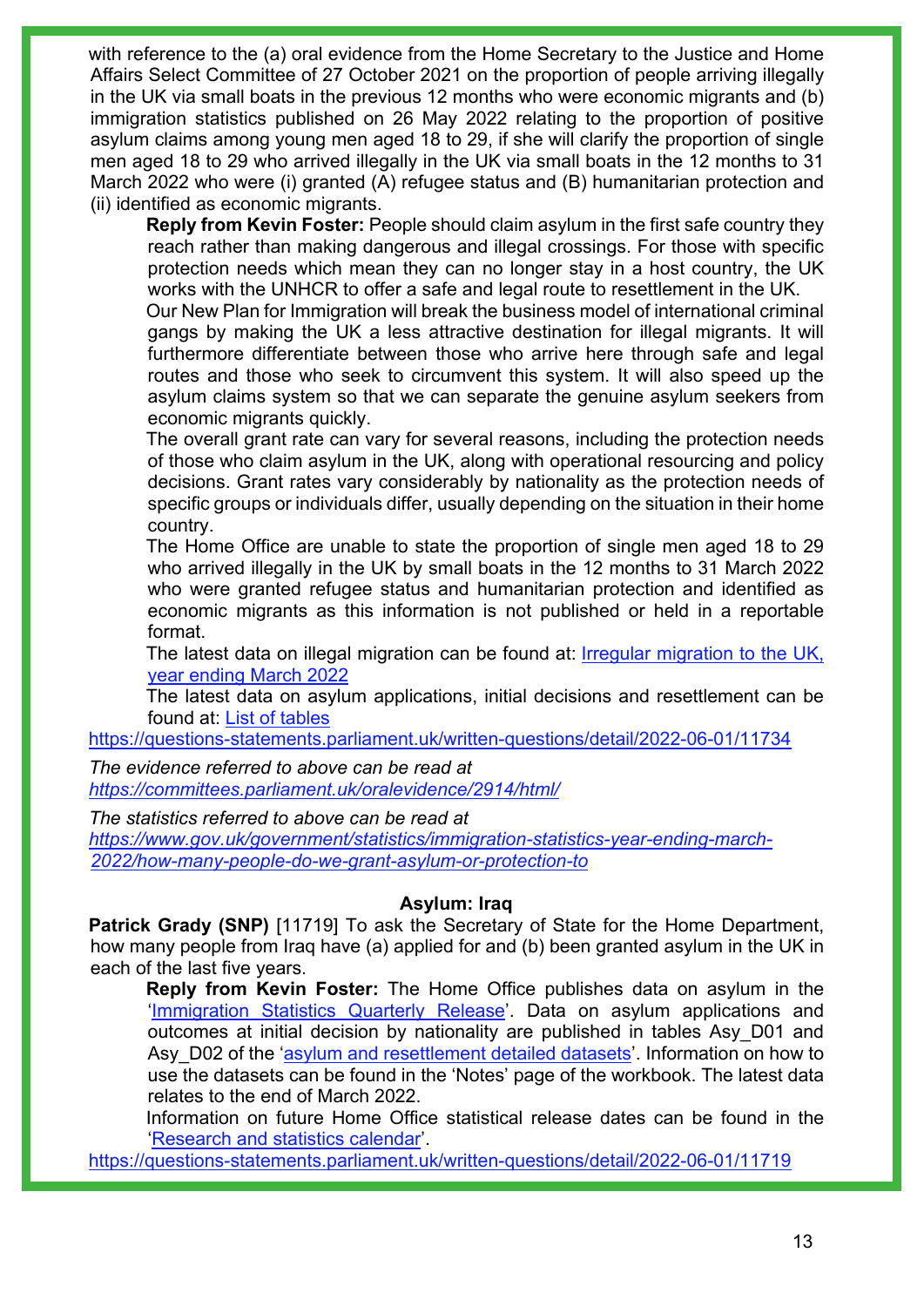# *The following two questions both received the same answer*

#### **Asylum: Applications**

**Rachael Maskell (Labour Co-op)** [11745] To ask the Secretary of State for the Home Department, how many applications from people seeking asylum are awaiting a decision as of 1 June 2022.

**Rachael Maskell (Labour Co-op)** [11746] To ask the Secretary of State for the Home Department, how many applications from people seeking asylum (a) are awaiting an initial decision, (b) have been waiting six months or less for a decision, (c) have been waiting over six months for a decision and (d) are pending further investigation as of 1 June 2022.

**Reply from Kevin Foster:** The Home Office publishes data on asylum and resettlement in the ['Immigration Statistics Quarterly Release'](https://www.gov.uk/government/collections/immigration-statistics-quarterly-release). Data on the number of asylum applications awaiting an initial decision or further review are published in table Asy D03 of the [asylum and resettlement detailed datasets.](https://www.gov.uk/government/statistical-data-sets/asylum-and-resettlement-datasets#asylum-applications-decisions-and-resettlement) Information on how to use the datasets can be found in the 'Notes' page of the workbook. The latest data relates to 31 March 2022. Data as at 30 June 2022 is set to be published on the 25 August 2022.

Information on future Home Office statistical release dates can be found in the ['Research and statistics calendar'](https://www.gov.uk/search/research-and-statistics?keywords=immigration&content_store_document_type=upcoming_statistics&organisations%5B%5D=home-office&order=relevance).

<https://questions-statements.parliament.uk/written-questions/detail/2022-06-01/11745> and

<https://questions-statements.parliament.uk/written-questions/detail/2022-06-01/11746>

#### **Refugees: Hotels and Rented Housing**

**John McNally (SNP)** [9037] To ask the Secretary of State for the Home Department, whether she has made a comparative assessment of the cost of housing refugees in (a) hotels and (b) rented accommodation; and whether she has made an assessment of the potential merits of housing more refugees in rented accommodation.

**Reply from Kevin Foster:** The Home Office has not made a comparative assessment of the cost of housing asylum seekers in either hotels or in rented accommodation on the basis that hotel accommodation is and always has been contingency accommodation where we are unable to procure sufficient Dispersed Accommodation to meet our statutory obligation. Whilst we are working to reduce our use of hotels, we must continue to ensure there is sufficient capacity in the system to meet our obligations.

That is why we wrote to all Local Authorities on 13 April 2022 to set out plans for Full Dispersal. This will reduce and then eliminate the use of hotels for asylum seekers by moving to a full dispersal model for asylum accommodation. We will achieve this through three key interventions:

1. To reduce and eliminate the use of hotels for asylum seekers by moving to a full dispersal model for asylum accommodation. This will mean expanding our existing approach of using private rental sector housing to all local authority areas across England, Scotland and Wales.

2. We are committed to working with local authorities to move to a fairer distribution of asylum seekers and have launched an informal consultation with local government to inform how this model will work across England, Scotland and Wales and within regions and nations. The consultation will explore how asylum dispersal can better take account of the impact of other protection based immigration on local authorities, including resettlement and the care of unaccompanied asylum-seeking children.

3. Providing specific funding to recognise the existing contribution of local authorities and for new dispersed accommodation. We will continue to work with local government to capture and evaluate data to understand the impact of asylum dispersal on local authorities going forward.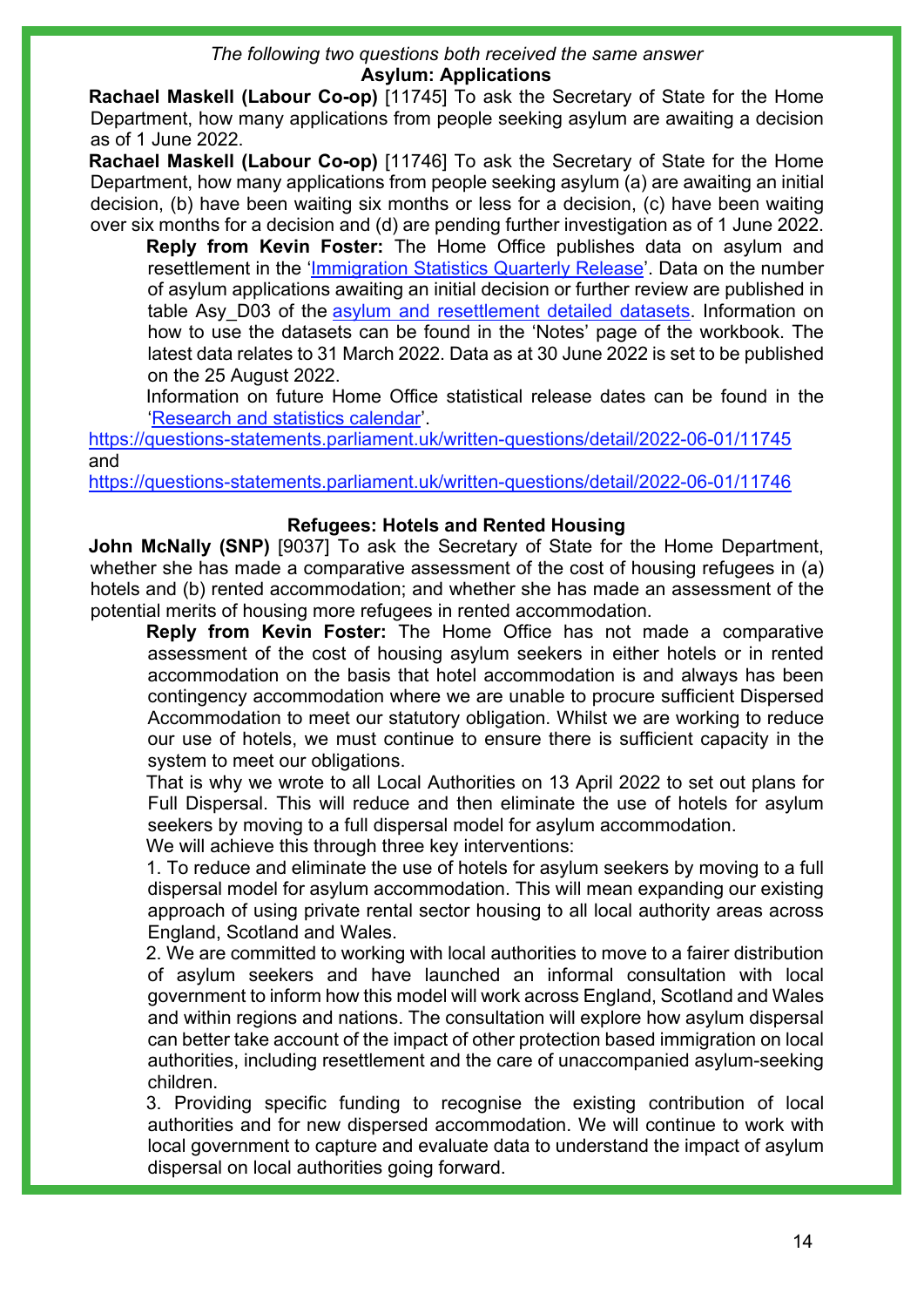#### <https://questions-statements.parliament.uk/written-questions/detail/2022-05-25/9037>

### **Refugees: Public Buildings**

**Rachael Maskell (Labour Co-op)** [9054] To ask the Secretary of State for the Home Department, if she will make an assessment of the viability of using public estate buildings to house refugees, including disused care homes in York.

**Reply from Kevin Foster:** Private and public options for the housing of refugees are being pursued by the Home Office in partnership with local authorities. The Home Office welcomes alternative accommodation options proposed by councils and others. A proposition from City of York Council or other organisations in the City of York area would be given due consideration.

On 13 April we announced all local authority areas in England, Scotland and Wales will be expected to participate in a new system of full dispersal. Under full dispersal, the Home Office's accommodation providers will approach all local authorities in England, Scotland and Wales with proposals for procuring specific accommodation within their boundaries. This move is hoped to end the use of contingency accommodation, be less expensive and more sustainable with local authorities sharing the responsibility to accommodate asylum seekers across the UK.

<https://questions-statements.parliament.uk/written-questions/detail/2022-05-25/9054>

### **Refugees: Housing**

**Rachael Maskell (Labour Co-op)** [9053] To ask the Secretary of State for the Home Department, if she will make an assessment of the potential merits of permitting UK families to host refugees whose applications for asylum are being processed.

**Reply from Kevin Foster:** Asylum seekers who would otherwise be destitute can obtain support under section 95 of the Immigration and Asylum Act 1999. The support package provided to these individuals usually consists of free, furnished accommodation and a weekly cash allowance to meet other essential living needs such as food and clothes.

Asylum seekers may also obtain accommodation with friends or relatives. <https://questions-statements.parliament.uk/written-questions/detail/2022-05-25/9053>

### **Asylum: Hotels**

**Stephen Kinnock (Labour)** [11696] To ask the Secretary of State for the Home Department, how much of the £20 per asylum seeker per day budget given by the Government to contractors for providing food for asylum seekers in hotels is spent on the purchase of food; and what guidelines are issued to contractors to ensure they provide nutritious food to asylum seekers in hotels.

**Reply from Kevin Foster:** Costs are subject to change depending on numbers being accommodated within the asylum system. Accommodation costs are considered to be commercially confidential, therefore the Home Office does not publish this information. However, total expenditure on asylum is published in the Home Office Annual Report and Accounts, available at

<https://www.gov.uk/government/collections/ho-annual-reports-and-accounts>

The recent inspection by the Independent Chief Inspector of Borders and Immigration found accommodation providers were providing services broadly in line with their requirements. When visiting accommodation sites, ICIBI inspectors noted menus on display at the sites appeared to be well balanced and showed that food options were rotated to create variety. They also found that all the properties were required to supply meals provided the required number.

All providers work to ensure all meals meet the NHS Eat-Well standards of nutrition [\(The Eatwell Guide - NHS\)](https://www.nhs.uk/live-well/eat-well/food-guidelines-and-food-labels/the-eatwell-guide/)

<https://questions-statements.parliament.uk/written-questions/detail/2022-06-01/11696>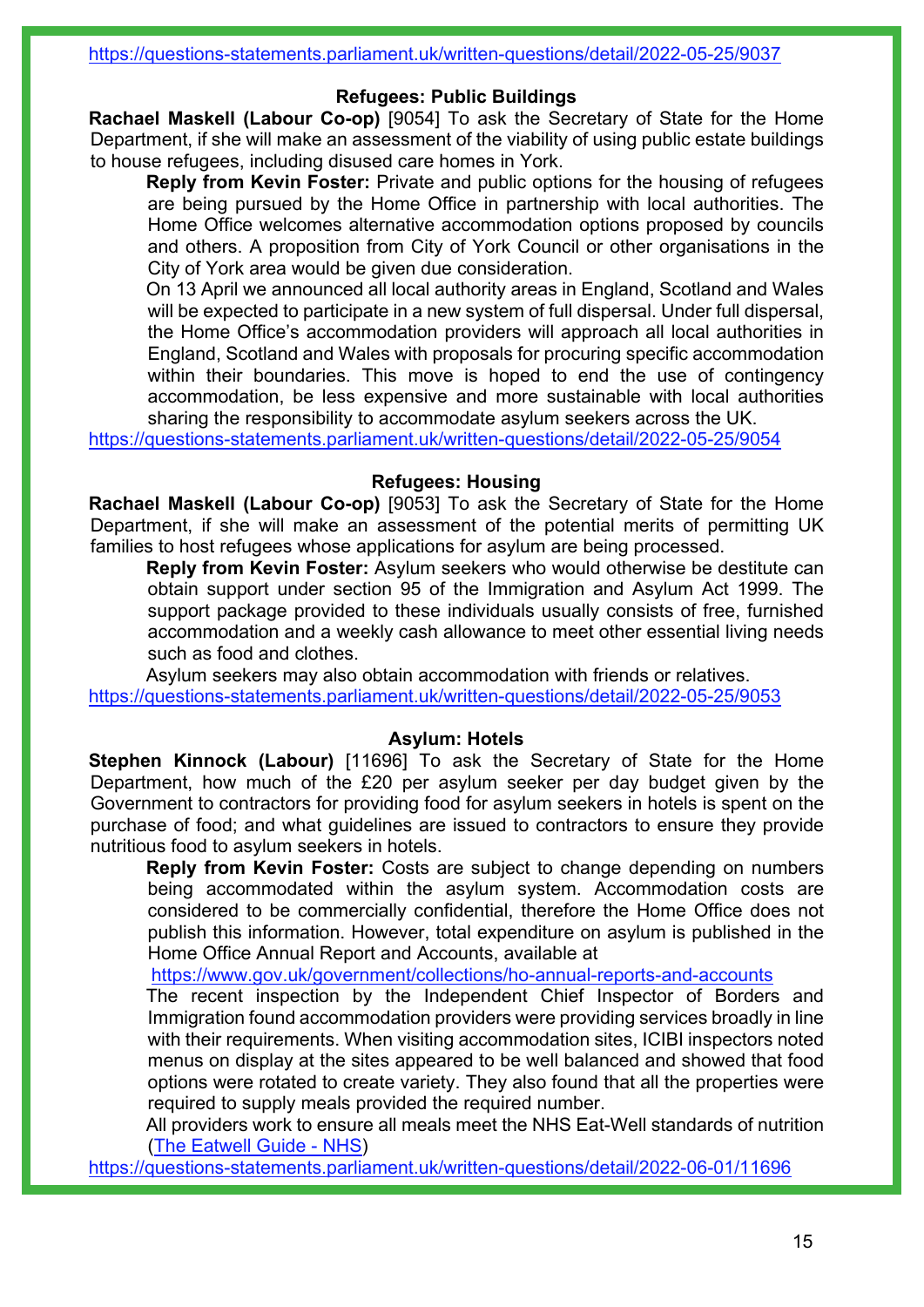*The report referred to above can be read at*

*[https://assets.publishing.service.gov.uk/government/uploads/system/uploads/attachment](https://assets.publishing.service.gov.uk/government/uploads/system/uploads/attachment_data/file/1074799/An_inspection_of_contingency_asylum_accommodation.pdf) [\\_data/file/1074799/An\\_inspection\\_of\\_contingency\\_asylum\\_accommodation.pdf](https://assets.publishing.service.gov.uk/government/uploads/system/uploads/attachment_data/file/1074799/An_inspection_of_contingency_asylum_accommodation.pdf)* 

### **Asylum**

**Stuart C McDonald SNP)** [292] To ask the Secretary of State for the Home Department, with reference to her oral contribution of 19 April 2022, Official Report, column 41, what the evidential basis is for the Nationality and Borders Act 2022 putting safe and legal routes into statute; and to which clauses of that Bill she was referring.

**Reply from Kevin Foster:** The Nationality and Borders Act 2022 is part of our New Plan for Immigration, delivering the most comprehensive reform of the asylum system in decades. This Act strengthens the Government-backed routes available to those in need, so they do not have to put their lives in the hands of people smugglers.

As part of the New Plan for Immigration, we are continuing to provide safe and legal routes through the UK Resettlement Scheme, the Community Sponsorship Scheme, the Mandate Resettlement Scheme, the Afghan Citizens' Resettlement Scheme, the Afghan Relocations and Assistance Policy and an Immigration Route for British National (Overseas) status holders from Hong Kong.

This Government is committed to continue welcoming refugees and others in need of protection from around the globe through resettlement as capacity allows in the years to come.

It is through the New Plan for Immigration we have been able to support the brave people of Ukraine, with over 100,000 visas being issued allowing them to come to the UK.

<https://questions-statements.parliament.uk/written-questions/detail/2022-05-10/292>

*The oral contribution referred to above can be read at*

*[https://hansard.parliament.uk//commons/2022-04-19/debates/04A9FDC8-59F6-4CA9-](https://hansard.parliament.uk/commons/2022-04-19/debates/04A9FDC8-59F6-4CA9-BEBD-3B6F5850D707/GlobalMigrationChallenge#contribution-3989CF61-9DD2-433A-AB24-AAA45EEAA4CC) [BEBD-3B6F5850D707/GlobalMigrationChallenge#contribution-3989CF61-9DD2-433A-](https://hansard.parliament.uk/commons/2022-04-19/debates/04A9FDC8-59F6-4CA9-BEBD-3B6F5850D707/GlobalMigrationChallenge#contribution-3989CF61-9DD2-433A-AB24-AAA45EEAA4CC)[AB24-AAA45EEAA4CC](https://hansard.parliament.uk/commons/2022-04-19/debates/04A9FDC8-59F6-4CA9-BEBD-3B6F5850D707/GlobalMigrationChallenge#contribution-3989CF61-9DD2-433A-AB24-AAA45EEAA4CC)* 

*The New Plan for Immigration, referred to above, can be read at [https://www.gov.uk/government/consultations/new-plan-for-immigration/new-plan-for](https://www.gov.uk/government/consultations/new-plan-for-immigration/new-plan-for-immigration-policy-statement-accessible)[immigration-policy-statement-accessible](https://www.gov.uk/government/consultations/new-plan-for-immigration/new-plan-for-immigration-policy-statement-accessible)* 

## **Asylum: Employment**

**Rachael Maskell (Labour Co-op)** [9056] To ask the Secretary of State for the Home Department, what recent assessment she has made of the potential merits of allowing people who are waiting for their asylum applications to be decided to work in the local economy.

**Reply from Kevin Foster:** We allow asylum seekers to work if their claim has been outstanding for 12 months or more, through no fault of their own. Those permitted to work are restricted to jobs on the Shortage Occupation List (SOL).

A review of the policy has concluded and there will be no changes made at this time.

<https://questions-statements.parliament.uk/written-questions/detail/2022-05-25/9056>

## **Asylum: Employment**

**Angela Crawley (SNP)** [5430] To ask the Secretary of State for the Home Department, pursuant to the Answer of 18 May 2022 to Question 847, on Asylum: Employment, how many asylum seekers have (a) applied for and (b) been accepted for permission to work or volunteer in (i) 2020, (ii) 2021 and (iii) 2022; and what steps her Department is taking to promote vacancies on the shortage occupations list to asylum seekers.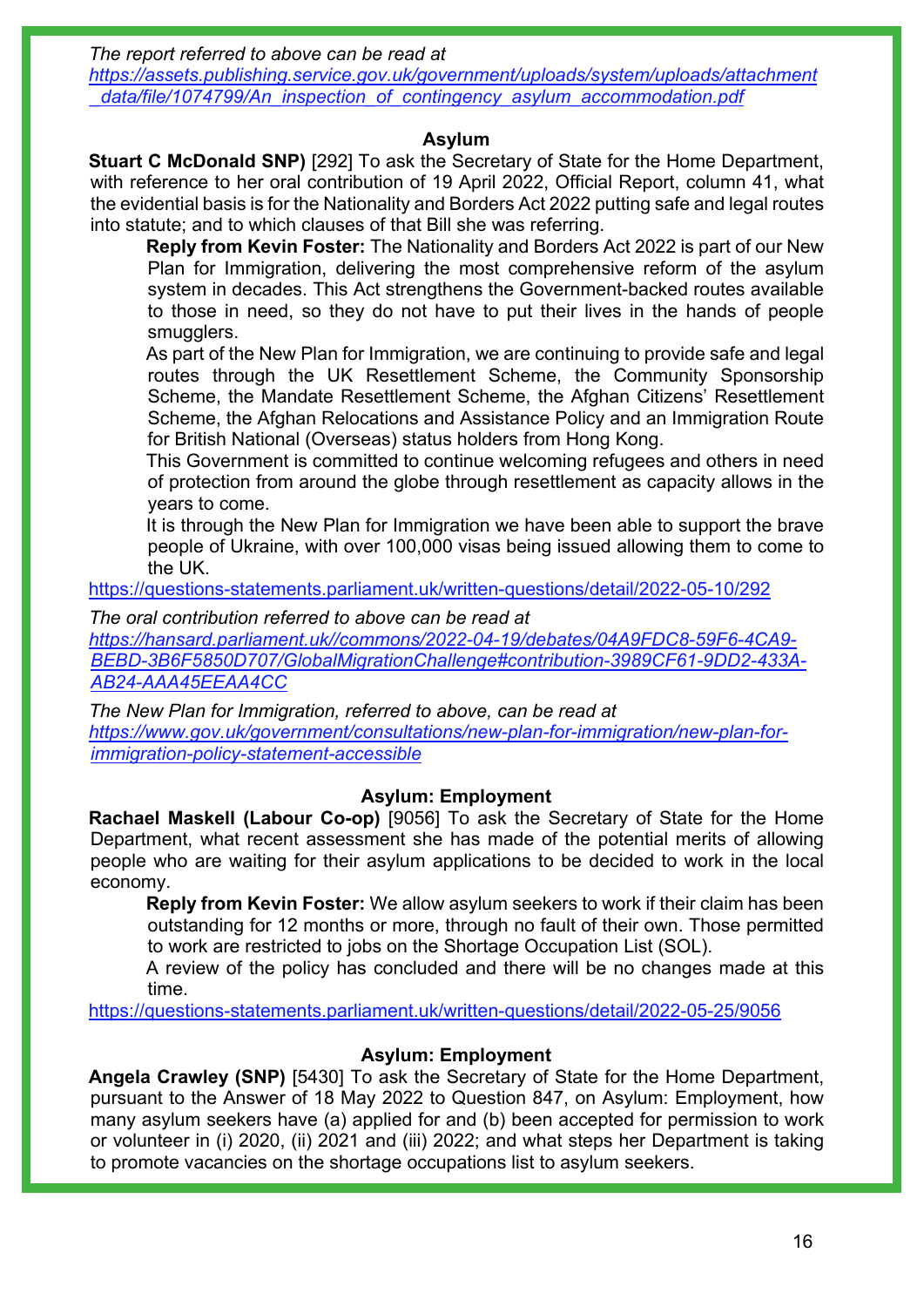**Reply from Kevin Foster:** The Home Office are unable to report how many asylum seekers have applied for and been accepted for permission to work in 2020, 2021 and 2022 as this information is not held in a reportable format or forms part of published data.

The Home Office do not track how many asylum seekers have applied to volunteer as they are able give their time for free to charitable or public sector organisations without any contractual obligation or entitlement. They are not employees or workers as defined by various statutory provisions. Further information can be found at: Permission to work and [volunteering for asylum seekers](https://www.gov.uk/government/publications/handling-applications-for-permission-to-take-employment-instruction/permission-to-work-and-volunteering-for-asylum-seekers-accessible-version#introduction)

Information on the shortage occupation list (SOL) is readily available in the public domain as part of the immigration rules: [Immigration Rules - Guidance](https://www.gov.uk/guidance/immigration-rules)

<https://questions-statements.parliament.uk/written-questions/detail/2022-05-19/5430>

*The answer referred to above can be read at <https://questions-statements.parliament.uk/written-questions/detail/2022-05-11/847>*

### **Asylum: RAF Linton-on-Ouse**

**Rachael Maskell (Labour Co-op)** [9055] To ask the Secretary of State for the Home Department, with reference to plans announced in April 2022 to create suitable accommodation for asylum seekers at the site of RAF Linton-on-Ouse, if she will take steps to help enable residents in that accommodation to integrate with the community in York should they wish.

**Reply from Tom Pursglove:** Asylum seekers accommodated at Linton-on-Ouse are not detained and are therefore able to travel on and off site. As part of the service provision asylum seekers will be able to get to and from York. The Home Office, and our provider, are working with the Voluntary Community Sector and exploring what is available for those being accommodated to join and participate in, as part of community integration.

<https://questions-statements.parliament.uk/written-questions/detail/2022-05-25/9055>

*The following two questions both received the same answer*

#### **Deportation: Iraq**

**Patrick Grady (SNP)** [11717] To ask the Secretary of State for the Home Department, what assessment she has made of the impact of her Department's advice on avoiding all but essential travel to Iraq, including the Kurdistan region, on her policies on the deportation of asylum seekers to that country.

**Patrick Grady (SNP)** [11718] To ask the Secretary of State for the Home Department, if her Department will make an assessment of the potential merits of suspending all deportation flights to Iraq until it reviews its advice on avoiding all but essential travel to Iraq, including the Kurdistan region.

**Reply from Tom Pursglove:** All asylum and human rights claims are carefully considered on their individual merits in accordance with our international obligations. Each individual assessment is made against the background of any relevant caselaw and the latest available country information. Our position on Iraq is set out in the relevant country policy and information note on the gov.uk website. Where someone establishes a well-founded fear of persecution or serious harm in their country, they are normally granted protection and are not expected to return there. The Home Office only seeks to return those whose asylum claim have been unsuccessful. By definition, they do not need protection and not at risk on return.

The Foreign, Commonwealth and Development Office's travel advice to British nationals is not the correct legal test for determining whether or not a person qualifies for international protection or whether to remove a foreign national with no right to remain in UK.

<https://questions-statements.parliament.uk/written-questions/detail/2022-06-01/11717>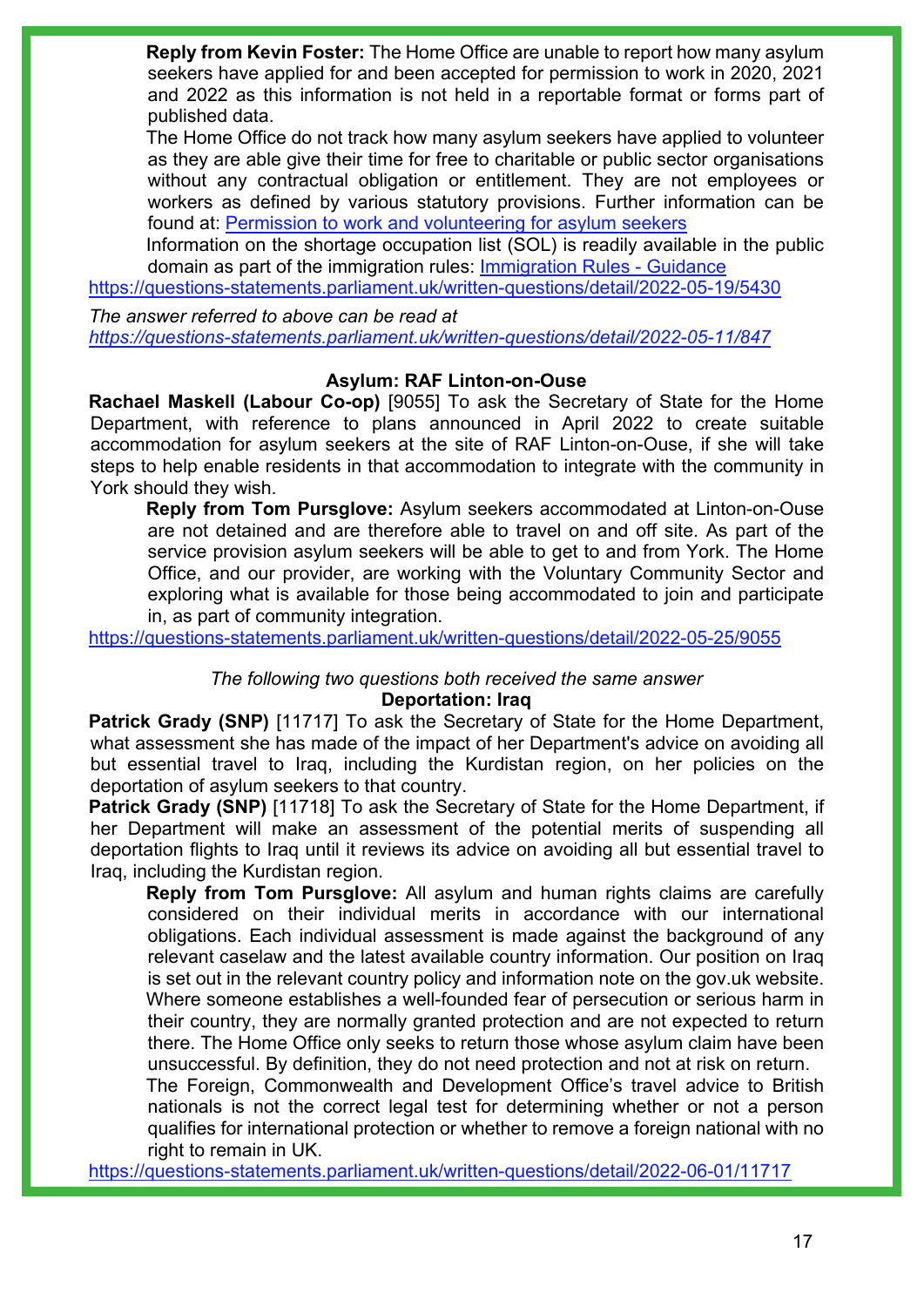# **UK Parliament, House of Lords Oral Answers**

### **Ukrainian Asylum Seekers and Refugees**

**Lord Dubs (Labour):** To ask Her Majesty's Government how many Ukrainian asylum seekers and refugees have arrived in the United Kingdom since the invasion of Ukraine by Russia.

**Reply from the Minister of State, Department for Levelling Up, Housing and Communities and Home Office (Lord Harrington of Watford):** … As of 29 May, 65,700 people have successfully come to the UK from Ukraine. That includes 23,100 on the Ukraine family scheme and 42,600 under our Homes for Ukraine sponsorship scheme. We are now operating at about 5,000-plus applications per week. The visas take between two and three days, if there are no problems attached to them; I said 48 hours at my first outing at the Dispatch Box in this House. The number of applications awaiting conclusion is about 19,000, which includes applications at various stages of the caseworking process and with different levels of complexity.

If I may, I will briefly mention to the noble Lord, Lord Dubs, unaccompanied children—the second part of his Question. As he is aware—we have discussed this many times—our policy has been not to accept children on their own, in keeping with the Ukrainian Government's policy, unless of course they are reuniting with a parent or legal guardian here. As a result of his questions, many discussions with MPs, noble Lords, officials, the Ukrainian Government, local authorities and—oh, sorry.

**Lord Dubs:** My Lords, the Minister is confirming that we are not taking any unaccompanied children from Ukraine—a clear statement of government policy—even if the host family has been fully vetted, despite the fact that when they applied it was okay for them to apply for a visa as unaccompanied children. The Government have banned it subsequently. The Home Office said on May 6: "Where we are made aware of an individual being provided with incorrect advice, we will of course take action".

How can the Government justify leaving vulnerable, unaccompanied children frightened in a war zone? We cannot do that.

**Reply from Lord Harrington of Watford:** I was about to explain to noble Lords our policy on children who have parental consent or that of a legal guardian as accepted by the Ukrainian Government. I hope to announce a policy change in the days to come. Regarding the children the noble Lord is referring to, it is very much government policy to help the agencies helping children on the ground in Poland, Moldova—where I have been—and Romania.

**The Earl of Kinnoull (Crossbench):** My Lords, one possible result of the Ukraine family scheme is the delivery of a physical biometric residence permit to the successful applicant in the post. This is a free process and I thoroughly applaud it. What plans do the Government have to extend that to the EU settlement scheme?

**Reply from Lord Harrington of Watford:** I am not aware of any plans the Government have to extend that to the EU settlement scheme.

**Lord Paddick (Liberal Democrat):** My Lords, at a Home Affairs Select Committee meeting on 11 May, a senior Home Office official said that undocumented people who travel from Ukraine to the UK could be considered for removal to Rwanda and the Minister refused to say whether Ukrainians who arrive in the UK across the channel by boat could also be sent to the central African country. If, out of desperation because of the significant delays the Minister has just told the House about—19,000 applicants are still awaiting an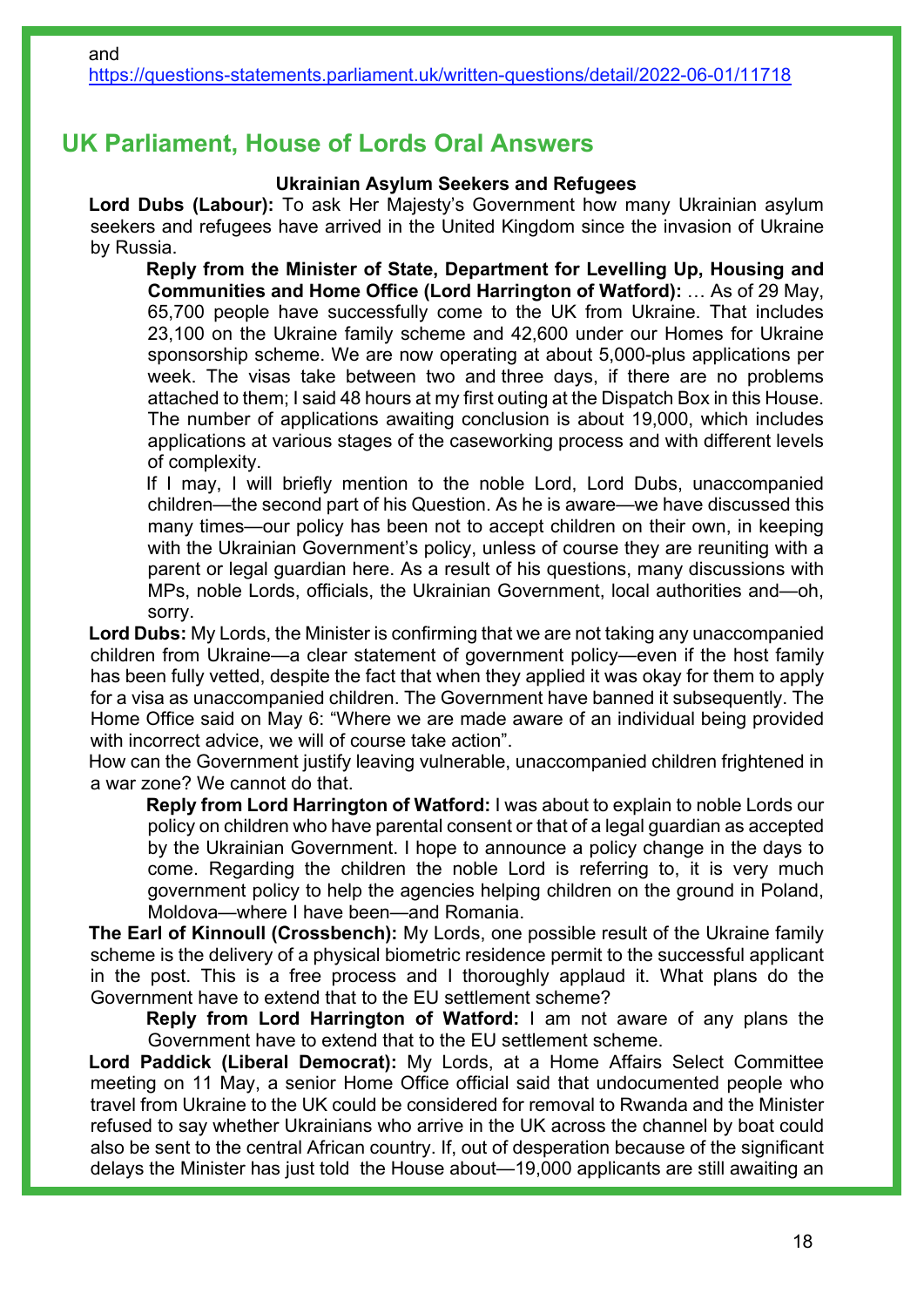outcome—these people arrive in the UK without a visa, could they be sent to Rwanda? **Reply from Lord Harrington of Watford:** I can assure the noble Lord that there are two very good legal channels for refugees from Ukraine to come to this country. There is therefore no reason at all for them to be sent to Rwanda or anywhere else other than, I hope, back to Ukraine when the political and military situation allows.

**Baroness Chakrabarti (Labour):** My Lords, with respect, the Minister did not quite answer the question asked by the noble Lord, Lord Paddick. If such a person arrived from Ukraine without a visa, might they be considered for being shipped off to Rwanda?

**Reply from Lord Harrington of Watford:** I can assure the noble Baroness that there is no reason at all why they should come here without a visa. It takes 48 hours to get a visa and there are very good legal routes for them to come here.

**Lord Alton of Liverpool (Crossbench):** My Lords, does the Minister recall that I drew to his attention the procedure I saw in Vilnius for arriving Ukrainian refugees? Every single arrival was asked individually about what they may have witnessed or seen on the ground in places such as Bucha, Mariupol or some of the other places subjected to war crimes and atrocities. Has the noble Lord been able to put similar procedures in place in the United Kingdom? Does he not accept the importance of collecting evidence while it is fresh in people's minds, especially as there are now court cases taking place in Ukraine and the International Criminal Court is also considering proceedings?

**Reply from Lord Harrington of Watford:** The noble Lord makes an excellent point and, I must say, one that I had not considered within my remit. I think it is something the Government should be doing, however, and I assure him that I will make inquiries about it. Perhaps I could write to the noble Lord in the next few days.

**The Lord Bishop of Chichester:** My Lords, what assessment have the Government made of the number of Ukrainians currently here on economic or student visas who may soon be at risk of overstaying their visa and may be unable to return home, and of the sort of support that they might require and be given?

**Reply from Lord Harrington of Watford:** Again, that is an excellent question. We do not know the number of visas that are running out but I know that we have measures in place to make sure that when those visas—student visas, work visas and other types—run out they will be extended in this country and there will be no need for those people to return to Ukraine should they not want to do so.

**Lord Soley (Labour):** The Government are rightly focusing on Ukrainians, but can the Minister tell me whether the Government have any policy towards the several hundred thousand Russians who have fled Putin's Russia and will be very important for a post-Putin Russia? They are scattered all over Europe and surrounding areas. What attention do the Government give to those people and the enormous asset they can be to the West generally in its battle against Putin?

**Reply from Lord Harrington of Watford:** I fully accept that those people could be a major asset to this or any other country. I am not aware of a separate policy for them. Of course, they could claim asylum as refugees and there are all the other routes to come into this country, but I will look into it.

**Lord Kirkhope of Harrogate (Conservative):** My noble friend will no doubt remember the United Nations scheme for Bosnian refugees. I was the Minister responsible for that in the 1990s. Can my noble friend confirm whether the categories relating to Ukrainians coming here could have the support of the United Nations behind them, so that we have a scheme specifically put aside and the treatment of those people coming from Ukraine avoids some of the tougher things said recently by Ministers?

**Reply from Lord Harrington of Watford:** I reiterate what I have said before to my noble friend: we have a system for Ukrainian refugees to come to this country legitimately. It is my duty and honour to make sure that scheme works and that as many Ukrainians as possible fleeing the misery and all the terrible things happening there come here.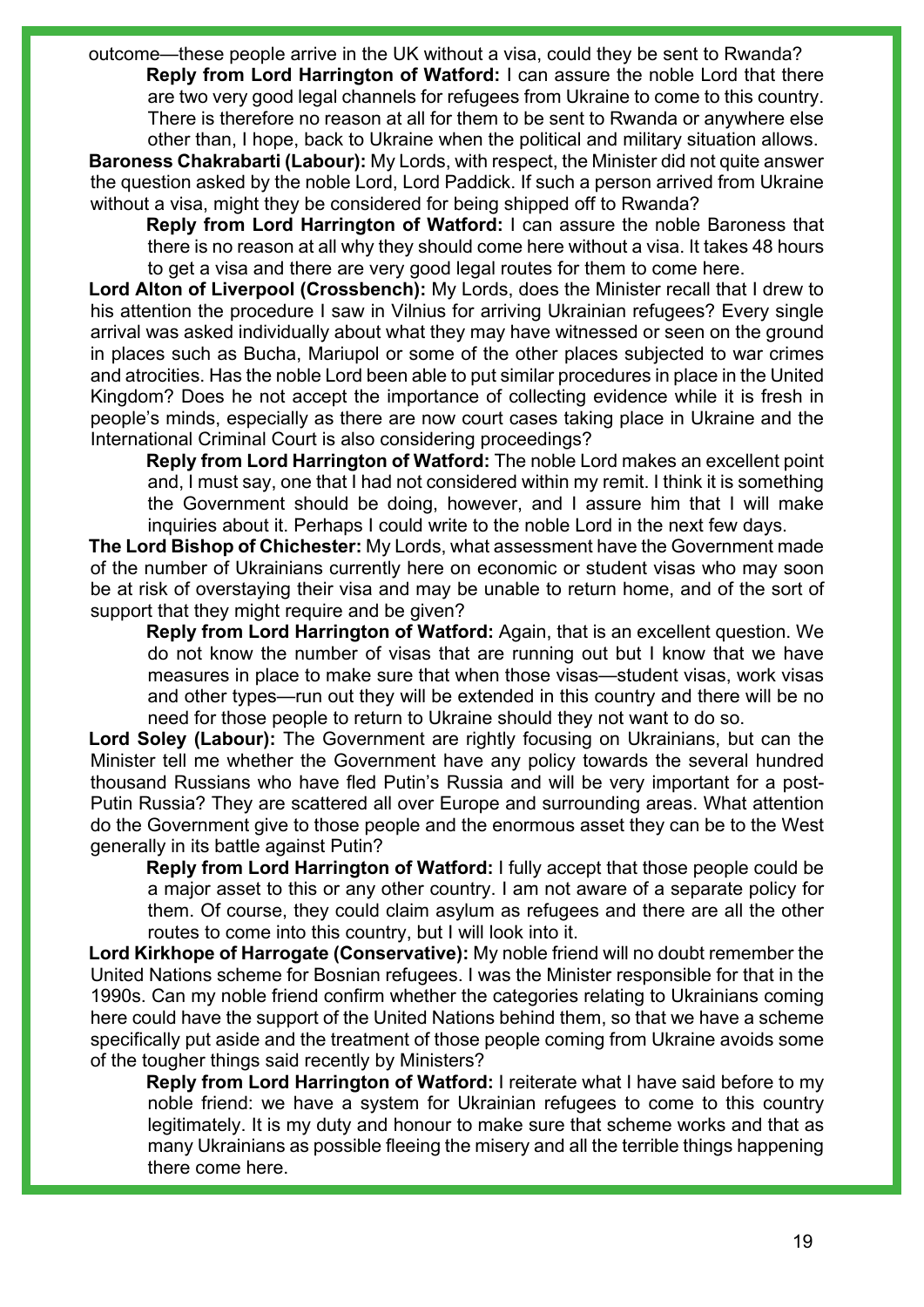**Lord Campbell of Pittenweem (Liberal Democrat):** My Lords, may I refer the Minister back to an answer he gave a little while ago? Can we accept from what he said that there are certain circumstances in which those fleeing war zones may be sent to Rwanda—yes or no?

**Reply from Lord Harrington of Watford:** I reiterate that refugees from Ukraine are perfectly welcome to come here and there is absolutely no reason why they should be sent to Rwanda. They are welcome here, we have accommodation for them, local authorities are paid to look after them and we have already welcomed nearly 70,000.

**Lord Ponsonby of Shulbrede (Labour):** My Lords, in the case of children accompanied by a parent or a legal guardian, should the children always be treated the same way? The reason I ask is that a case has been brought to my attention in which the parents and the elder child received visas in the normal way but the family had to travel a substantial distance to get a visa for the younger child. What possible explanation could there be for this? Surely this is just a source of delay for the family travelling to safety in this country.

**Reply from Lord Harrington of Watford:** The noble Lord makes an excellent point. There is a source of delay where there has been an identification problem with the youngest child. I hope the new system we have in place now means that that is not necessary. If they have to go to a visa centre—I have observed this happening in Warsaw and elsewhere—it is only because there is no way we could identify that very young child with the parent. We look for the lightest possible method of identification. In fact, I have seen a letter from the doctor who delivered a baby being considered acceptable. We have to satisfy ourselves that young children are indeed who the mother or relative says they are. I accept that it has led

to hardship where there has been a big delay and I hope that will not happen again. [https://hansard.parliament.uk/lords/2022-06-07/debates/F37226D4-8794-4FCC-900A-](https://hansard.parliament.uk/lords/2022-06-07/debates/F37226D4-8794-4FCC-900A-34DD50C63AE5/UkrainianAsylumSeekersAndRefugees)[34DD50C63AE5/UkrainianAsylumSeekersAndRefugees](https://hansard.parliament.uk/lords/2022-06-07/debates/F37226D4-8794-4FCC-900A-34DD50C63AE5/UkrainianAsylumSeekersAndRefugees) 

# **UK Parliament, House of Lords Written Answer**

#### **Asylum: Rwanda**

**Lord Green of Deddington (Crossbench)** [HL419] To ask Her Majesty's Government, further to section 16 of the Memorandum of Understanding between the UK and the government of Rwanda for the provision of an asylum partnership arrangement, how many refugees from Rwanda will be resettled in the UK; and over what time period they will be resettled.

**Reply from Baroness Williams of Trafford:** A small number of the most vulnerable refugees in Rwanda will be resettled in the UK as part of the Migration and Economic Development Partnership.

More details on the resettlement of vulnerable refugees will be set out in due course. The partnership between the UK and Rwanda is now underway and is expected to last for at least five years.

<https://questions-statements.parliament.uk/written-questions/detail/2022-05-23/hl419>

*The Memorandum of Understanding referred to above can be read at [https://www.gov.uk/government/publications/memorandum-of-understanding-mou-between](https://www.gov.uk/government/publications/memorandum-of-understanding-mou-between-the-uk-and-rwanda/memorandum-of-understanding-between-the-government-of-the-united-kingdom-of-great-britain-and-northern-ireland-and-the-government-of-the-republic-of-r)[the-uk-and-rwanda/memorandum-of-understanding-between-the-government-of-the-united](https://www.gov.uk/government/publications/memorandum-of-understanding-mou-between-the-uk-and-rwanda/memorandum-of-understanding-between-the-government-of-the-united-kingdom-of-great-britain-and-northern-ireland-and-the-government-of-the-republic-of-r)[kingdom-of-great-britain-and-northern-ireland-and-the-government-of-the-republic-of-r](https://www.gov.uk/government/publications/memorandum-of-understanding-mou-between-the-uk-and-rwanda/memorandum-of-understanding-between-the-government-of-the-united-kingdom-of-great-britain-and-northern-ireland-and-the-government-of-the-republic-of-r)*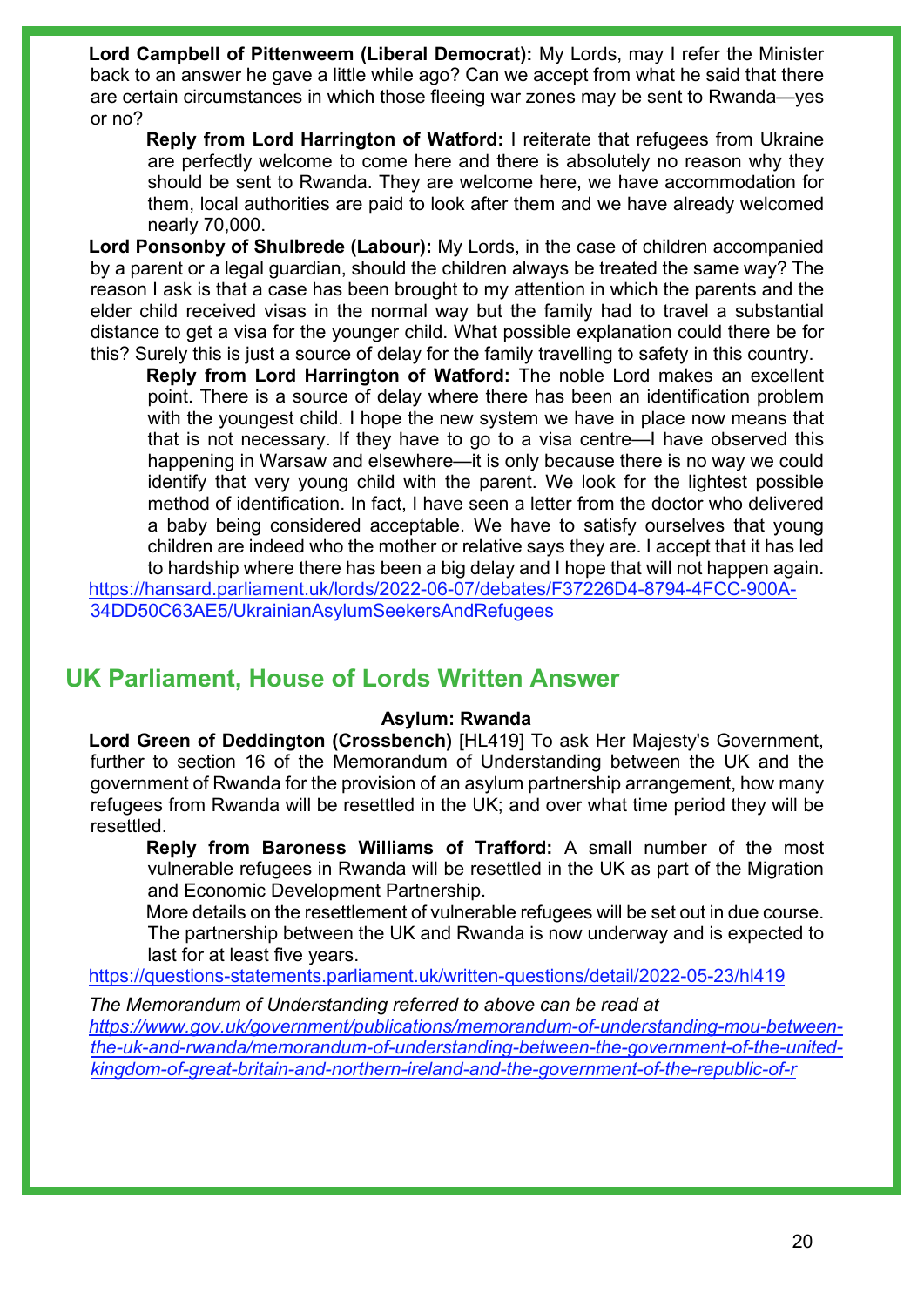# **UK Parliament, Joint Committee on Human Rights**

**The UK-Rwanda Migration and Economic Development Partnership and Human Rights** <https://committees.parliament.uk/oralevidence/10366/html/>

# **UK Parliament Early Day Motion**

**Margaret Ferrier (Independent)** [136] **Dr Sabir Zazai FRSE, Scottish Refugee Council** – That this House congratulates Dr Sabir Zazai FRSE, Chief Executive of the Scottish Refugee Council, on his award of the Order of the British Empire; commends his tireless dedication to advocating for refugees, who have often been through very traumatic and difficult experiences; recognises the importance of this work, particularly the leadership he has shown both in the Scottish Refugee Council and the sector more broadly; further recognises the valuable work of his colleagues at the Scottish Refugee Council, particularly over the past year, which has seen the withdrawal from Afghanistan and the outbreak of war in Ukraine, which has hugely increased demand for their services; and wishes Sabir and his colleagues the very best in their future endeavours. <https://edm.parliament.uk/early-day-motion/59838>

# **Press Release**

**Candidacy rights for foreign nationals** <https://www.gov.scot/news/candidacy-rights-for-foreign-nationals/>

# **New Publication**

**EU Settlement Scheme statistics, May 2022** [https://www.gov.uk/government/statistics/eu-settlement-scheme-statistics-may-2022/eu](https://www.gov.uk/government/statistics/eu-settlement-scheme-statistics-may-2022/eu-settlement-scheme-statistics-may-2022)[settlement-scheme-statistics-may-2022](https://www.gov.uk/government/statistics/eu-settlement-scheme-statistics-may-2022/eu-settlement-scheme-statistics-may-2022)

# **News: Rwanda Refugee Policy**

**Rwanda asylum plan: Campaigners' challenge to be heard on Monday** <https://www.bbc.com/news/uk-61769300>

**Rwanda asylum plan: UK court allows removal flight planned for Tuesday** <https://www.bbc.com/news/uk-61763818>

**Campaigners lose High Court bid to halt migrants being sent to Rwanda** [https://www.heraldscotland.com/politics/20203031.campaigners-lose-high-court-bid-halt](https://www.heraldscotland.com/politics/20203031.campaigners-lose-high-court-bid-halt-migrants-sent-rwanda/)[migrants-sent-rwanda/](https://www.heraldscotland.com/politics/20203031.campaigners-lose-high-court-bid-halt-migrants-sent-rwanda/)

**UK deportation flight to Rwanda can go ahead, high court judge rules**  [https://www.theguardian.com/uk-news/2022/jun/10/uk-deportation-flight-rwanda-can-go](https://www.theguardian.com/uk-news/2022/jun/10/uk-deportation-flight-rwanda-can-go-ahead-high-court-judge-rules)[ahead-high-court-judge-rules](https://www.theguardian.com/uk-news/2022/jun/10/uk-deportation-flight-rwanda-can-go-ahead-high-court-judge-rules)

**Home Office Rwanda deportation flight given go-ahead in High Court ruling**  [https://www.independent.co.uk/news/uk/home-news/home-office-rwanda-migrants](https://www.independent.co.uk/news/uk/home-news/home-office-rwanda-migrants-deportation-b2098224.html)[deportation-b2098224.html](https://www.independent.co.uk/news/uk/home-news/home-office-rwanda-migrants-deportation-b2098224.html)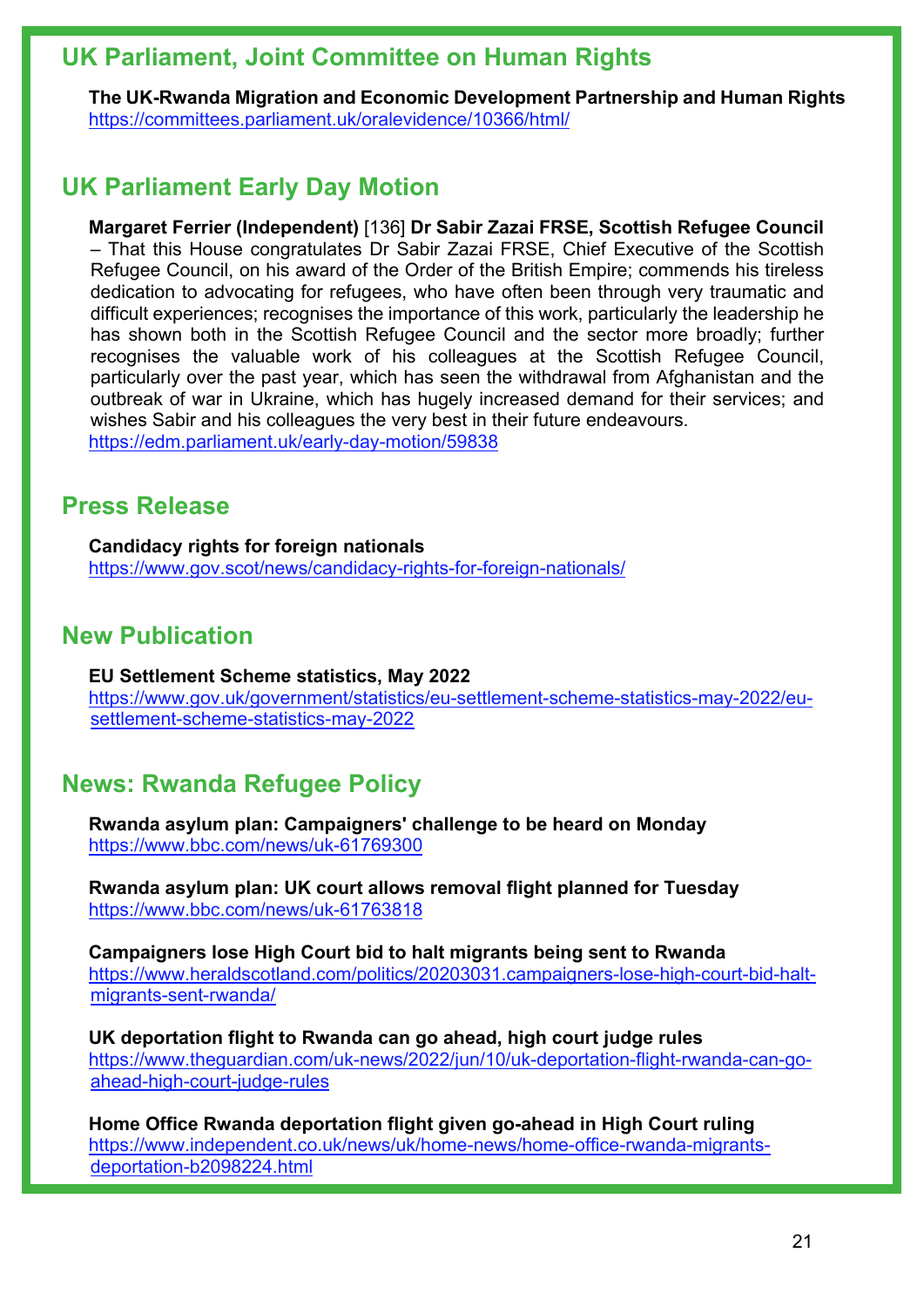**Legal challenge to Rwanda migrant plan rejected**  <https://www.thetimes.co.uk/article/un-joins-battle-to-stop-rwanda-migrant-flight-d65tjm6nt>

**Rwanda plan 'is in the public interest', Home Office told court** 

[https://www.independent.co.uk/news/uk/crime/unhcr-priti-patel-rwanda-home-office-high](https://www.independent.co.uk/news/uk/crime/unhcr-priti-patel-rwanda-home-office-high-court-b2098563.html)[court-b2098563.html](https://www.independent.co.uk/news/uk/crime/unhcr-priti-patel-rwanda-home-office-high-court-b2098563.html)

**Rwanda asylum plan: UN warned UK deal was unlawful, court told** <https://www.bbc.com/news/uk-61758828>

**Home Office misled refugees about UN involvement in Rwanda plans, court told**  [https://www.theguardian.com/uk-news/2022/jun/10/home-office-misled-refugees-about](https://www.theguardian.com/uk-news/2022/jun/10/home-office-misled-refugees-about-un-involvement-in-rwanda-plans-court-told)[un-involvement-in-rwanda-plans-court-told](https://www.theguardian.com/uk-news/2022/jun/10/home-office-misled-refugees-about-un-involvement-in-rwanda-plans-court-told)

**Rwanda scheme was not cleared by UNHCR, lawyers tell High court**  [https://www.independent.co.uk/news/uk/home-news/home-office-rwanda-migrants](https://www.independent.co.uk/news/uk/home-news/home-office-rwanda-migrants-deportation-b2098317.html)[deportation-b2098317.html](https://www.independent.co.uk/news/uk/home-news/home-office-rwanda-migrants-deportation-b2098317.html)

**Rwanda-bound migrants could be released on tags if first flight delayed**  [https://www.independent.co.uk/news/uk/rwanda-emma-thompson-lawyers-home-office](https://www.independent.co.uk/news/uk/rwanda-emma-thompson-lawyers-home-office-jesse-norman-b2097627.html)[jesse-norman-b2097627.html](https://www.independent.co.uk/news/uk/rwanda-emma-thompson-lawyers-home-office-jesse-norman-b2097627.html)

**Concerns Afghans fleeing Taliban could be on first Rwanda flight**  [https://www.independent.co.uk/news/uk/afghans-taliban-rwanda-government-east](https://www.independent.co.uk/news/uk/afghans-taliban-rwanda-government-east-african-b2097445.html)[african-b2097445.html](https://www.independent.co.uk/news/uk/afghans-taliban-rwanda-government-east-african-b2097445.html)

**Home Office cancels Rwanda deportation for three migrants**  [https://www.independent.co.uk/news/uk/home-news/home-office-rwanda-migrants](https://www.independent.co.uk/news/uk/home-news/home-office-rwanda-migrants-deportation-b2098150.html)[deportation-b2098150.html](https://www.independent.co.uk/news/uk/home-news/home-office-rwanda-migrants-deportation-b2098150.html)

**Home Office offers asylum seekers choice between war zones they fled and Rwanda** [https://www.theguardian.com/uk-news/2022/jun/06/home-office-offers-asylum-seekers](https://www.theguardian.com/uk-news/2022/jun/06/home-office-offers-asylum-seekers-choice-between-war-zones-they-fled-and-rwanda)[choice-between-war-zones-they-fled-and-rwanda](https://www.theguardian.com/uk-news/2022/jun/06/home-office-offers-asylum-seekers-choice-between-war-zones-they-fled-and-rwanda)

**Prince Charles Rwanda: 'Government's migrant policy appalling'**

[https://www.heraldscotland.com/politics/20203395.prince-charles-rwanda-governments](https://www.heraldscotland.com/politics/20203395.prince-charles-rwanda-governments-migrant-policy-appalling/)[migrant-policy-appalling/](https://www.heraldscotland.com/politics/20203395.prince-charles-rwanda-governments-migrant-policy-appalling/) 

**Prince Charles criticises 'appalling' Rwanda migrant scheme**  [https://www.theguardian.com/uk-news/2022/jun/10/prince-charles-criticises-appalling](https://www.theguardian.com/uk-news/2022/jun/10/prince-charles-criticises-appalling-rwanda-scheme-reports)[rwanda-scheme-reports](https://www.theguardian.com/uk-news/2022/jun/10/prince-charles-criticises-appalling-rwanda-scheme-reports)

**Prince Charles 'appalled' by Rwanda migrants plan** [https://www.telegraph.co.uk/politics/2022/06/10/priti-patel-wins-legal-battle-rwanda](https://www.telegraph.co.uk/politics/2022/06/10/priti-patel-wins-legal-battle-rwanda-migrants-plan/)[migrants-plan/](https://www.telegraph.co.uk/politics/2022/06/10/priti-patel-wins-legal-battle-rwanda-migrants-plan/)

**Charles 'described Government's Rwanda migrant policy as appalling'**  [https://www.independent.co.uk/news/uk/crime/rwanda-priti-patel-charles-public-and](https://www.independent.co.uk/news/uk/crime/rwanda-priti-patel-charles-public-and-commercial-services-union-government-b2098790.html)[commercial-services-union-government-b2098790.html](https://www.independent.co.uk/news/uk/crime/rwanda-priti-patel-charles-public-and-commercial-services-union-government-b2098790.html)

**Prince Charles: Flying migrants to Rwanda is 'appalling'** <https://www.thetimes.co.uk/article/prince-charles-flying-migrants-to-rwanda-is-appalling-l6jzklfhm>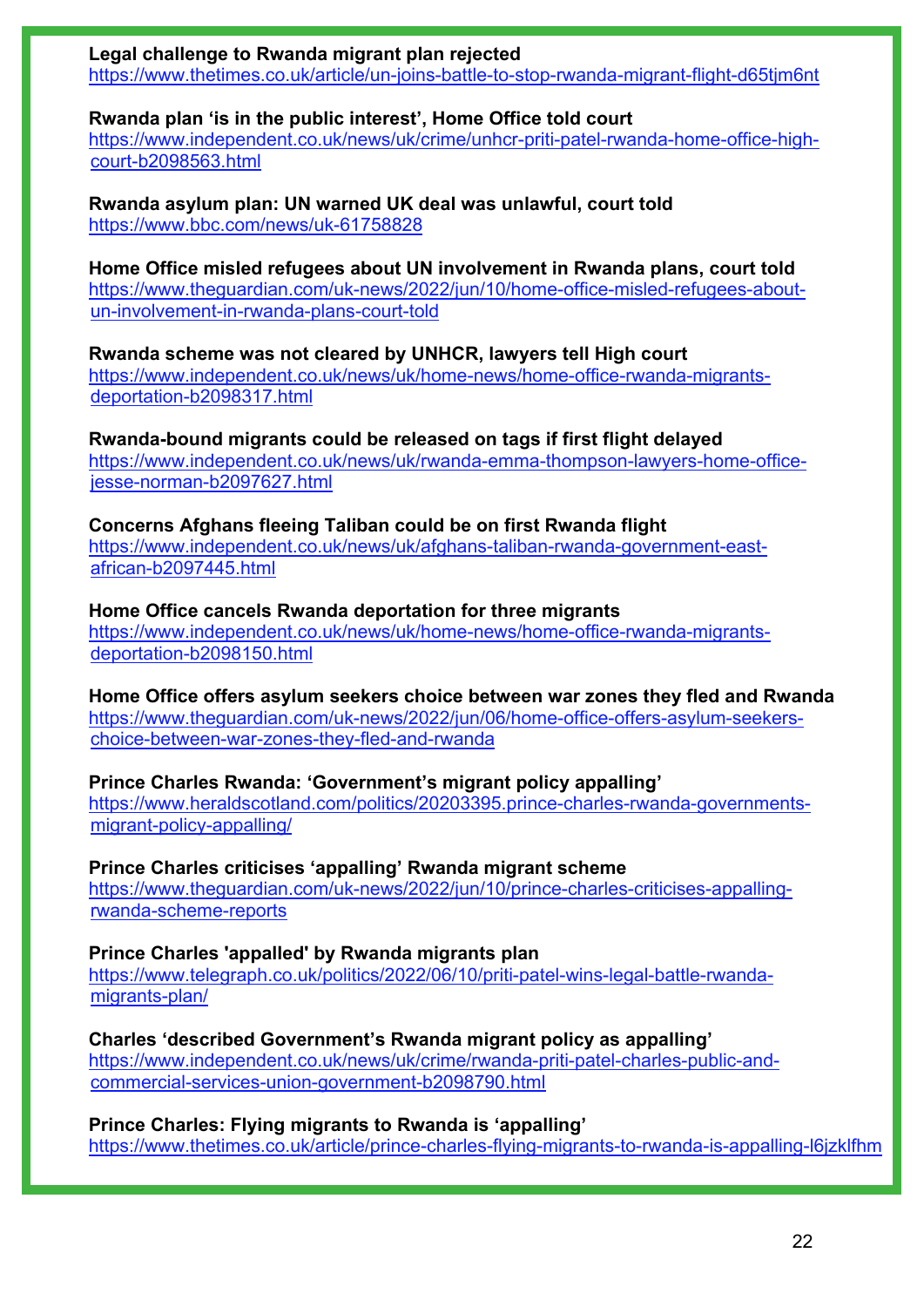**Primus condemns deportations as Synod opens** <https://www.scotland.anglican.org/primus-condemns-deportations-as-synod-opens/>

### **Scottish Episcopal Church leader condemns Rwanda deportations during meeting in Edinburgh**

[https://www.scotsman.com/news/politics/scottish-episcopal-church-leader-condemns](https://www.scotsman.com/news/politics/scottish-episcopal-church-leader-condemns-rwanda-deportations-during-meeting-in-edinburgh-3726482)[rwanda-deportations-during-meeting-in-edinburgh-3726482](https://www.scotsman.com/news/politics/scottish-episcopal-church-leader-condemns-rwanda-deportations-during-meeting-in-edinburgh-3726482)

**People at risk of suicide facing deportation to Rwanda told to try sudoku**  [https://www.theguardian.com/uk-news/2022/jun/08/people-at-risk-of-suicide-facing](https://www.theguardian.com/uk-news/2022/jun/08/people-at-risk-of-suicide-facing-deportation-to-rwanda-told-to-do-a-sudoku)[deportation-to-rwanda-told-to-do-a-sudoku](https://www.theguardian.com/uk-news/2022/jun/08/people-at-risk-of-suicide-facing-deportation-to-rwanda-told-to-do-a-sudoku)

**Rwanda migrants could be released into society if Government loses legal fight** [https://www.telegraph.co.uk/politics/2022/06/10/rwanda-migrants-could-released-society](https://www.telegraph.co.uk/politics/2022/06/10/rwanda-migrants-could-released-society-government-loses-legal/)[government-loses-legal/](https://www.telegraph.co.uk/politics/2022/06/10/rwanda-migrants-could-released-society-government-loses-legal/)

**Rwanda asylum: Iranian policeman who defied orders says he fears for his life** <https://www.bbc.com/news/world-middle-east-61748033>

**Priti Patel accused of trying to deport former Iranian police officer to Rwanda**  [https://www.theguardian.com/politics/2022/jun/07/priti-patel-accused-of-trying-to-deport](https://www.theguardian.com/politics/2022/jun/07/priti-patel-accused-of-trying-to-deport-former-iranian-policer-officer-to-rwanda)[former-iranian-policer-officer-to-rwanda](https://www.theguardian.com/politics/2022/jun/07/priti-patel-accused-of-trying-to-deport-former-iranian-policer-officer-to-rwanda)

**I came here to save my life. By sending me to Rwanda, the UK threatens it again**  <https://www.theguardian.com/commentisfree/2022/jun/05/rwanda-uk-asylum-seeker-offshored>

**My 98-year-old friend fled Nuremberg on the Kindertransport. Today would he be sent to Rwanda?** 

[https://www.theguardian.com/commentisfree/2022/jun/08/my-98-year-old-friend-fled](https://www.theguardian.com/commentisfree/2022/jun/08/my-98-year-old-friend-fled-nuremberg-on-the-kindertransport-today-would-he-be-sent-to-rwanda)[nuremberg-on-the-kindertransport-today-would-he-be-sent-to-rwanda](https://www.theguardian.com/commentisfree/2022/jun/08/my-98-year-old-friend-fled-nuremberg-on-the-kindertransport-today-would-he-be-sent-to-rwanda)

**I came to Britain to escape dangers in Rwanda – I'm shocked Priti Patel wants to send vulnerable people there** 

[https://www.independent.co.uk/voices/priti-patel-rwanda-scheme-asylum-seekers](https://www.independent.co.uk/voices/priti-patel-rwanda-scheme-asylum-seekers-b2098259.html)[b2098259.html](https://www.independent.co.uk/voices/priti-patel-rwanda-scheme-asylum-seekers-b2098259.html)

# **News: Ukraine**

**UK minister warns SNP's sponsor scheme leaving Ukrainian refugees 'stuck in hotels'** [https://www.heraldscotland.com/politics/20203971.uk-minister-warns-snps-sponsor](https://www.heraldscotland.com/politics/20203971.uk-minister-warns-snps-sponsor-scheme-leaving-ukrainian-refugees-stuck-hotels/)[scheme-leaving-ukrainian-refugees-stuck-hotels/](https://www.heraldscotland.com/politics/20203971.uk-minister-warns-snps-sponsor-scheme-leaving-ukrainian-refugees-stuck-hotels/)

**13-year-old refugee girl 'sent back to Ukraine after Home Office refused visa'**  [https://www.independent.co.uk/independentpremium/uk-news/ukraine-refugee-girl-home](https://www.independent.co.uk/independentpremium/uk-news/ukraine-refugee-girl-home-office-b2096860.html)[office-b2096860.html](https://www.independent.co.uk/independentpremium/uk-news/ukraine-refugee-girl-home-office-b2096860.html)

**Small Somerset village hosts more than 30 Ukrainian refugees** <https://www.bbc.com/news/uk-england-somerset-61761497>

**UK takes in fewer Ukrainians per capita than most of Europe**

[https://www.theguardian.com/uk-news/2022/jun/03/uk-takes-in-fewer-ukrainians-per](https://www.theguardian.com/uk-news/2022/jun/03/uk-takes-in-fewer-ukrainians-per-capita-than-most-of-europe)[capita-than-most-of-europe](https://www.theguardian.com/uk-news/2022/jun/03/uk-takes-in-fewer-ukrainians-per-capita-than-most-of-europe)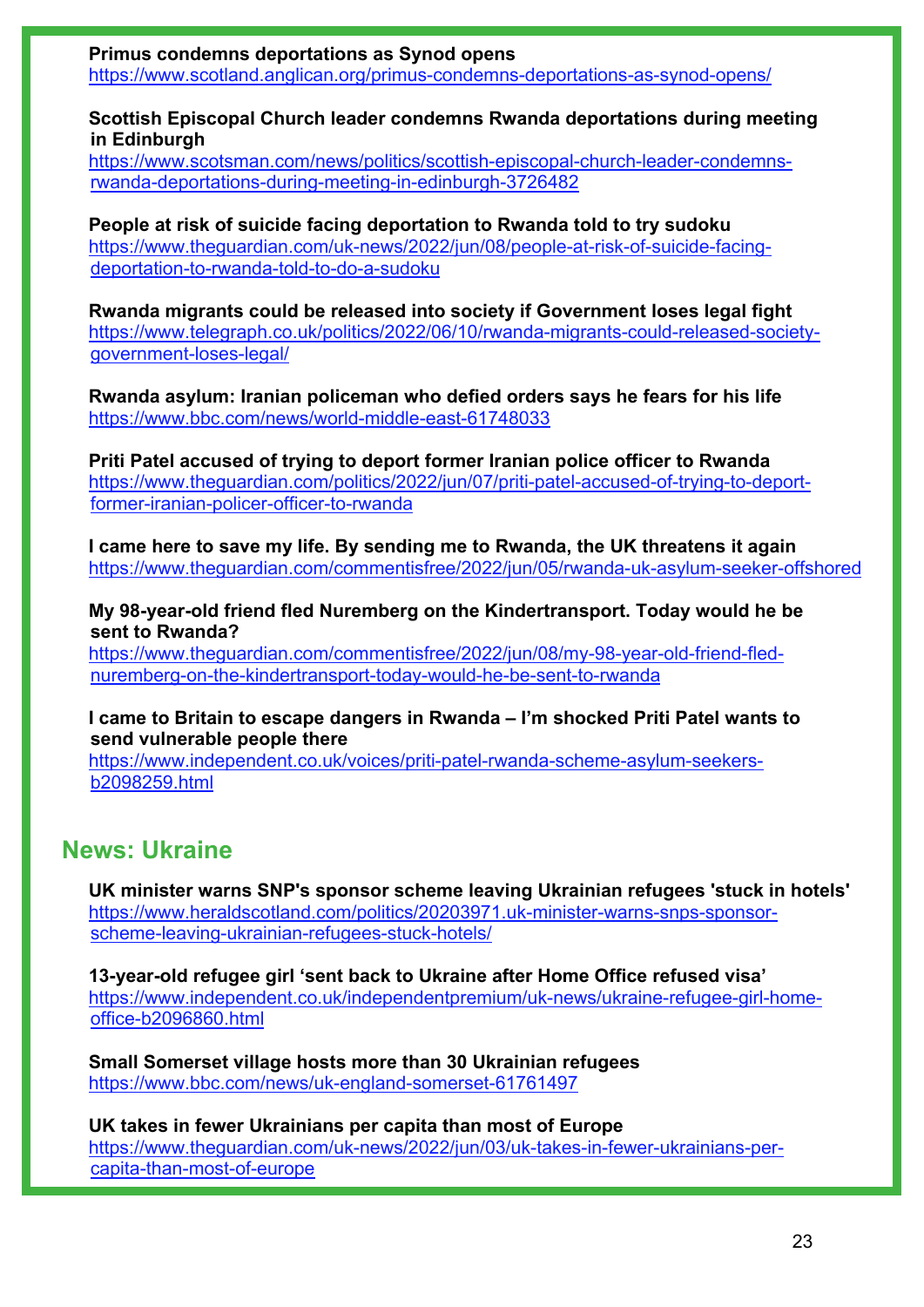# **News: Other Immigration and Asylum**

**Children can now apply for a waiver of citizenship fees** <https://freemovement.org.uk/children-can-now-apply-for-a-waiver-of-citizenship-fees/>

**Children with toys carried to safety as migrant crossings hit 10,000**  <https://www.independent.co.uk/news/uk/children-dover-channel-kent-government-b2095661.html>

**UK agrees to launch full inquiry into drowning of 27 people in Channel** [https://www.theguardian.com/uk-news/2022/jun/01/uk-agrees-launch-full-inquiry](https://www.theguardian.com/uk-news/2022/jun/01/uk-agrees-launch-full-inquiry-drowning-27-people-channel)[drowning-27-people-channel](https://www.theguardian.com/uk-news/2022/jun/01/uk-agrees-launch-full-inquiry-drowning-27-people-channel) 

**Smugglers responsible for hiding migrants in vans brought to justice** [https://www.gov.uk/government/news/smugglers-responsible-for-hiding-migrants-in-vans](https://www.gov.uk/government/news/smugglers-responsible-for-hiding-migrants-in-vans-brought-to-justice)[brought-to-justice](https://www.gov.uk/government/news/smugglers-responsible-for-hiding-migrants-in-vans-brought-to-justice)

**Migrant women charged up to £14,000 for NHS maternity services in England**  [https://www.theguardian.com/global-development/2022/jun/09/migrant-women-charged](https://www.theguardian.com/global-development/2022/jun/09/migrant-women-charged-up-to-14000-for-nhs-maternity-services-in-england)[up-to-14000-for-nhs-maternity-services-in-england](https://www.theguardian.com/global-development/2022/jun/09/migrant-women-charged-up-to-14000-for-nhs-maternity-services-in-england)

[TOP](#page-0-1)

# <span id="page-23-0"></span>**Community Relations**

# **UK Parliament Early Day Motion**

**Mary Kelly Foy (Labour)** [135] **Gypsy, Roma, and Traveller History Month 2022** – That this House notes that during the month of June 2022 it is Gypsy, Roma and Traveller History Month; further notes that a key theme in 2022 is What Makes a Home?; recognises that what makes a home can mean different things to different peoples and cultures, with homes to be found on the roads and waterways, in fairgrounds, and within communities; believes that the rich culture and history of the Gypsy, Roma and Traveller communities is something that must be both celebrated and protected; and encourages everyone to positively engage with the communities.

<https://edm.parliament.uk/early-day-motion/59837>

**[TOP](#page-0-1)** 

# <span id="page-23-1"></span>**Equality**

# **Scottish Parliament Oral Answers**

## **Teaching Profession (Diversity)**

**Kaukab Stewart (SNP)** [S6O-01206] To ask the Scottish Government what its response is to the diversity in the teaching profession Scotland annual data report, published in May, which states that there is a continued chronic and disproportionate lack of minority ethnic teachers in Scotland's schools.

**Reply from the Cabinet Secretary for Education and Skills (Shirley-Anne Somerville):** The Scottish Government is clear that the continued underrepresentation of minority ethnic teachers at all levels in Scotland is unacceptable and requires urgent attention.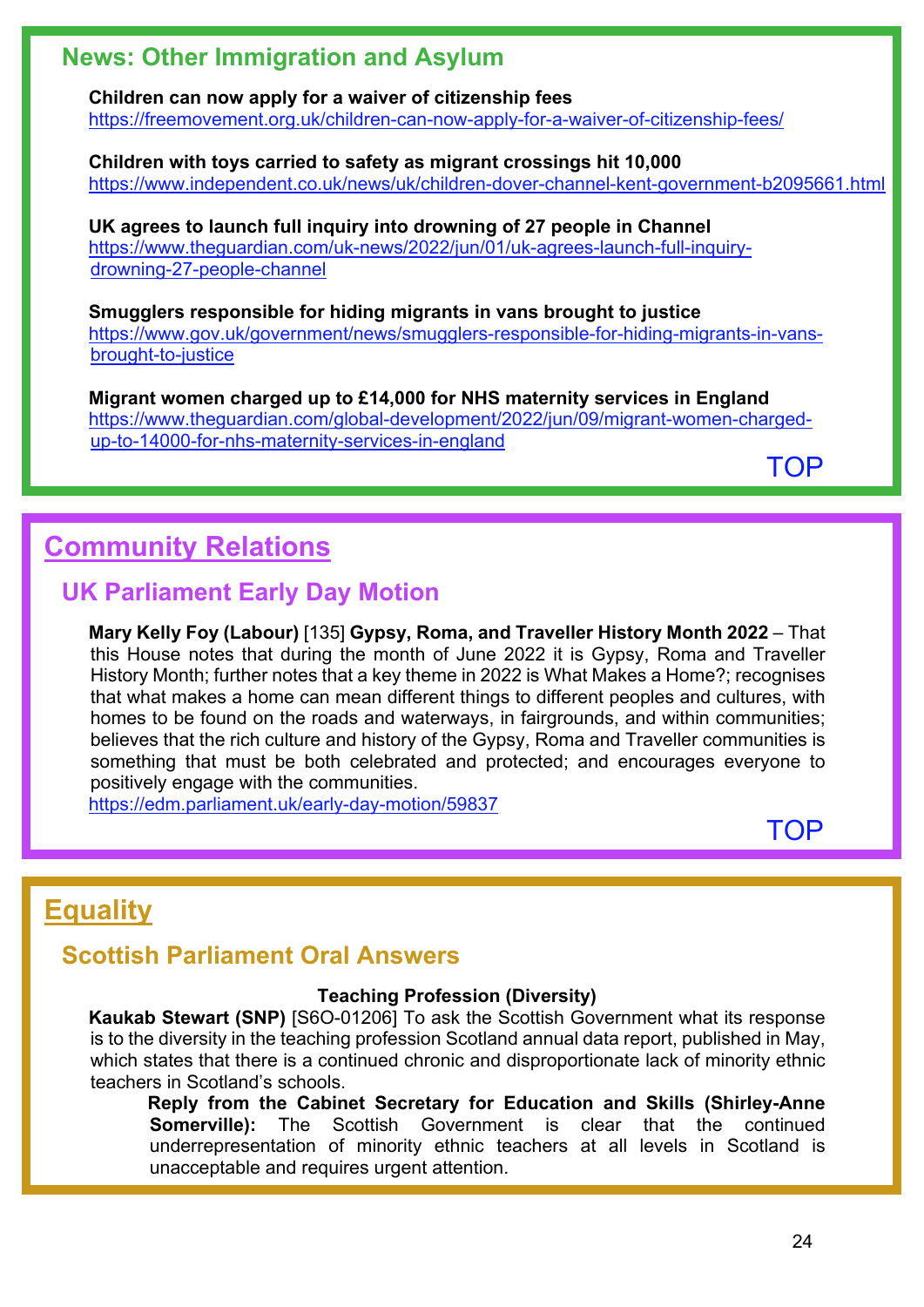Work is already under way. The diversity in the teaching profession and education workforce sub-group, which is part of the wider race equality and anti-racism in education programme, is taking forward a number of actions, including working with the Scottish Council of Deans of Education to develop a robust framework for initial teacher education providers to identify and address the barriers that impede minority ethnic student teachers. That will result in them being better supported throughout their journey into permanent posts.

We are also working with the newly appointed General Teaching Council for Scotland senior education officer—a post that is supported by Scottish Government funding—to establish effective leadership at all levels within local authorities, regional improvement collaboratives and schools in order to facilitate improved racial diversity within the teaching profession.

**Kaukab Stewart:** I welcome the cabinet secretary's response. The statistics are stark. In 2017, only 1.2 per cent of primary teachers and 2.1 per cent of secondary teachers were from black, Asian and minority ethnic communities. By 2021, those figures had risen to only 1.4 per cent and 2.7 per cent respectively. The figures for promoted posts—primary principal teachers, deputes and head teachers—are even more concerning. In 2017, only 0.4 per cent of such posts in primary schools and 0.8 per cent of such posts in secondary schools were from BAME communities, and in 2021, those numbers rose by only 0.2 per cent to 0.6 per cent and by 0.1 per cent to 0.9 per cent respectively.

Will the cabinet secretary join me in calling on local authorities as employers to actively explore positive action measures, as allowed under the Equality Act 2010, to address underrepresentation, particularly at senior levels? Measures could include initiatives such as the current pilot project by Glasgow City Council to support five acting PT roles for BAME teachers.

**Reply from Shirley-Anne Somerville:** The positive action that Glasgow City Council has taken in this area is absolutely to be commended. The diversity in the teaching profession and education workforce sub-group is considering the ways in which to capture and measure such actions, so that it can support other local authorities to be similarly ambitious.

I concur absolutely with Kaukab Stewart's sentiments that those figures are unacceptable. The Scottish Government is determined and it will continue to work with all local authorities to ensure that we can, and will, do better.

[https://archive2021.parliament.scot/parliamentarybusiness/report.aspx?r=13809&i=1252](https://archive2021.parliament.scot/parliamentarybusiness/report.aspx?r=13809&i=125201#ScotParlOR) [01#ScotParlOR](https://archive2021.parliament.scot/parliamentarybusiness/report.aspx?r=13809&i=125201#ScotParlOR)

*The report referred to above can be read at*

*[https://www.gov.scot/publications/diversity-teaching-profession-education-workforce](https://www.gov.scot/publications/diversity-teaching-profession-education-workforce-annual-data-report-2022/)[annual-data-report-2022/](https://www.gov.scot/publications/diversity-teaching-profession-education-workforce-annual-data-report-2022/)* 

# **UK Parliament, House of Commons Oral Answers**

## **Ethnicity Pay Gap Reporting**

**Janet Daby (Labour)** [900376] If [the Minister] will make an assessment of the potential merits of mandatory ethnicity pay gap reporting.

**Reply from the Parliamentary Under-Secretary of State for Business, Energy and Industrial Strategy (Paul Scully):** In "Inclusive Britain", our response to the Commission on Race and Ethnic Disparities report, we accepted the recommendation to publish guidance for employers to support a voluntary approach to ethnicity pay reporting. Work on this is already under way.

**Janet Daby:** According to the Resolution Foundation, in 2018 the ethnicity pay gap cost black workers over £3.2 billion in the loss of wages. Following the pandemic, the gap is getting wider. As the Minister will know, the Women and Equalities Committee said in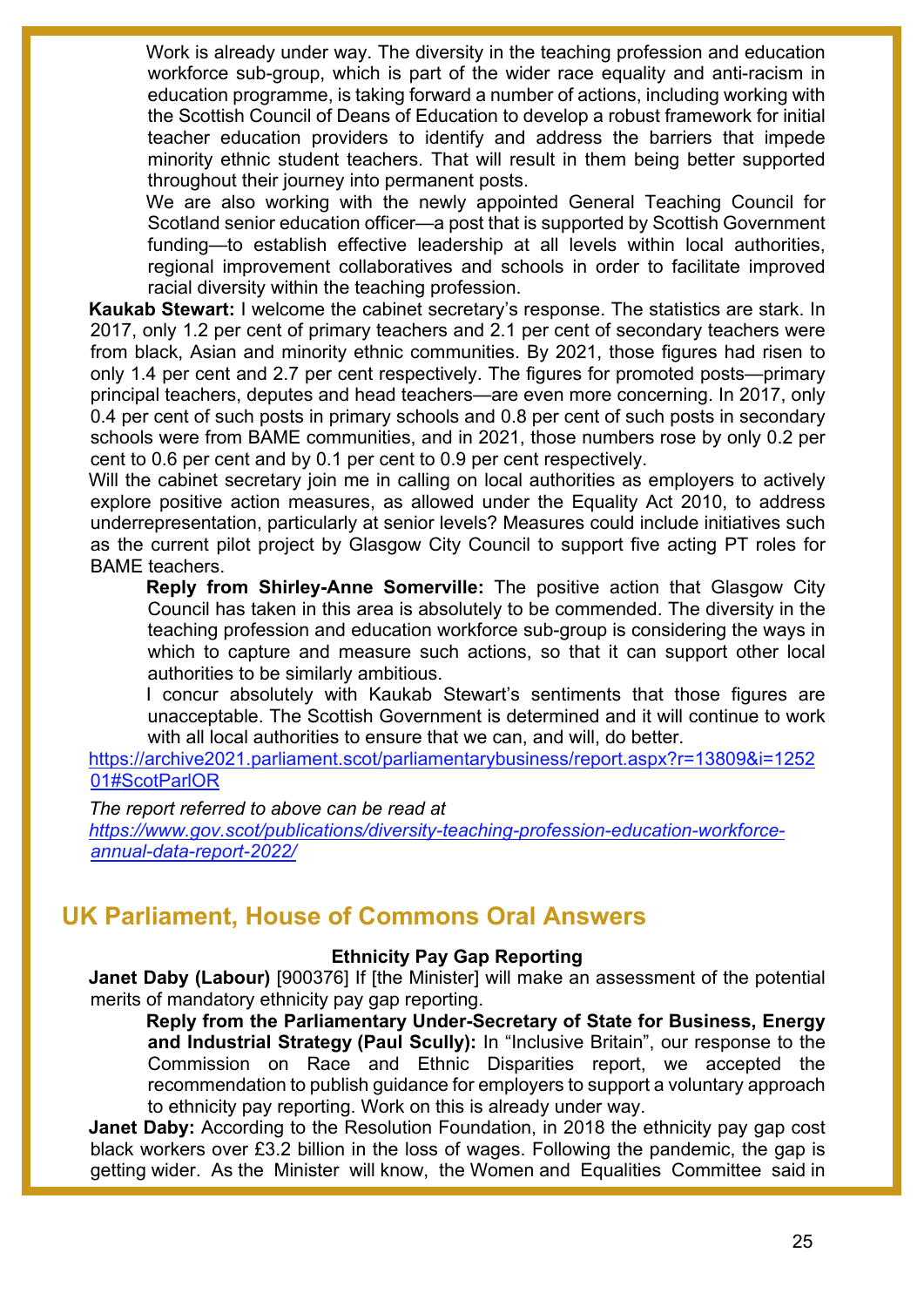February that businesses "are ready for Ministers to follow through" on the Government's manifesto commitment to bring in ethnicity pay gap reporting. Can the Minister therefore explain what the hold-up is, and when the Government will do that?

**Reply from Paul Scully:** We remain committed to supporting businesses with pay reporting. There are significant technical challenges to it, and it may not be the most effective intervention for some employers in some areas, but we are working on guidance to make sure it can be as effective as possible.

[https://hansard.parliament.uk/commons/2022-06-08/debates/6EEC8F84-9FF0-4614-](https://hansard.parliament.uk/commons/2022-06-08/debates/6EEC8F84-9FF0-4614-B188-B0B952E713FF/EthnicityPayGapReporting) [B188-B0B952E713FF/EthnicityPayGapReporting](https://hansard.parliament.uk/commons/2022-06-08/debates/6EEC8F84-9FF0-4614-B188-B0B952E713FF/EthnicityPayGapReporting)

*The CRED report, referred to above can be read at [https://assets.publishing.service.gov.uk/government/uploads/system/uploads/attachment](https://assets.publishing.service.gov.uk/government/uploads/system/uploads/attachment_data/file/974507/20210331_-_CRED_Report_-_FINAL_-_Web_Accessible.pdf) [\\_data/file/974507/20210331\\_-\\_CRED\\_Report\\_-\\_FINAL\\_-\\_Web\\_Accessible.pdf](https://assets.publishing.service.gov.uk/government/uploads/system/uploads/attachment_data/file/974507/20210331_-_CRED_Report_-_FINAL_-_Web_Accessible.pdf)*

*The Government response to the report, referred to above, can be read at [https://www.gov.uk/government/publications/inclusive-britain-action-plan-government](https://www.gov.uk/government/publications/inclusive-britain-action-plan-government-response-to-the-commission-on-race-and-ethnic-disparities/inclusive-britain-government-response-to-the-commission-on-race-and-ethnic-disparities)[response-to-the-commission-on-race-and-ethnic-disparities/inclusive-britain-government](https://www.gov.uk/government/publications/inclusive-britain-action-plan-government-response-to-the-commission-on-race-and-ethnic-disparities/inclusive-britain-government-response-to-the-commission-on-race-and-ethnic-disparities)[response-to-the-commission-on-race-and-ethnic-disparities](https://www.gov.uk/government/publications/inclusive-britain-action-plan-government-response-to-the-commission-on-race-and-ethnic-disparities/inclusive-britain-government-response-to-the-commission-on-race-and-ethnic-disparities)* 

*The Women and Equalities Committee report referred to above can be read at <https://committees.parliament.uk/publications/8779/documents/88923/default/>*

# **UK Parliament, House of Lords Written Answers**

## **Equal Pay: Ethnic Groups**

**Lord Taylor of Warwick (Non-affiliated)** [HL555] To ask Her Majesty's Government what plans they have to require companies with more than 50 employees to publish their ethnicity pay gap data.

**Reply from Lord Callanan:** The Government has no plans to require companies with more than 50 employees to publish their ethnicity pay gap data. In Inclusive Britain, the Government's response to the Commission on Race and Ethnic Disparities, we committed to publish guidance for employers on voluntary ethnicity pay reporting.

<https://questions-statements.parliament.uk/written-questions/detail/2022-05-25/hl555>

## **Maternity Services: Ethnic Groups**

**Lord Taylor of Warwick (Non-affiliated)** [HL458] To ask Her Majesty's Government what plans they have to improve maternity (1) curriculums, and (2) guidance, in order to better assess women and babies from (a) black, and (b) ethnic minority, communities.

**Reply from Lord Kamall:** Health Education England (HEE) is working with NHS England to review and update the existing 'Cultural Competence' e-learning resources to support clinicians to understand culture and health and how it may influence healthcare outcomes. HEE is hosting a meeting on maternity education and training in July 2022, which will focus on the education and training implications of the Ockenden report. This will include course content and curriculum, career development and transition to work.

The National Institute for Health and Care Excellence (NICE) considers the need to reduce health inequalities in developing its evidence-based guideline recommendations. Where there is evidence of differences in symptoms, diagnosis, or treatment for different population groups, NICE seeks to ensure that this is addressed in its guidelines.

<https://questions-statements.parliament.uk/written-questions/detail/2022-05-23/hl458>

*The e-learning resources referred to above can be read at <https://portal.e-lfh.org.uk/Component/Details/438885>*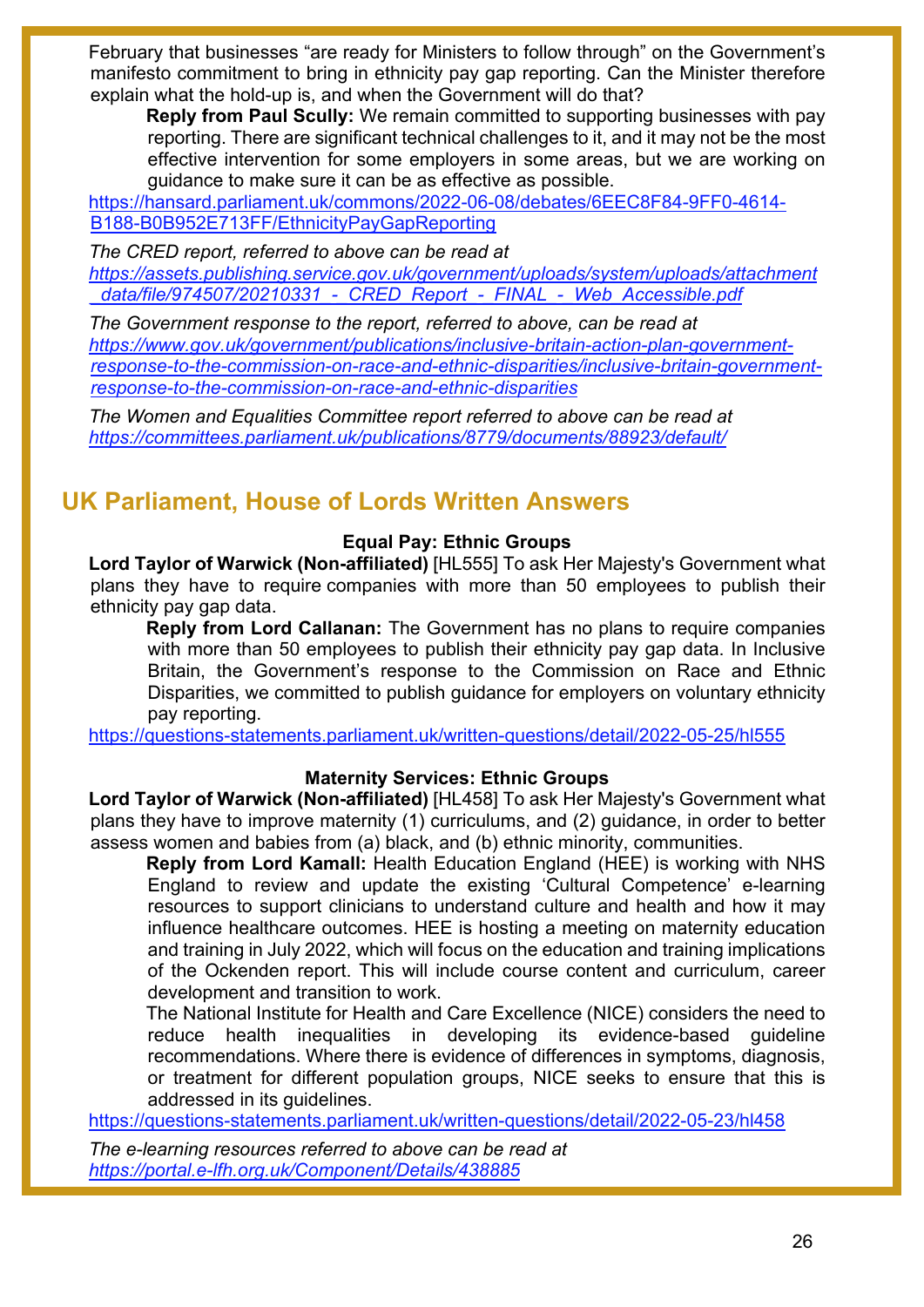### **Health Services: Travellers**

**Baroness Whitaker (Labour)** [HL113] To ask Her Majesty's Government what progress they have made in implementing the recommendations of the report by Leeds GATE, the University of Dundee and the University of York Enhancing Gypsy, Roma and Traveller Peoples' Trust: using maternity and early years' health services and dental health services as exemplars of mainstream provision, published on 14 September 2018.

**Reply from Lord Kamall:** This report informed inclusion health guidance, which includes Gypsy, Roma and Traveller communities. However, its recommendations were not intended for implementation. The report was funded through the National Institute for Health and Care Research's Policy Research Programme in June 2015 to support national policy development in health, care and public health systems.

Subsequent policy development in this area includes the Office of Health Improvement and Disparities' Inclusion Health: applying All Our Health online resource. This provides guidance for health and care professionals to prevent illhealth and promote wellbeing for people in inclusion health groups in everyday practice, including Gypsy, Roma and Traveller people. The guidance reiterates many of the recommendations in the Leeds GATE report, such as providing flexible services, supporting registration with a general practitioner and increasing collaborative working. It also includes ensuring individuals can access services through outreach activities in the community.

<https://questions-statements.parliament.uk/written-questions/detail/2022-05-10/hl113>

*The report referred to above can be read at [https://discovery.dundee.ac.uk/files/29156227/McFadden\\_et\\_al\\_GRT\\_Trust\\_and\\_Engag](https://discovery.dundee.ac.uk/files/29156227/McFadden_et_al_GRT_Trust_and_Engagement_Final_report_140918.pdf) [ement\\_Final\\_report\\_140918.pdf](https://discovery.dundee.ac.uk/files/29156227/McFadden_et_al_GRT_Trust_and_Engagement_Final_report_140918.pdf)* 

*The resource referred to above can be read at [https://www.gov.uk/government/publications/inclusion-health-applying-all-our](https://www.gov.uk/government/publications/inclusion-health-applying-all-our-health/inclusion-health-applying-all-our-health)[health/inclusion-health-applying-all-our-health](https://www.gov.uk/government/publications/inclusion-health-applying-all-our-health/inclusion-health-applying-all-our-health)* 

# **New Publications**

**Experiences from health and social care: the treatment of lower-paid ethnic minority workers**

[https://equalityhumanrights.com/sites/default/files/inquiry-experiences-and-treatment-of](https://equalityhumanrights.com/sites/default/files/inquiry-experiences-and-treatment-of-lower-paid-ethnic-minority-workers-in-health-and-social-care-report.pdf)[lower-paid-ethnic-minority-workers-in-health-and-social-care-report.pdf](https://equalityhumanrights.com/sites/default/files/inquiry-experiences-and-treatment-of-lower-paid-ethnic-minority-workers-in-health-and-social-care-report.pdf)

### **Scotland Policy Briefing**

[https://equalityhumanrights.com/sites/default/files/inquiry-experiences-and-treatment](https://equalityhumanrights.com/sites/default/files/inquiry-experiences-and-treatment-of-lower-paid-ethnic-minority-workers-in-health-and-social-care-scotland-briefing.docx)[of-lower-paid-ethnic-minority-workers-in-health-and-social-care-scotland-briefing.docx](https://equalityhumanrights.com/sites/default/files/inquiry-experiences-and-treatment-of-lower-paid-ethnic-minority-workers-in-health-and-social-care-scotland-briefing.docx)

### **England Policy Briefing**

[https://equalityhumanrights.com/sites/default/files/inquiry-experiences-and-treatment](https://equalityhumanrights.com/sites/default/files/inquiry-experiences-and-treatment-of-lower-paid-ethnic-minority-workers-in-health-and-social-care-england-briefing.docx)[of-lower-paid-ethnic-minority-workers-in-health-and-social-care-england](https://equalityhumanrights.com/sites/default/files/inquiry-experiences-and-treatment-of-lower-paid-ethnic-minority-workers-in-health-and-social-care-england-briefing.docx)[briefing.docx](https://equalityhumanrights.com/sites/default/files/inquiry-experiences-and-treatment-of-lower-paid-ethnic-minority-workers-in-health-and-social-care-england-briefing.docx) 

### **Wales Policy Briefing**

[https://equalityhumanrights.com/sites/default/files/inquiry-experiences-and-treatment](https://equalityhumanrights.com/sites/default/files/inquiry-experiences-and-treatment-of-lower-paid-ethnic-minority-workers-in-health-and-social-care-wales-briefing.docx)[of-lower-paid-ethnic-minority-workers-in-health-and-social-care-wales-briefing.docx](https://equalityhumanrights.com/sites/default/files/inquiry-experiences-and-treatment-of-lower-paid-ethnic-minority-workers-in-health-and-social-care-wales-briefing.docx) 

**Employment Survey Report 2021: Workforce diversity and employment experiences** [https://www.rcn.org.uk/-/media/Royal-College-Of-](https://www.rcn.org.uk/-/media/Royal-College-Of-Nursing/Documents/Publications/2022/June/010-216.pdf)[Nursing/Documents/Publications/2022/June/010-216.pdf](https://www.rcn.org.uk/-/media/Royal-College-Of-Nursing/Documents/Publications/2022/June/010-216.pdf)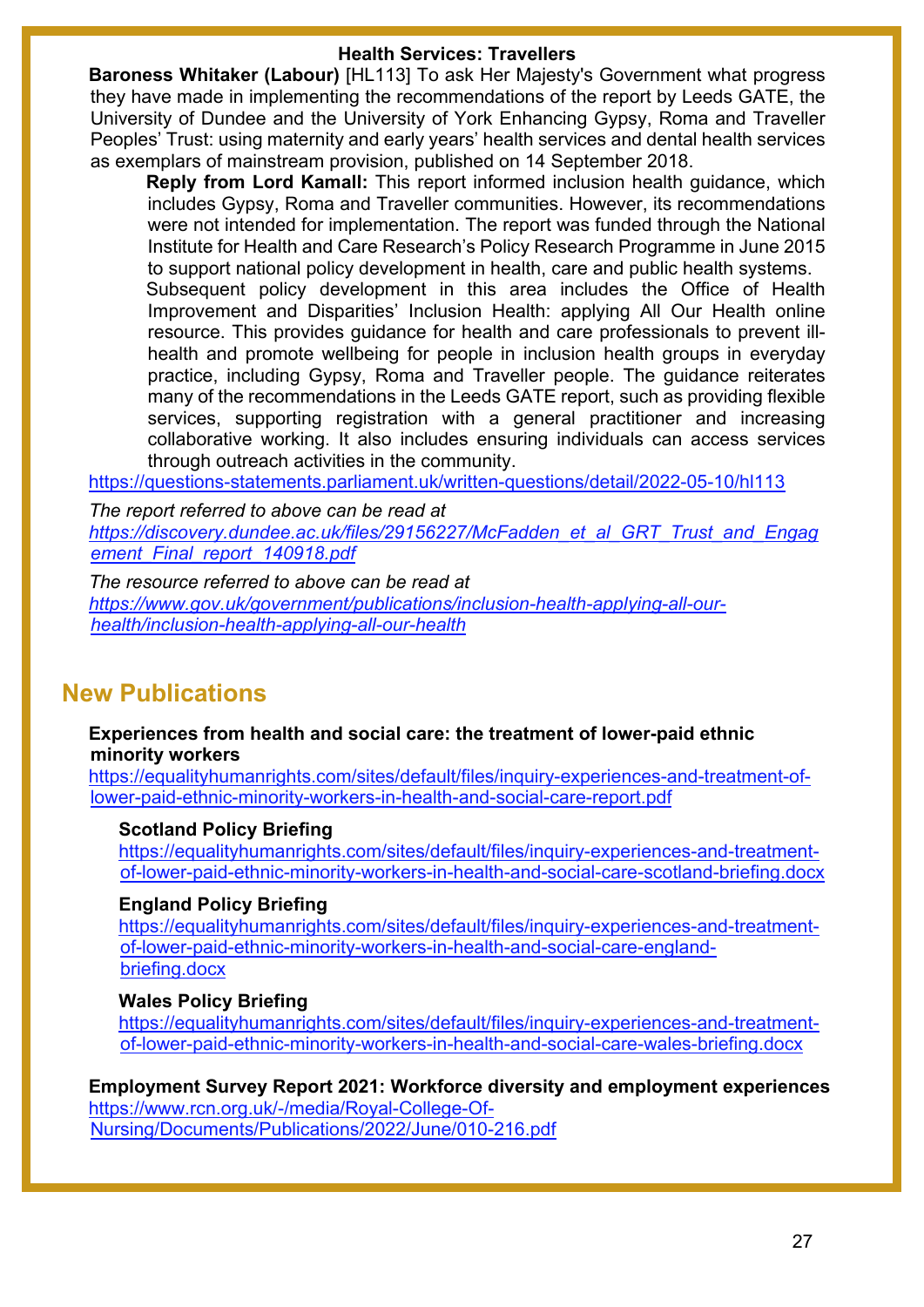## **News**

### **Majority of British Muslims say their lives have improved**

[https://www.thetimes.co.uk/article/majority-of-british-muslims-say-their-lives-have](https://www.thetimes.co.uk/article/majority-of-british-muslims-say-their-lives-have-improved-wzxp3mjhv)[improved-wzxp3mjhv](https://www.thetimes.co.uk/article/majority-of-british-muslims-say-their-lives-have-improved-wzxp3mjhv)

### **Muslim women stop waiting for change and fashion their own UK**

[https://www.thetimes.co.uk/article/muslim-women-stop-waiting-for-change-and-fashion](https://www.thetimes.co.uk/article/muslim-women-stop-waiting-for-change-and-fashion-their-own-uk-rslxfr06t)[their-own-uk-rslxfr06t](https://www.thetimes.co.uk/article/muslim-women-stop-waiting-for-change-and-fashion-their-own-uk-rslxfr06t)

**Report finds evidence of inequality in treatment of ethnic minority 'Covid heroes' working in health and social care**

[https://www.equalityhumanrights.com/en/our-work/news/report-finds-evidence-inequality](https://www.equalityhumanrights.com/en/our-work/news/report-finds-evidence-inequality-treatment-ethnic-minority-covid-heroes-working-health-social-care)[treatment-ethnic-minority-covid-heroes-working-health-social-care](https://www.equalityhumanrights.com/en/our-work/news/report-finds-evidence-inequality-treatment-ethnic-minority-covid-heroes-working-health-social-care)

**Jeffrey Boakye's experiences in a 'default white' school system: 'Education can't be blind to race'**

[https://inews.co.uk/culture/books/jeffrey-boakyes-experiences-default-white-school-system-](https://inews.co.uk/culture/books/jeffrey-boakyes-experiences-default-white-school-system-1674130)[1674130](https://inews.co.uk/culture/books/jeffrey-boakyes-experiences-default-white-school-system-1674130) 

### **Diversity drives repel minority groups because they 'don't want to be hired on identity grounds'**

[https://www.telegraph.co.uk/news/2022/06/09/diversity-drives-repel-minority-groups](https://www.telegraph.co.uk/news/2022/06/09/diversity-drives-repel-minority-groups-dont-want-hired-identity/)[dont-want-hired-identity/](https://www.telegraph.co.uk/news/2022/06/09/diversity-drives-repel-minority-groups-dont-want-hired-identity/)

[TOP](#page-0-1)

# <span id="page-27-0"></span>**Racism, Religious Hatred, and Discrimination**

# **Scottish Parliament Written Answer**

### **Hate Crime and Public Order (Scotland) Act 2021**

**Paul O'Kane (Labour)** [S6W-08613] To ask the Scottish Government whether it will provide an update on the timescale for the implementation of the Hate Crime and Public Order (Scotland) Act 2021.

**Reply from Christina McKelvie:** The Hate Crime and Public Order (Scotland) Act 2021 must be implemented effectively so that, once in force, it offers robust protections to victims. The Scottish Government is working closely with justice partners to agree a suitable commencement date for the Act. To complement the implementation of the Act, we are developing a new hate crime strategy for publication later this year, which will help to guide how we successfully tackle hatred and prejudice in Scotland.

To support this, I chaired the inaugural meeting of the Hate Crime Strategic Partnership Group on 28 April. This group will provide a collaborative, multi-agency approach to the Strategy's development.

[https://www.parliament.scot/chamber-and-committees/written-questions-and](https://www.parliament.scot/chamber-and-committees/written-questions-and-answers/question?ref=S6W-08613)[answers/question?ref=S6W-08613](https://www.parliament.scot/chamber-and-committees/written-questions-and-answers/question?ref=S6W-08613)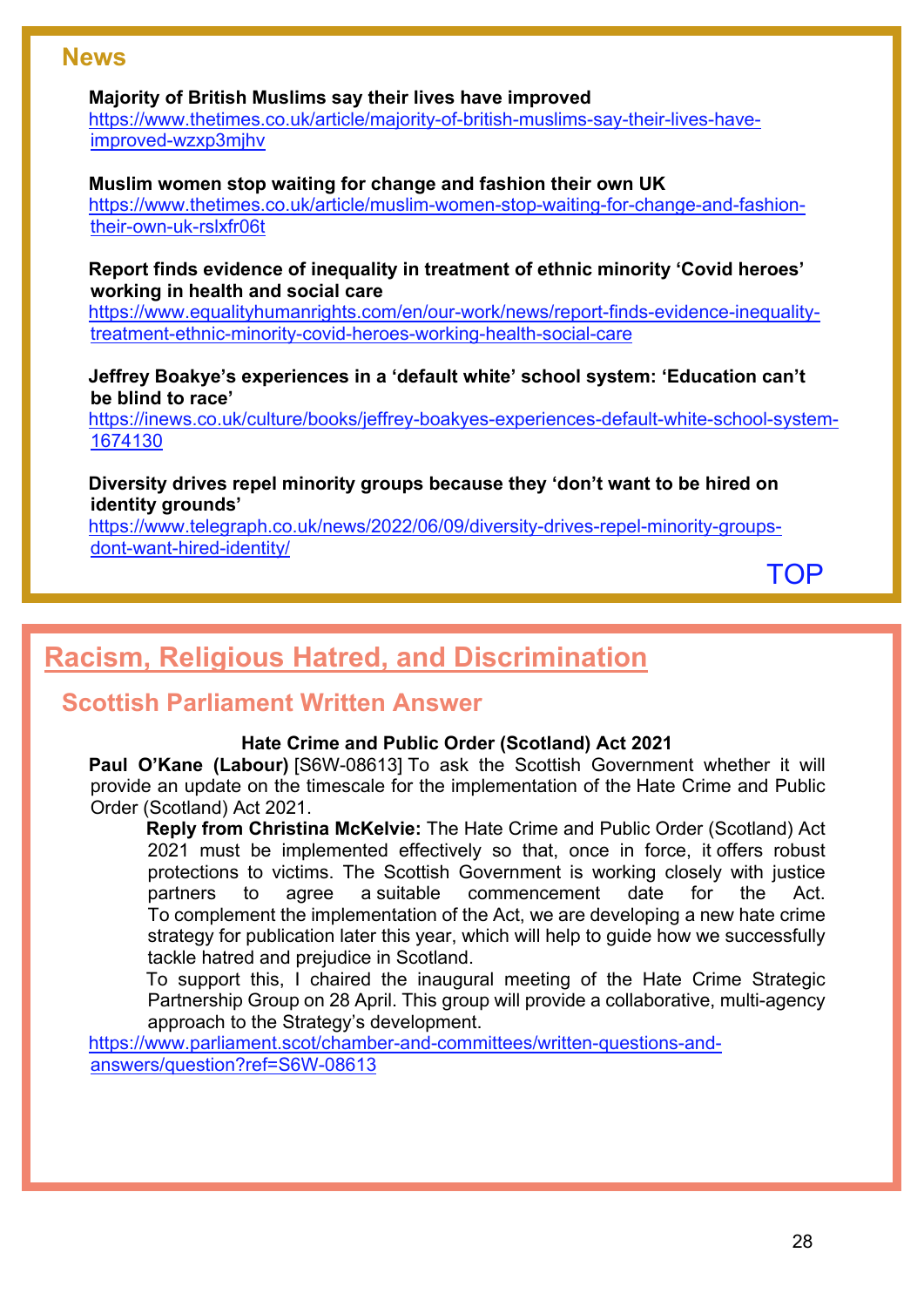# **UK Parliament, House of Commons Written Answers**

#### *The following three questions all received the same answer* **National Union of Students: Elections**

**Matt Western (Labour)** [9101] To ask the Secretary of State for Education, under what provision the Minister of State for Universities contacted Civica Election Services to challenge the election of the incoming president of the National Union of Students.

### **National Union of Students: Finance**

**Matt Western (Labour)** [9102] To ask the Secretary of State for Education, whether he has made a recent assessment of the financial implications for the National Union of Students of his decision to freeze funding until the conclusion of the independent investigations into anti-Semitism.

#### **National Union of Students**

**Matt Western (Labour)** [9103] To ask the Secretary of State for Education, what steps he is taking to help ensure that students are represented within Government in the context of his Department's decision to disassociate with the National Union of Students.

**Reply from Michelle Donelan:** I have been deeply concerned to hear the allegations of antisemitism linked to the National Union of Students (NUS) and believe that strong action is needed, especially as NUS has been the subject of similar allegations on at least another two occasions in recent years. This is why I announced on 13 May 2022 that the government would be disengaging with them, until we are satisfied that they have taken effective steps to address the allegations. The financial impact of this decision is a matter for the NUS, not for the government. But we are working to ensure that students are not disadvantaged by our disengagement with the NUS. We will continue to talk with students' groups such as the Office for Students' panel and directly with students' unions throughout the period of disengagement.

I have also contacted Civica Election Services to ask whether they are satisfied with the integrity of the elections for the incoming NUS president, given the publicity around antisemitic statements she is alleged to have made.

Jewish students need to have confidence that the NUS is a body that represents them, as well as other students. The government will re-engage with them once we and the Union of Jewish Students and Community Security Trust (in relation to the broader Jewish community) are satisfied that it does so.

<https://questions-statements.parliament.uk/written-questions/detail/2022-05-25/9101> and

<https://questions-statements.parliament.uk/written-questions/detail/2022-05-25/9102> and

<https://questions-statements.parliament.uk/written-questions/detail/2022-05-25/9103>

*The announcement referred to above can be read at*

*[https://www.gov.uk/government/news/government-suspends-engagement-with-the-nus](https://www.gov.uk/government/news/government-suspends-engagement-with-the-nus-over-antisemitism)[over-antisemitism](https://www.gov.uk/government/news/government-suspends-engagement-with-the-nus-over-antisemitism)* 

# **UK Parliament Early Day Motion**

**David Linden (SNP)** [141] **Findings of Birthrights report** – That this House highlights the findings of Birthrights report, Systemic racism, not broken bodies; emphasises the importance of the findings of the report, which confirm that black, Asian, and mixed ethnicity women are more likely to experience baby loss and illness, become seriously ill themselves and have a worse experience of care during pregnancy and throughout childbirth; advocates for the conclusions of the report, particularly a commitment to anti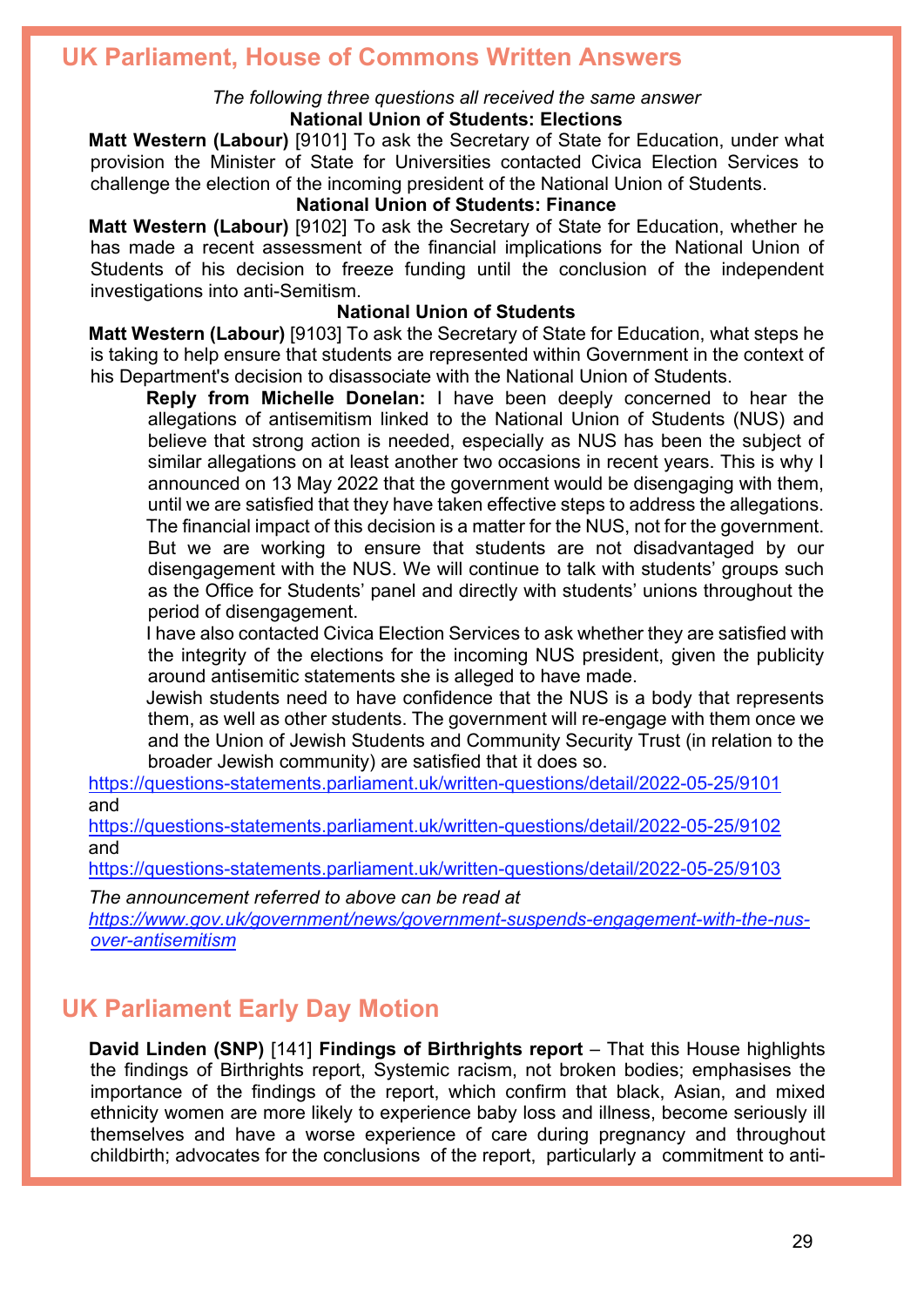racism by all maternity and neo-natal services alongside a commitment to ensure that more Black and Brown women and birthing people decision-makers in their care and the wider maternity system; and calls for the safe and inclusive maternity and birthing experience for all parents.

<https://edm.parliament.uk/early-day-motion/59844>

*The report referred to above can be read at [https://www.birthrights.org.uk/wp-content/uploads/2022/05/Birthrights-inquiry-systemic](https://www.birthrights.org.uk/wp-content/uploads/2022/05/Birthrights-inquiry-systemic-racism-May-22-web-1.pdf)[racism-May-22-web-1.pdf](https://www.birthrights.org.uk/wp-content/uploads/2022/05/Birthrights-inquiry-systemic-racism-May-22-web-1.pdf)* 

## **News**

**National Action: Swansea Nazi Alex Davies jailed** <https://www.bbc.co.uk/news/uk-wales-61716651>

**Founder of violent UK neo-Nazi group jailed for more than eight years**  [https://www.theguardian.com/uk-news/2022/jun/07/founder-of-violent-neo-nazi-group](https://www.theguardian.com/uk-news/2022/jun/07/founder-of-violent-neo-nazi-group-jailed-for-more-than-eight-years)[jailed-for-more-than-eight-years](https://www.theguardian.com/uk-news/2022/jun/07/founder-of-violent-neo-nazi-group-jailed-for-more-than-eight-years)

**Founder of National Action neo-Nazi group whose members plotted to kill MPs jailed**  [https://www.independent.co.uk/news/uk/crime/fascist-far-right-national-action-jailed](https://www.independent.co.uk/news/uk/crime/fascist-far-right-national-action-jailed-b2095673.html)[b2095673.html](https://www.independent.co.uk/news/uk/crime/fascist-far-right-national-action-jailed-b2095673.html)

**Neo-Nazi co-founder of National Action jailed**  <https://www.thetimes.co.uk/article/neo-nazi-co-founder-of-national-action-jailed-755zprp3j>

**There's a new breed of young, violent, far-right activist in Britain: 'white jihadists'**  [https://www.theguardian.com/commentisfree/2022/jun/11/far-right-activists-britain-white](https://www.theguardian.com/commentisfree/2022/jun/11/far-right-activists-britain-white-jihadists-neo-nazi-national-action-jailed)[jihadists-neo-nazi-national-action-jailed](https://www.theguardian.com/commentisfree/2022/jun/11/far-right-activists-britain-white-jihadists-neo-nazi-national-action-jailed)

**Lammy says racist Twitter post raises 'serious questions' for Tories**  [https://www.independent.co.uk/news/uk/politics/david-lammy-racist-death-threat-](https://www.independent.co.uk/news/uk/politics/david-lammy-racist-death-threat-conservative-candidate-b2097817.html)

[conservative-candidate-b2097817.html](https://www.independent.co.uk/news/uk/politics/david-lammy-racist-death-threat-conservative-candidate-b2097817.html)

**No leave for holy days 'discriminates against Muslim teachers'** 

[https://www.thetimes.co.uk/article/no-leave-for-holy-days-discriminates-against-muslim](https://www.thetimes.co.uk/article/no-leave-for-holy-days-discriminates-against-muslim-teachers-8sh0djn6g)[teachers-8sh0djn6g](https://www.thetimes.co.uk/article/no-leave-for-holy-days-discriminates-against-muslim-teachers-8sh0djn6g)

**Black and Asian frontline staff faced racial harassment during Covid-19 pandemic, watchdog finds** 

[https://www.independent.co.uk/news/uk/home-news/black-asian-frontline-pandemic](https://www.independent.co.uk/news/uk/home-news/black-asian-frontline-pandemic-racism-b2097279.html)[racism-b2097279.html](https://www.independent.co.uk/news/uk/home-news/black-asian-frontline-pandemic-racism-b2097279.html)

**Black and Asian nurses overlooked for promotion due to structural racism, RCN research reveals**

[https://www.rcn.org.uk/news-and-events/news/uk-black-and-asian-nurses-overlooked](https://www.rcn.org.uk/news-and-events/news/uk-black-and-asian-nurses-overlooked-for-promotion-due-to-structural-racism-rcn-research-080622)[for-promotion-due-to-structural-racism-rcn-research-080622](https://www.rcn.org.uk/news-and-events/news/uk-black-and-asian-nurses-overlooked-for-promotion-due-to-structural-racism-rcn-research-080622) 

**White NHS nurses twice as likely as black and Asian colleagues to be promoted – study**  [https://www.theguardian.com/society/2022/jun/08/white-nhs-nurses-twice-as-likely-as](https://www.theguardian.com/society/2022/jun/08/white-nhs-nurses-twice-as-likely-as-black-and-asian-colleagues-to-be-promoted-study)[black-and-asian-colleagues-to-be-promoted-study](https://www.theguardian.com/society/2022/jun/08/white-nhs-nurses-twice-as-likely-as-black-and-asian-colleagues-to-be-promoted-study)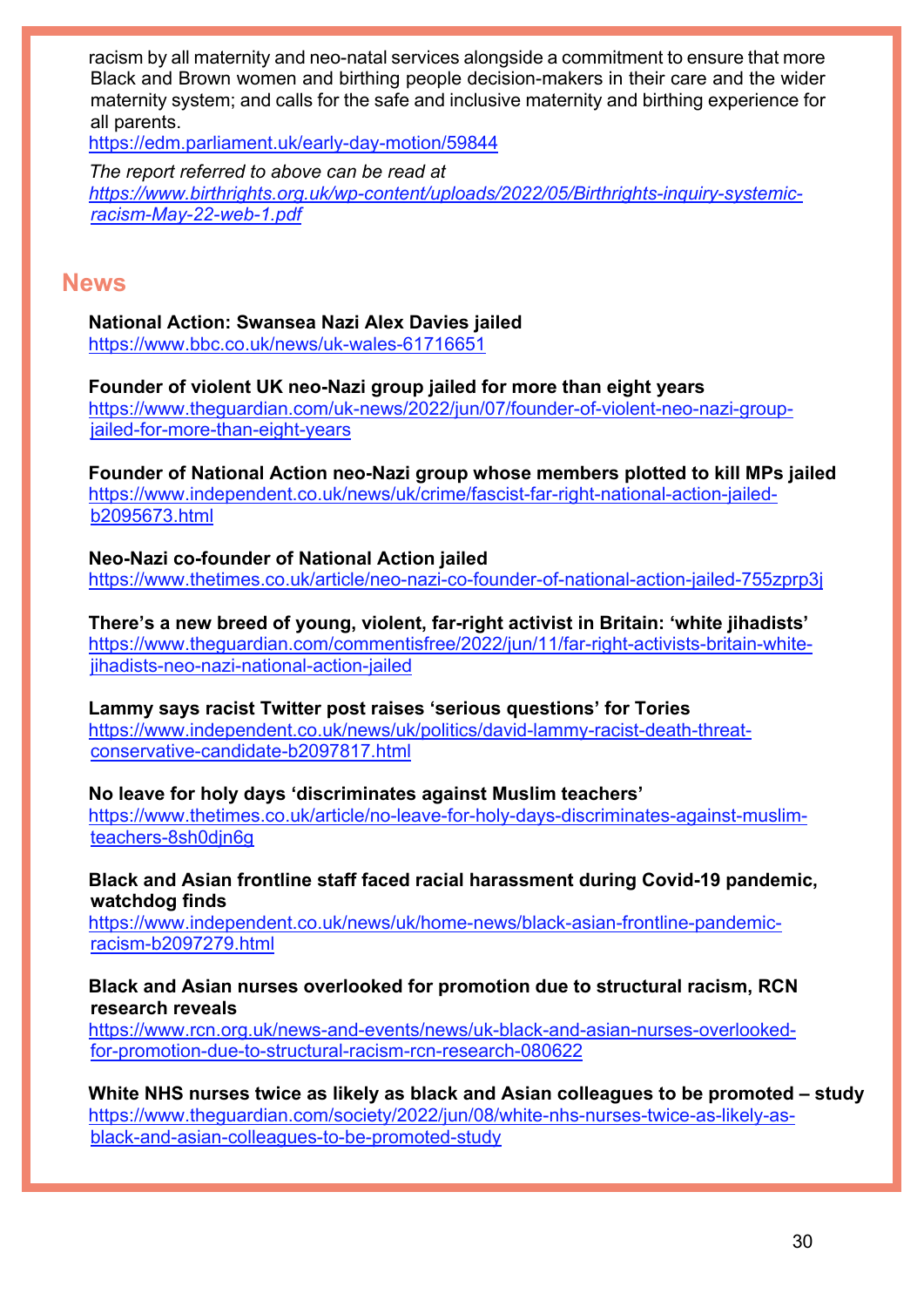**Duty of all NHS staff in England to fight discrimination, review says**  [https://www.theguardian.com/inequality/2022/jun/08/nhs-staff-england-discrimination](https://www.theguardian.com/inequality/2022/jun/08/nhs-staff-england-discrimination-diversity-review-sajid-javid)[diversity-review-sajid-javid](https://www.theguardian.com/inequality/2022/jun/08/nhs-staff-england-discrimination-diversity-review-sajid-javid)

**Racism in English education should be seen as safeguarding issue, says author**  [https://www.theguardian.com/education/2022/jun/05/racism-england-schools-education](https://www.theguardian.com/education/2022/jun/05/racism-england-schools-education-safeguarding-issue-jeffrey-boakye)[safeguarding-issue-jeffrey-boakye](https://www.theguardian.com/education/2022/jun/05/racism-england-schools-education-safeguarding-issue-jeffrey-boakye)

**Racism, misogyny, homophobia, corruption: we want to fix the crisis in policing** [https://www.theguardian.com/commentisfree/2022/jun/08/racism-misogyny-homophobia](https://www.theguardian.com/commentisfree/2022/jun/08/racism-misogyny-homophobia-corruption-crisis-policing?CMP=Share_iOSApp_Other)[corruption-crisis-policing?CMP=Share\\_iOSApp\\_Other](https://www.theguardian.com/commentisfree/2022/jun/08/racism-misogyny-homophobia-corruption-crisis-policing?CMP=Share_iOSApp_Other)

**Lancashire University suspended Black students who blew whistle on racism**  [https://www.independent.co.uk/news/uk/home-news/racism-university-lancashire](https://www.independent.co.uk/news/uk/home-news/racism-university-lancashire-student-b2097946.html)[student-b2097946.html](https://www.independent.co.uk/news/uk/home-news/racism-university-lancashire-student-b2097946.html)

**Probe after student pictured with swastika and 'I hate n\*\*\*\*s' scrawled on chest**  [https://www.independent.co.uk/news/uk/home-news/lancashire-uni-student-swastika](https://www.independent.co.uk/news/uk/home-news/lancashire-uni-student-swastika-picture-b2096613.html)[picture-b2096613.html](https://www.independent.co.uk/news/uk/home-news/lancashire-uni-student-swastika-picture-b2096613.html)

**Top drama school apologises to Paapa Essiedu and Michaela Coel for 'appalling' racism**  [https://www.theguardian.com/world/2022/jun/10/top-drama-school-apologises-paapa](https://www.theguardian.com/world/2022/jun/10/top-drama-school-apologises-paapa-essiedu-michaela-coel-appalling-racism-guildhall)[essiedu-michaela-coel-appalling-racism-guildhall](https://www.theguardian.com/world/2022/jun/10/top-drama-school-apologises-paapa-essiedu-michaela-coel-appalling-racism-guildhall)

**Drama school Guildhall apologises to Paapa Essiedu and Michaela Coel for 'appalling' racism** 

[https://www.independent.co.uk/arts-entertainment/tv/news/paapa-essiedu-guildhall](https://www.independent.co.uk/arts-entertainment/tv/news/paapa-essiedu-guildhall-racism-b2098444.html)[racism-b2098444.html](https://www.independent.co.uk/arts-entertainment/tv/news/paapa-essiedu-guildhall-racism-b2098444.html)

**The anti-racism policies that will embed a worrying ideology in our universities** [https://www.heraldscotland.com/politics/20192314.stuart-waiton-anti-racism-policies-will](https://www.heraldscotland.com/politics/20192314.stuart-waiton-anti-racism-policies-will-embed-worrying-ideology-universities/)[embed-worrying-ideology-universities/](https://www.heraldscotland.com/politics/20192314.stuart-waiton-anti-racism-policies-will-embed-worrying-ideology-universities/)

**Southgate says Euros final racism adds 'layer of difficulty' to shootout plans**  [https://www.theguardian.com/football/2022/jun/06/gareth-southgate-euros-final-racism](https://www.theguardian.com/football/2022/jun/06/gareth-southgate-euros-final-racism-adds-layer-of-difficulty-to-england-penalty-shootout-plans)[adds-layer-of-difficulty-to-england-penalty-shootout-plans](https://www.theguardian.com/football/2022/jun/06/gareth-southgate-euros-final-racism-adds-layer-of-difficulty-to-england-penalty-shootout-plans)

**Racist abuse has made penalties even harder, says England manager Gareth Southgate**  [https://www.thetimes.co.uk/article/racist-abuse-has-made-penalties-even-harder-says](https://www.thetimes.co.uk/article/racist-abuse-has-made-penalties-even-harder-says-england-manager-gareth-southgate-7xh7gr9tk)[england-manager-gareth-southgate-7xh7gr9tk](https://www.thetimes.co.uk/article/racist-abuse-has-made-penalties-even-harder-says-england-manager-gareth-southgate-7xh7gr9tk)

**Gareth Southgate: 'Fear of social media backlash a factor in choice of penalty takers'** [https://www.telegraph.co.uk/football/2022/06/06/gareth-southgate-fear-social-media](https://www.telegraph.co.uk/football/2022/06/06/gareth-southgate-fear-social-media-backlash-factor-choice-penalty/)[backlash-factor-choice-penalty/](https://www.telegraph.co.uk/football/2022/06/06/gareth-southgate-fear-social-media-backlash-factor-choice-penalty/)

**Referees assessor Michael Ewen banned for 16 weeks for using racist language**  [https://www.independent.co.uk/sport/football/michael-ewen-referee-assessor-racism](https://www.independent.co.uk/sport/football/michael-ewen-referee-assessor-racism-ban-b2097207.html)[ban-b2097207.html](https://www.independent.co.uk/sport/football/michael-ewen-referee-assessor-racism-ban-b2097207.html)

[TOP](#page-0-1)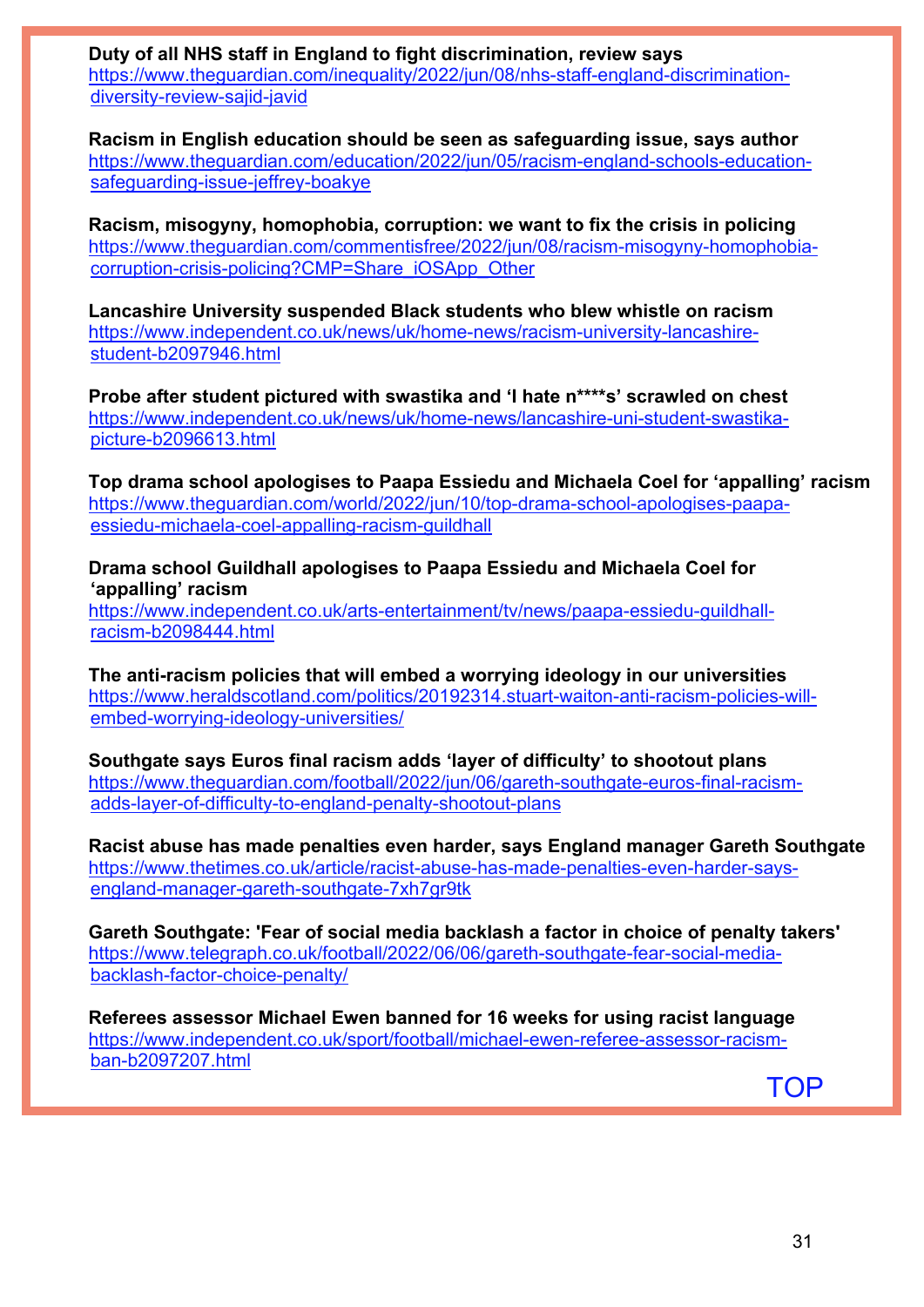# <span id="page-31-0"></span>**Other Scottish Parliament and Government**

# **Press Release**

**Scotland's Census ready to move to next stage** <https://www.gov.scot/news/scotlands-census-ready-to-move-to-next-stage/>

[TOP](#page-0-1)

# <span id="page-31-1"></span>**Other UK Parliament and Government**

# **New Publications**

**Female Genital Mutilation, January 2022 - March 2022** [https://digital.nhs.uk/data-and-information/publications/statistical/female-genital](https://digital.nhs.uk/data-and-information/publications/statistical/female-genital-mutilation/jan-2022---march-2022)[mutilation/jan-2022---march-2022](https://digital.nhs.uk/data-and-information/publications/statistical/female-genital-mutilation/jan-2022---march-2022)

**The Lady of Heaven Protests: Letter from the Department for Levelling Up, Housing and Communities to Imam Qari Asim** [https://assets.publishing.service.gov.uk/government/uploads/system/uploads/attachment](https://assets.publishing.service.gov.uk/government/uploads/system/uploads/attachment_data/file/1081996/DLUHC_to_Imam_Qari_Asim_-_11062022.pdf) data/file/1081996/DLUHC\_to\_Imam\_Qari\_Asim\_-\_11062022.pdf

[TOP](#page-0-1)

# <span id="page-31-2"></span>**Other News**

**OSCR Online is changing** <https://www.oscr.org.uk/news/oscr-online-is-changing/>

**Qari Asim: Imam removed as government adviser over film protests** <https://www.bbc.com/news/uk-england-leeds-61771695>

*See also the letter from the Department for Levelling Up, Housing and Communities to Imam Qari Asim that is included in the "Other UK Parliament and Government" section above.*

**Sajid Javid attacks 'cancel culture' as UK cinemas pull 'blasphemous' film**  [https://www.theguardian.com/film/2022/jun/08/sajid-javid-voices-cancel-culture-concerns](https://www.theguardian.com/film/2022/jun/08/sajid-javid-voices-cancel-culture-concerns-as-blasphemous-film-pulled-from-uk-cinemas)[as-blasphemous-film-pulled-from-uk-cinemas](https://www.theguardian.com/film/2022/jun/08/sajid-javid-voices-cancel-culture-concerns-as-blasphemous-film-pulled-from-uk-cinemas)

**Cineworld cancels The Lady of Heaven film screenings after protests** <https://www.bbc.com/news/business-61729392>

**Cineworld pulls Lady of Heaven film over 'blasphemy' controversy** [https://www.telegraph.co.uk/news/2022/06/08/cineworld-pulls-lady-of-heaven-protest](https://www.telegraph.co.uk/news/2022/06/08/cineworld-pulls-lady-of-heaven-protest-blasphemous-film-controversy/)[blasphemous-film-controversy/](https://www.telegraph.co.uk/news/2022/06/08/cineworld-pulls-lady-of-heaven-protest-blasphemous-film-controversy/)

**The Lady of Heaven review — Islamic epic in protest row is not blessed with quality**  [https://www.thetimes.co.uk/article/the-lady-of-heaven-review-islamic-epic-protest-row](https://www.thetimes.co.uk/article/the-lady-of-heaven-review-islamic-epic-protest-row-ph28bn3d3)[ph28bn3d3](https://www.thetimes.co.uk/article/the-lady-of-heaven-review-islamic-epic-protest-row-ph28bn3d3)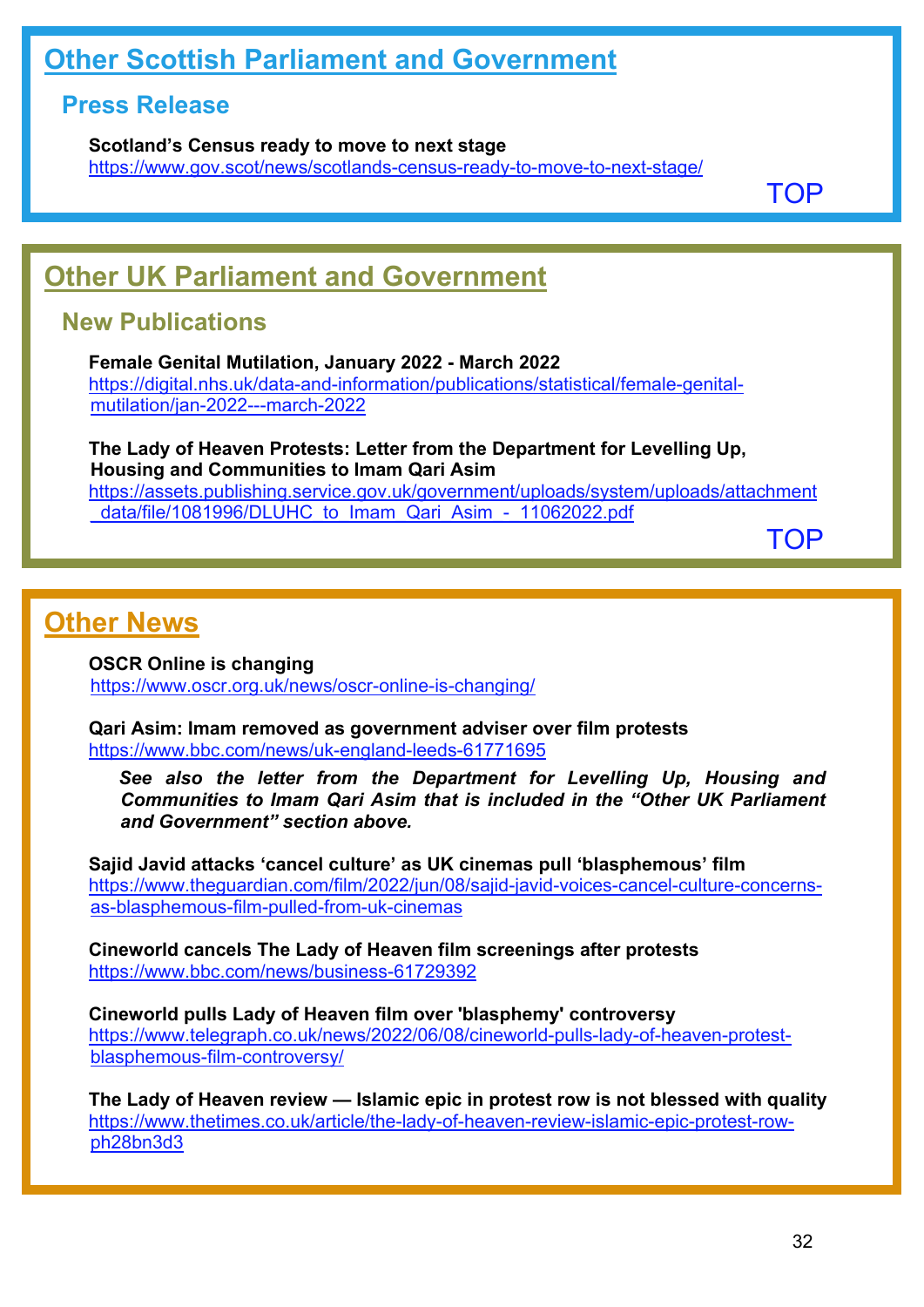## **Ministers must defend the right to criticise religion**

<https://www.thetimes.co.uk/article/ministers-must-defend-the-right-to-criticise-religion-9n7r9js08>

[TOP](#page-0-1)

# <span id="page-32-0"></span>**Bills in Progress** \*\* new or updated this week

# **Scottish Parliament**

# **\*\* Gender Recognition Reform (Scotland) Bill**

<https://www.parliament.scot/bills-and-laws/bills/gender-recognition-reform-scotland-bill>

Equalities, Human Rights and Civil Justice Committee, Stage 1 evidence sessions [https://www.parliament.scot/chamber-and-committees/official-report/what-was-said-in](https://www.parliament.scot/chamber-and-committees/official-report/what-was-said-in-parliament/EHRCJ-31-05-2022?meeting=13796&iob=125069)[parliament/EHRCJ-31-05-2022?meeting=13796&iob=125069](https://www.parliament.scot/chamber-and-committees/official-report/what-was-said-in-parliament/EHRCJ-31-05-2022?meeting=13796&iob=125069)  and

[https://www.parliament.scot/chamber-and-committees/official-report/what-was-said-in](https://www.parliament.scot/chamber-and-committees/official-report/what-was-said-in-parliament/EHRCJ-07-06-2022?meeting=13806&iob=125166)[parliament/EHRCJ-07-06-2022?meeting=13806&iob=125166](https://www.parliament.scot/chamber-and-committees/official-report/what-was-said-in-parliament/EHRCJ-07-06-2022?meeting=13806&iob=125166) 

## **\*\* Scottish Local Government Elections (Candidacy Rights of Foreign Nationals) Bill**

[https://www.parliament.scot/bills-and-laws/bills/scottish-local-government-elections](https://www.parliament.scot/bills-and-laws/bills/scottish-local-government-elections-candidacy-rights-of-foreign-nationals-bill)[candidacy-rights-of-foreign-nationals-bill](https://www.parliament.scot/bills-and-laws/bills/scottish-local-government-elections-candidacy-rights-of-foreign-nationals-bill)

## Stage 3 debate

[https://archive2021.parliament.scot/parliamentarybusiness/report.aspx?r=13809&i=1252](https://archive2021.parliament.scot/parliamentarybusiness/report.aspx?r=13809&i=125241#ScotParlOR) [41#ScotParlOR](https://archive2021.parliament.scot/parliamentarybusiness/report.aspx?r=13809&i=125241#ScotParlOR) 

Bill passed

[https://archive2021.parliament.scot/parliamentarybusiness/report.aspx?r=13809&i=1252](https://archive2021.parliament.scot/parliamentarybusiness/report.aspx?r=13809&i=125242&c=2411750#ScotParlOR) [42&c=2411750#ScotParlOR](https://archive2021.parliament.scot/parliamentarybusiness/report.aspx?r=13809&i=125242&c=2411750#ScotParlOR) 

## Press release

<https://www.gov.scot/news/candidacy-rights-for-foreign-nationals/>

# **UK Parliament**

# **\*\* Online Safety Bill**

<https://bills.parliament.uk/bills/3137>

Public Bill Committee

[https://hansard.parliament.uk/commons/2022-06-07/debates/45bb6ec7-7b51-4e34-b839](https://hansard.parliament.uk/commons/2022-06-07/debates/45bb6ec7-7b51-4e34-b839-d814a00c0cdf/OnlineSafetyBill(FifthSitting)) [d814a00c0cdf/OnlineSafetyBill\(FifthSitting\)](https://hansard.parliament.uk/commons/2022-06-07/debates/45bb6ec7-7b51-4e34-b839-d814a00c0cdf/OnlineSafetyBill(FifthSitting))

and

[https://hansard.parliament.uk/commons/2022-06-07/debates/90e5ab5b-a47b-4750-9c47-](https://hansard.parliament.uk/commons/2022-06-07/debates/90e5ab5b-a47b-4750-9c47-3f0ac7cd46eb/OnlineSafetyBill(SixthSitting)) [3f0ac7cd46eb/OnlineSafetyBill\(SixthSitting\)](https://hansard.parliament.uk/commons/2022-06-07/debates/90e5ab5b-a47b-4750-9c47-3f0ac7cd46eb/OnlineSafetyBill(SixthSitting)) 

Evidence session, Digital, Culture, Media and Sport Committee Sub-committee on Online Harms and Disinformation

<https://committees.parliament.uk/oralevidence/10358/html/>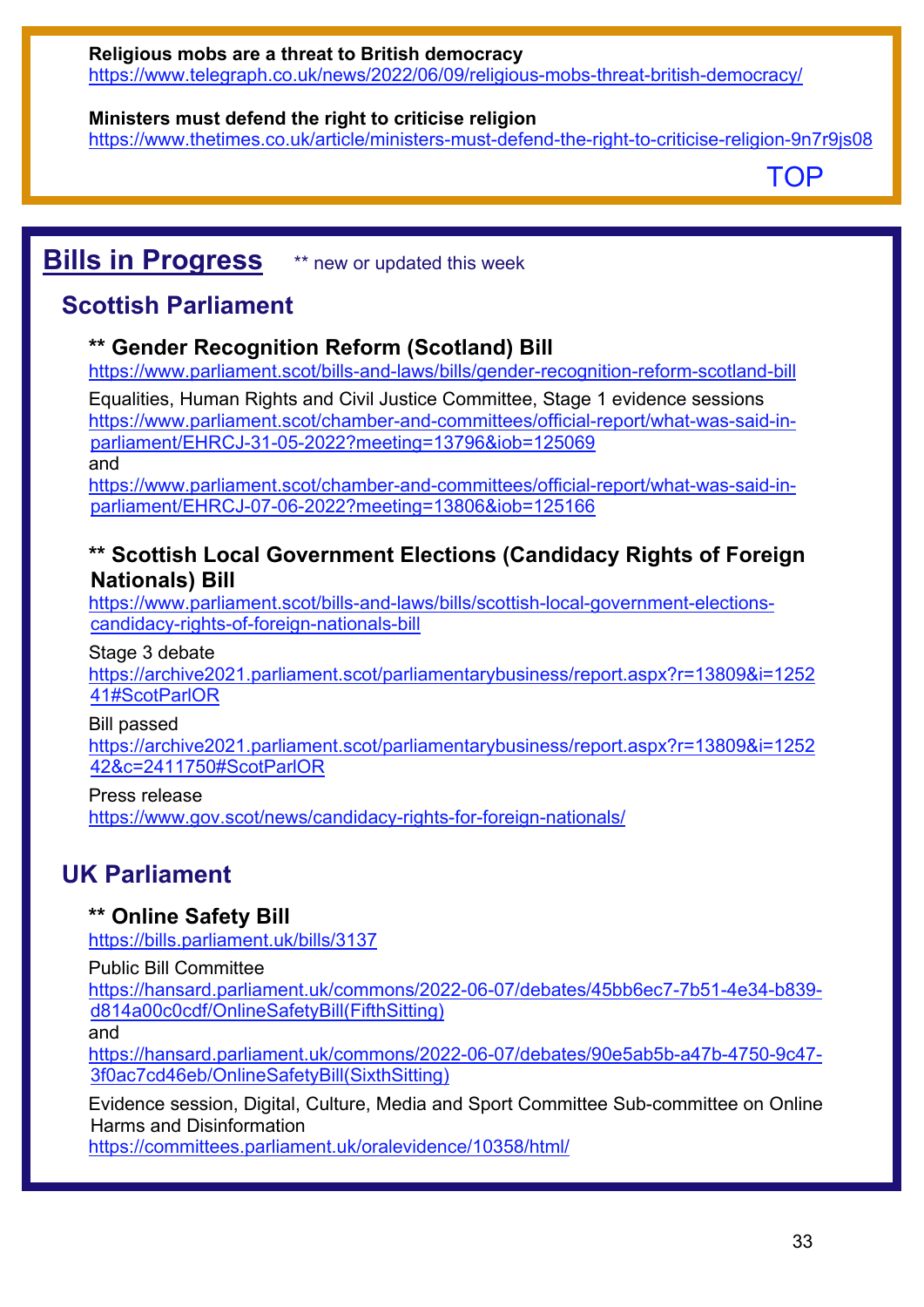[TOP](#page-0-1)

# <span id="page-33-0"></span>**Consultations** \*\* new or updated this week

**Public Participation at the Scottish Parliament** (closing date 30 June 2022) <https://yourviews.parliament.scot/cppp/participation-2022/>

**\*\* The Scottish Governance Code for the Third Sector** (closing date 30 June 2022) <https://www.oscr.org.uk/news/opinions-invited-on-third-sector-governance-code/>

[TOP](#page-0-1)

# <span id="page-33-1"></span>**Job Opportunities**

*[Click here](https://www.scojec.org/memo/jobs.html) to find out about job opportunities.*

[TOP](#page-0-1)

# <span id="page-33-2"></span>**Funding Opportunities** \*\* new or updated this week

### **Investing in Communities Fund**

*Closing date for applications: 28 June 2022*

Scottish Government funding of up to £350,000 over a three-year period to support organisations based in the places they serve that tackle poverty and inequality, develop and sustain place-based approaches, are involved in community-led regeneration, and are working to ensure a just transition to net zero. Awards will prioritise disadvantaged, rural, and fragile communities across Scotland. For information and to apply see [https://www.gov.scot/publications/investing-in-communities-fund-round-two-draft](https://www.gov.scot/publications/investing-in-communities-fund-round-two-draft-guidance-note)[guidance-note](https://www.gov.scot/publications/investing-in-communities-fund-round-two-draft-guidance-note)

**[TOP](#page-0-1)** 

# <span id="page-33-3"></span>**Events, Conferences, and Training** \*\* new or updated this week

### *\*\* this week!*

**Human Rights Leadership: Priorities and concerns for Scotland**

15 June 2022 (online, 9.30–12.00)

Human Rights Consortium Scotland event to discuss where Scotland currently stands on human rights, Where it is showing leadership, and where it is hanging back, what it is championing, what it is ignoring, and the position of Scotland within the UK. For information see <https://tinyurl.com/2v89sy65>

*\*\* this week!*

**Refugees: Asylum and Resettlement**

16 and 17 June 2022 (online, 11.30–3.30 both days)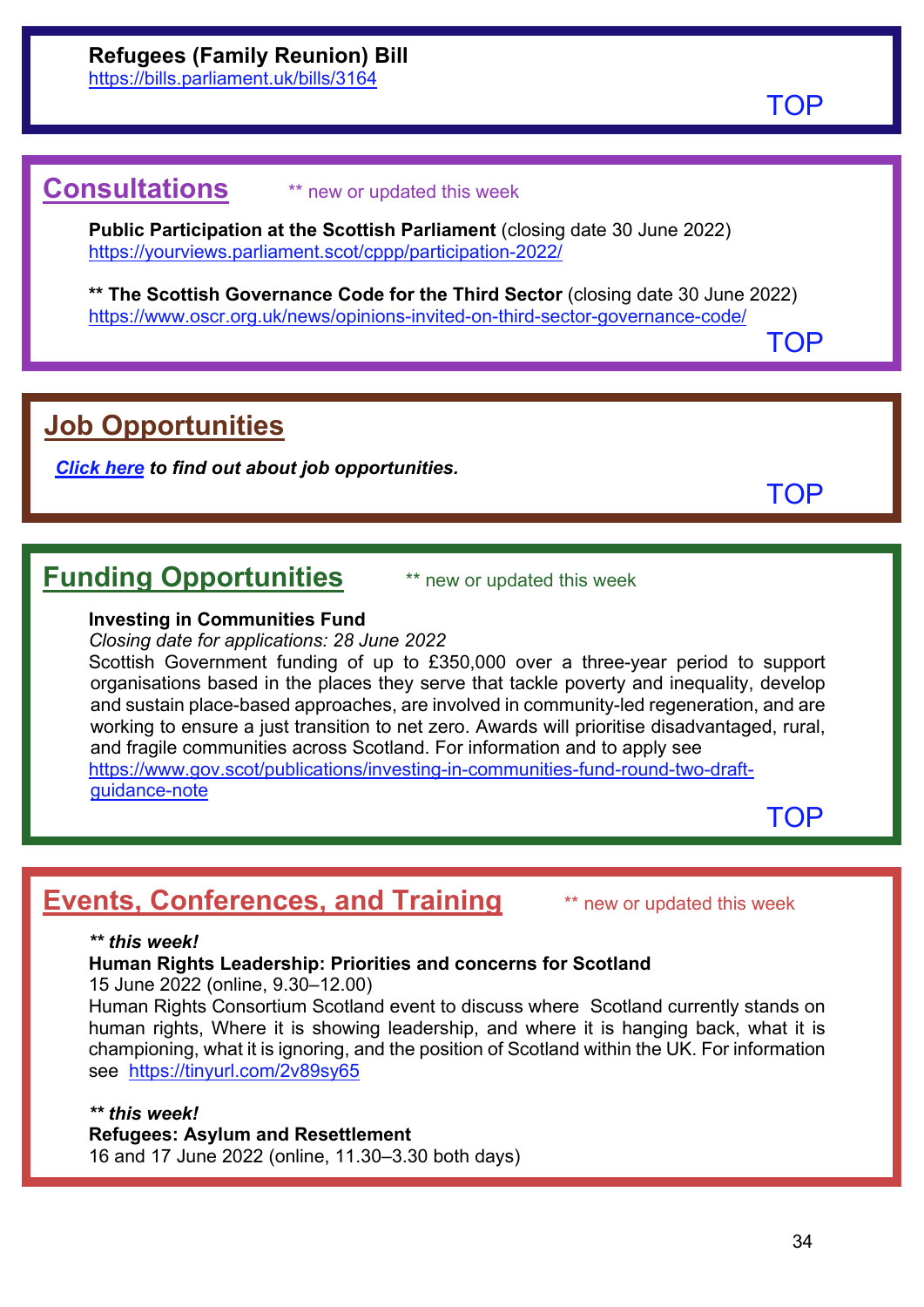6 and 7 September 2022 (online, 11.30–3.30 both days)

27 and 28 October 2022 (online, 11.30–3.30 both days)

Scottish Refugee Council 2-day course drawing on the experiences of people seeking asylum and people who have been resettled in the UK, to examine why people might need to flee their own country, how they seek asylum in the UK, and what opportunities exist for rebuilding their lives here in the UK. For information see<https://tinyurl.com/jd2tey6w>

### *\*\* this week!*

## **Refugee Festival Scotland**

17 to 26 June 2022 (Scotland-wide)

The theme of this year's festival is storytelling in all its forms – from music, dance, theatre and film to visual art, cookery and conversation. The diverse programme includes contributions from artists and performers who came to Scotland seeking refugee protection and the communities that have welcomed them. For information and the full programme see <https://www.refugeefestivalscotland.co.uk/whats-on/>

### *\*\* this week!*

## **Day of Cultural Stories and Diversity**

17 June 2022 (Glasgow, 10.00–12.00)

Scottish Asylum Seekers Resident Association Refugee Festival Scotland celebration of cultural diversity to bring people from different backgrounds together to share stories, music and experiences. For information see <https://tinyurl.com/2p9e8d6b>

### *\*\* this week!*

### **Community Sponsorship: How to go about it**

17 June 2022 (online, 5.00–6.00)

20 June 2022 (online, 6.00–7.00)

22 June 2022 (online, 7.00–8.00)

24 June 2022 (online, 6.00–7.00)

Failte Edinburgh Community Sponsorship group Refugee Festival Scotland sessions to find out how you and your friends can sponsor a refugee family to come and live in Scotland. For information see <https://tinyurl.com/2p8b3xcc>

## *\*\* this week!*

## **Storyplay at the Scottish Refugee Festival**

18 June 2022 (Glasgow, 11.00–12.30)

Play workshop for families with children aged 3-8 (older and younger siblings are very welcome) led by Licketyspit with help from Storyplay Champion families. Storyplay opens doors to imaginary play worlds, firing your imagination andnurturing lasting friendships. For information see <https://tinyurl.com/3wu73uh5>

## *\*\* this week!*

## **Stories from Syria**

18 June 2022 (Edinburgh, 11.00–1.00)

Re-Act event for Refugee Festival Scotland presenting the record of the life journey of elderly Syrian refugees who have made Scotland their new home. For information see <https://tinyurl.com/37cvu5x2>

### *\*\* this week!*

## **Where Our Roads Meet**

18 June 2022 (Edinburgh, 11.00–1.00)

Edinburgh Old Town Development Trust music and art workshop for Refugee Festival Scotland, sharing stories from different cultures – a chance for the community to come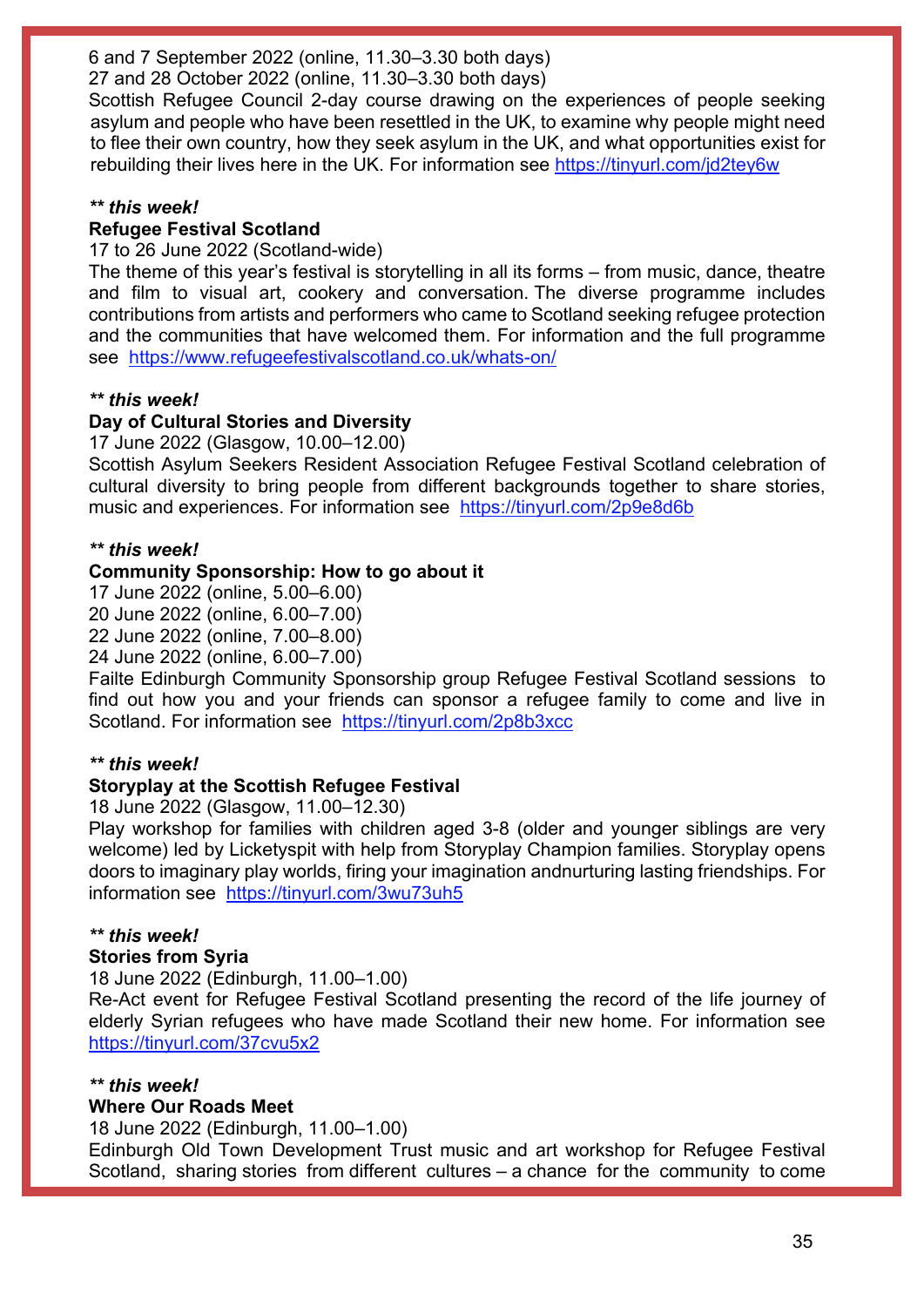together and share folk tales from around the world using the universal languages of art and music. For information see<https://tinyurl.com/2s3c44ud>

### *\*\* this week!*

### **Love Without Limits**

18 June 2022 (Glasgow, 12.00–5.00)

Faith in Community Scotland gathering to explore and develop the faithful welcome offered to asylum seekers and refugees, including to hear and better understand the diverse needs of those who have been displaced from their own communities and families, and amplify the voice of refugees and asylum seekers in an unjust world and respond to actual rather than perceived need. The gathering will be followed by a ceilidh from 5-7pm. For information about the gathering see <https://tinyurl.com/y4kyftwp> and about the ceilidh see <https://tinyurl.com/2rpv3tux>

### *\*\* this week!*

#### **Empowering Refugees**

18 June 2022 (Edinburgh, 1.00–5.00)

Renfrewshire Effort to Empower Minorities (REEM) event for Refugee Festival Scotland for members of Renfrewshire's Syrian community to share their stories of coming to Scotland. They will tell us how their journeys began and how they are going in the present day. For information see<https://tinyurl.com/2p88yfbd>

#### *\*\* this week!*

#### **My Experience, Your Knowledge**

18 June 2022 (Motherwell, 2.00–6.00)

African Collaboration Group Refugee Festival Scotland storytelling event enabling refugees and the local community to share experiences of their past and present lives. For information see<https://tinyurl.com/2uvcd4wz>

#### *\*\* this week!*

#### **Alternative Tracks**

19 June 2022 (Edinburgh, 2.00–5.00)

Edinburgh Printmakers Refugee Festival Scotland exhibition of a large textile artwork created by refugee groups in Edinburgh. For information see <https://tinyurl.com/2nvrhskz>

#### **Refugee Write**

20 June 2022 (Aberdeen, 11.00–1.00)

Women-only event

Grampian Regional Equality Council Refugee Festival Scotland creative writing and art workshop for New Scots women. The workshop will be structured around the theme of home and what home means to each individual taking part. For information see <https://tinyurl.com/35w6d62v>

#### **Our Stoiries: A Women's Writing Workshop**

22 June 2022 (Glasgow, 11.00–2.00) Women-only event Interfaith Glasgow Weekend Club Refugee Festival Scotland workshop to explore refugee women's stories and work together to create our own short pieces of writing. For information see<https://tinyurl.com/8er6xcrz>

#### **New Scots meet a new generation**

22 June 2022 (Stepps, 12.30–2.30) Ubuntu Scotland Refugee Festival Scotland family-friendly event led by young people from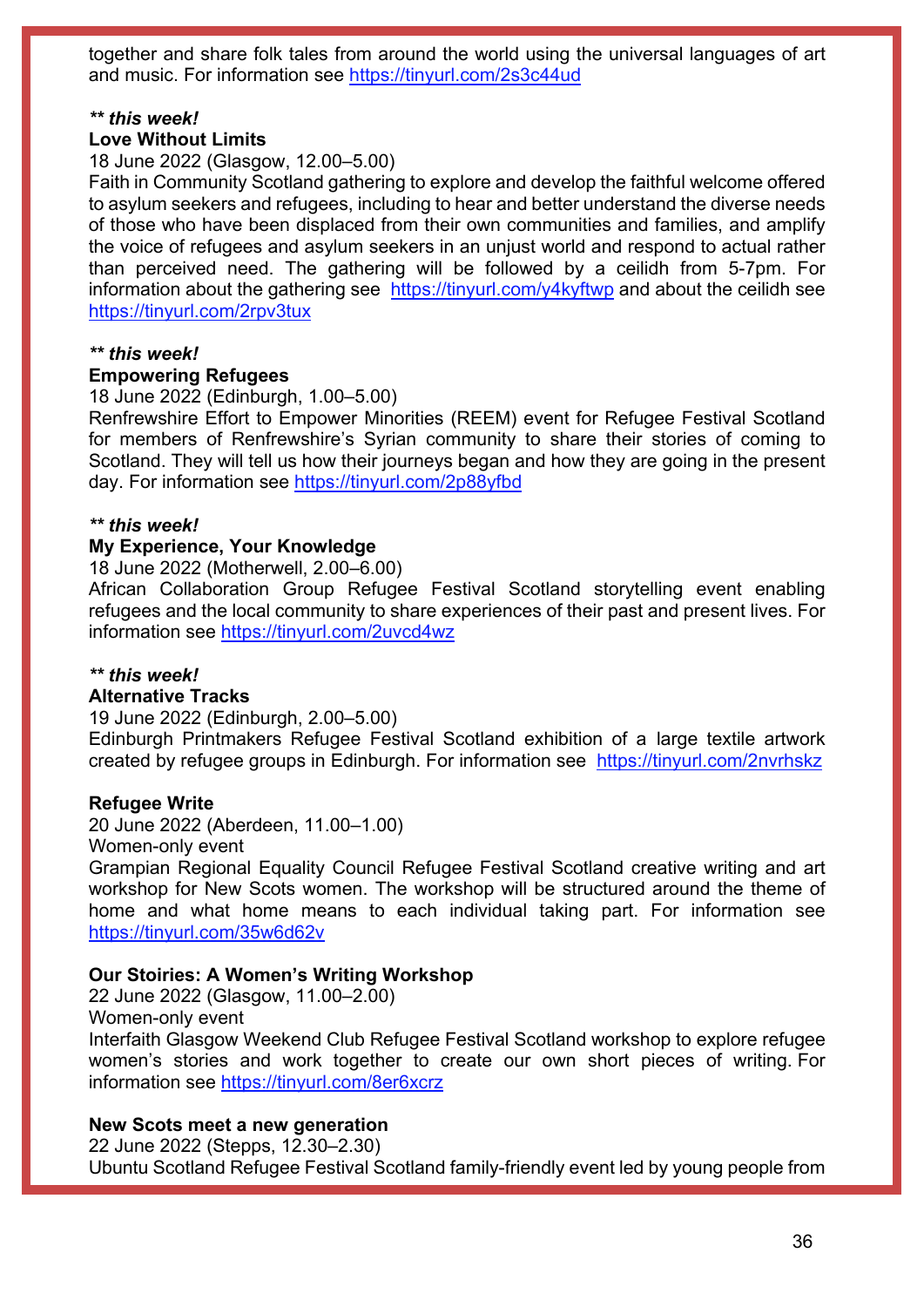different backgrounds, including a fun-filled afternoon of games and storytelling. For information see <https://tinyurl.com/7snb7zrd>

### **Garnethill Refugee Trail**

22 June 2022 (Glasgow, 2.00–4.00)

Scottish Jewish Heritage Centre guided walk for Refugee Festival Scotland revealing places that are connected with Jewish refugees who came to Glasgow from Europe around the Second World War, including where children from the Kindertransport stayed, and the house on Sauchiehall street where refugees were able to meet and mix with local people. For information see <https://tinyurl.com/yns8ajah>

### **Evocations: Art and Storytelling Workshop**

22 June 2022 (Edinburgh, 7.30–9.30)

Edinburgh Old Town Development Trust Refugee Festival Scotland storytelling workshop for adults bringing New Scots and life-long Edinburgh locals together to celebrate both differences and the things we have in common. For information see <https://tinyurl.com/46pne8cs>

#### **New Scots Storytelling on the Isle of Bute**

23 June 2022 (Bute, 9.00–5.00)

SAWA Refugee Programme Refugee Festival Scotland film featuring New Scots who have settled in Rothseay and surrounding towns and villages on the island. Each person will share traditional stories from their countries of origin. For information see <https://tinyurl.com/4me8crxz>

### **Worlds Apart and Worlds Together**

25 June 2022 (Edinburgh, 12.30–3.30)

The Welcoming Association Refugee Festival Scotland cross-cultural storytelling event to bring together members of local refugee communities. The family-friendly afternoon will be led by a professional storyteller, with live music, arts and crafts and buffet-style food and drink. For information see <https://tinyurl.com/34jwda78>

#### **Refugee Success Stories**

25 June 2022 (Glasgow, 1.00–3.00)

Safety Awareness Glasgow Refugee Festival Scotland event to show children and young people from refugee backgrounds that they can build successful lives for themselves in Scotland. For information see <https://tinyurl.com/2p9y6j49>

### **Advantage is invisible – understanding unintentional discrimination**

6 July 2022 (online, 1.30–3.30)

Interfaith Scotland course exploring why discrimination is common even when our intentions are to work fairly with all staff and service users. The role of the dominant identity in shaping our working culture and practices will be discussed, and we will consider the persistent pattern that advantage tends to be hidden from those that have it. For information see <https://tinyurl.com/2d5zwje9> or contact Jamie Spurway [jamie@interfaithscotland.org](mailto:jamie@interfaithscotland.org)

### **Interpreting culture – improving cross-cultural communication**

11 August 2022 (online, 11.00–1.00)

Interfaith Scotland course on cultural diversity. Our cultural background has a profound influence on each of us. It shapes our behaviour, values and beliefs. It even affects our thought processes and how we perceive the world. In this course we explore how culture forms a lens through which we interpret each other's behaviour and learn how to improve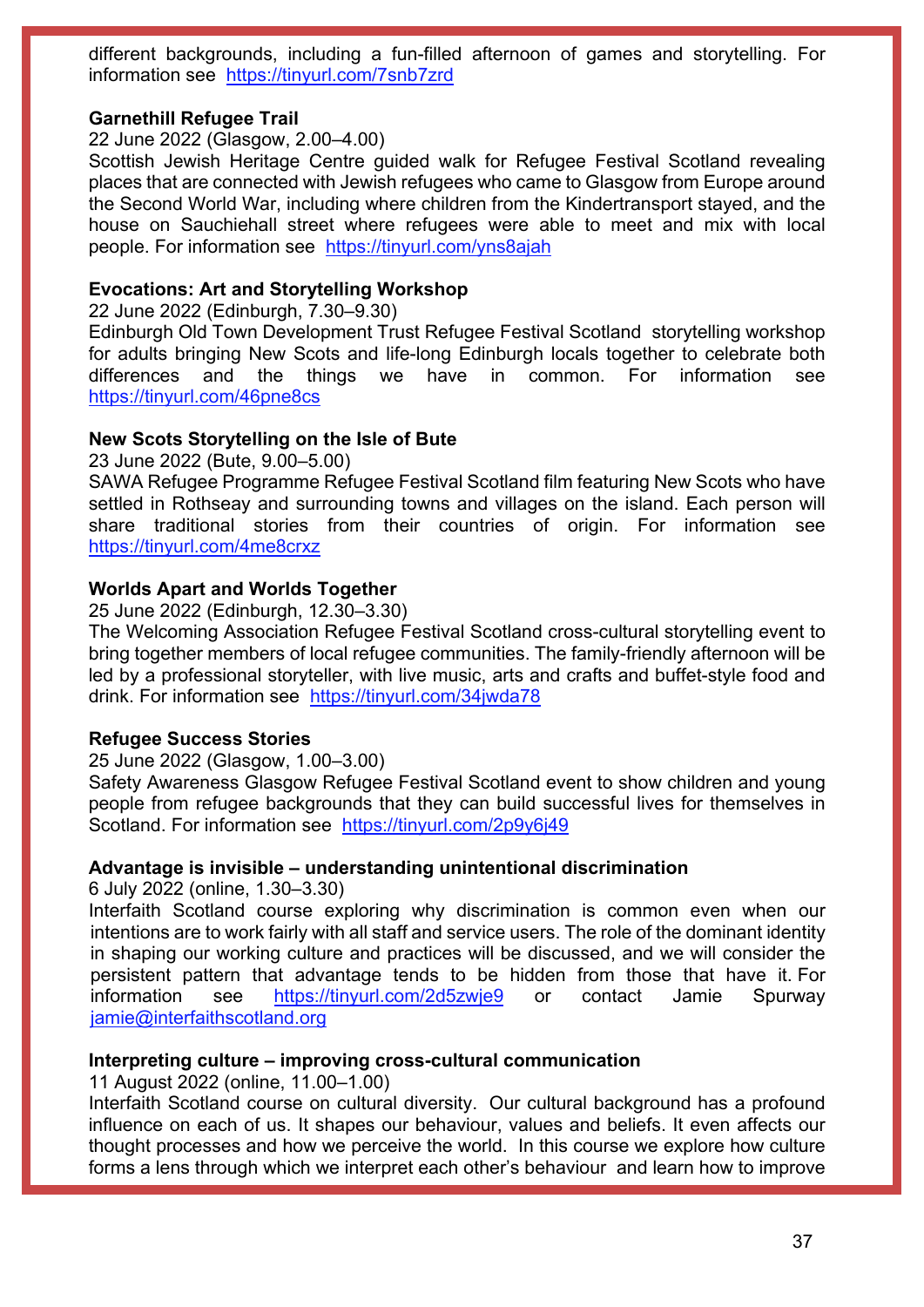our inter-cultural communication. For information see <https://tinyurl.com/yckbt9hs> or contact Jamie Spurway [jamie@interfaithscotland.org](mailto:jamie@interfaithscotland.org)

### **Our lives are ruled by the stories we tell ourselves – how interpretation shapes interaction**

13 September 2022 (online, 10.00–12.00)

Interfaith Scotland course exploring the impact of our inner narratives - our meaningmaking - on our interactions and relationships. We will consider ways we can become more aware of our readings as they form, and more cautious about their accuracy. We will also discuss tools for more authentic conversations. For information see <https://tinyurl.com/m63kxvrm>or contact Jamie Spurway [jamie@interfaithscotland.org](mailto:jamie@interfaithscotland.org)

#### **Working with Interpreters**

27 and 28 September 2022 (online, 1.00–4.30 both days)

24 and 25 November 2022 (online, 1.00–4.30 both days)

Scottish Refugee Council 2-day courses to enable participants to understand the legal context and qualifications governing interpreters in the EU, UK and Scotland, know the different types of interpreting, identify the differences between an interpreter and a bilingual support worker, and who to use when, and recognise when it is inappropriate to use a family member, a friend or a community member to interpret. For information see <https://tinyurl.com/puykxxnu>

### **Supporting Refugee Integration**

11 and 12 October 2022 (online, 1.00–4.30 both days)

15 and 16 December 2022 (online, 1.00–4.30 both days)

Scottish Refugee Council 2-day course to enable participants to understand the principles of a refugee-led integration framework, understand how dependency is created and how to build on people's resilience, and feel confident to facilitate refugee-led integration effectively. For information see<https://tinyurl.com/ukvn5rs5>

#### **Introduction to Working with Religious Diversity**

26 October 2022 (online, 10.30–12.30)

Interfaith Scotland short course where delegates will improve their confidence in discussing and responding to the religion and belief of those they work with. We explore guiding principles behind working with religion and belief diversity. Then we take a closer look at the core beliefs and cultural practices of Islam, Sikhism and Judaism.For information see <https://tinyurl.com/2p88vnps> or contact Jamie Spurway [jamie@interfaithscotland.org](mailto:jamie@interfaithscotland.org)

#### **Working with Unaccompanied Refugee Children**

10 and 11 November 2022 (online, 11.30–3.30 both days)

Scottish Refugee Council 2-day course to enable participants to recognise the legal difference between children seeking asylum, children who have been trafficked, refugees and migrants, appreciate the journeys that children have made to be in the UK including being trafficked, understand the Age Assessment process, identify the rights and entitlements of separated children, and become familiar with the statutory responsibilities of the Scottish Guardianship Service. For information see<https://tinyurl.com/3fedr5xn>

### **Intention versus impact – exploring challenges around group labels and unintended offence**

6 December 2022 (online, 1.30–3.30)

Interfaith Scotland short course exploring the language used to describe groups of people, particularly Protected Characteristics like race, disability, religion and belief. The course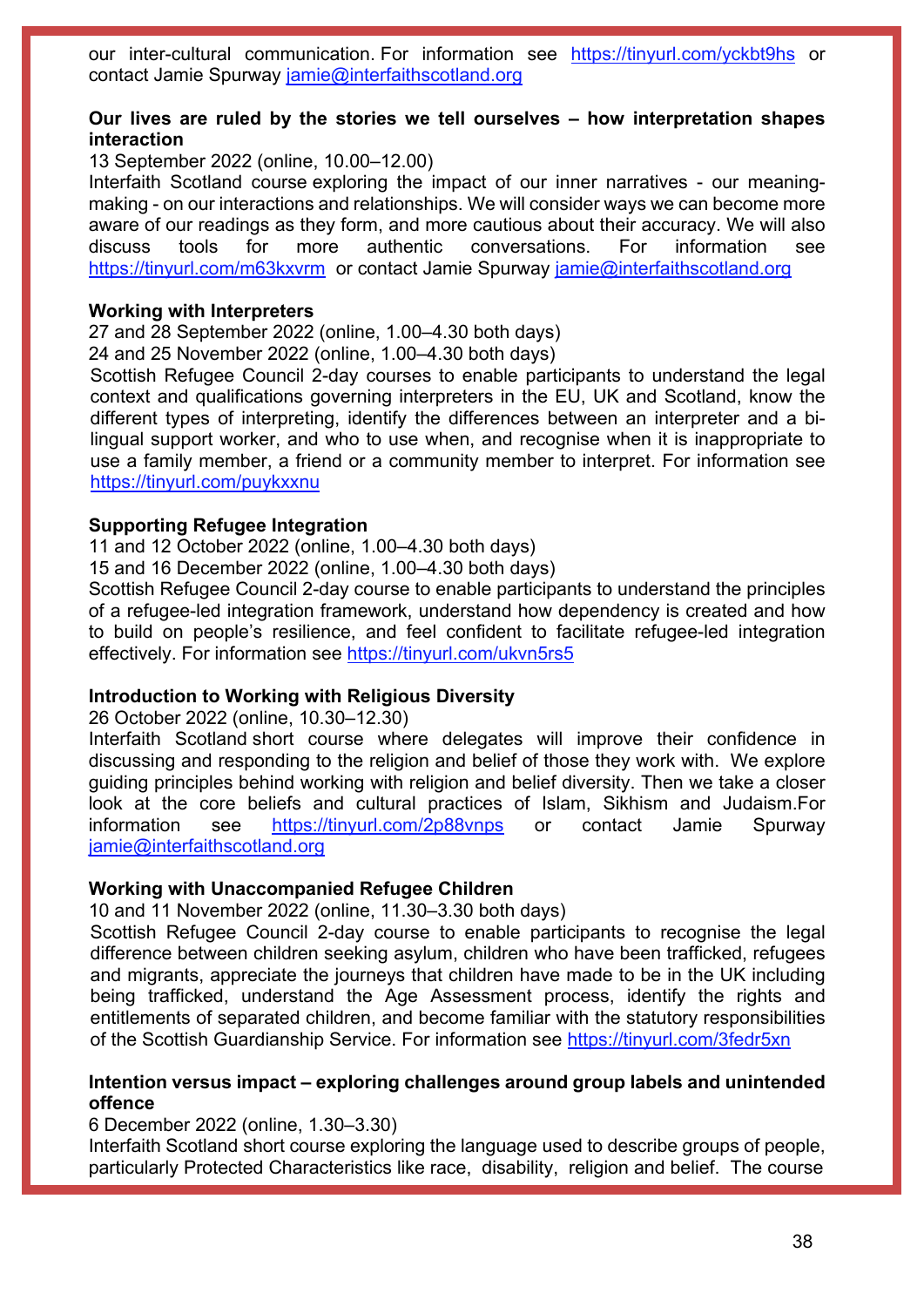will also consider how we can respond to unintended interpretations, confusion or offence by exploring the difference between the speaker's intention and the impact on the listener. For information see <https://tinyurl.com/k9hz52pk> or contact Jamie Spurway iamie@interfaithscotland.org

# [TOP](#page-0-1)

# <span id="page-38-0"></span>**Useful Links**

**Scottish Parliament** <http://www.parliament.scot/>

**Scottish Government** <https://www.gov.scot/>

**UK Parliament** <http://www.parliament.uk/>

**GovUK (links to UK Government Departments)** <https://www.gov.uk/government/organisations>

**One Scotland** <http://onescotland.org/>

**Scottish Refugee Council** [http://www.scottishrefugeecouncil.org.uk](http://www.scottishrefugeecouncil.org.uk/) 

**Refugee Survival Trust** <https://www.rst.org.uk/>

**Freedom from Torture** <https://www.freedomfromtorture.org/>

**Interfaith Scotland** <https://interfaithscotland.org/>

**Equality and Human Rights Commission** <https://www.equalityhumanrights.com/en>

**Equality Advisory Support Service** <http://www.equalityadvisoryservice.com/>

**Scottish Human Rights Commission** <http://www.scottishhumanrights.com/>

**ACAS** <http://www.acas.org.uk/>

**SCVO** <https://scvo.org.uk/>

**Volunteer Scotland** <https://www.volunteerscotland.net/>

**Office of the Scottish Charity Regulator (OSCR)** <https://www.oscr.org.uk/>

**Scottish Fundraising Standards Panel** <https://www.goodfundraising.scot/>

**Disclosure Scotland** <https://www.mygov.scot/disclosure-types>

**Volunteer Scotland Disclosure Services**  <https://www.volunteerscotland.net/for-organisations/disclosure-services/>

**BBC News** <https://www.bbc.com/news>

[TOP](#page-0-1)